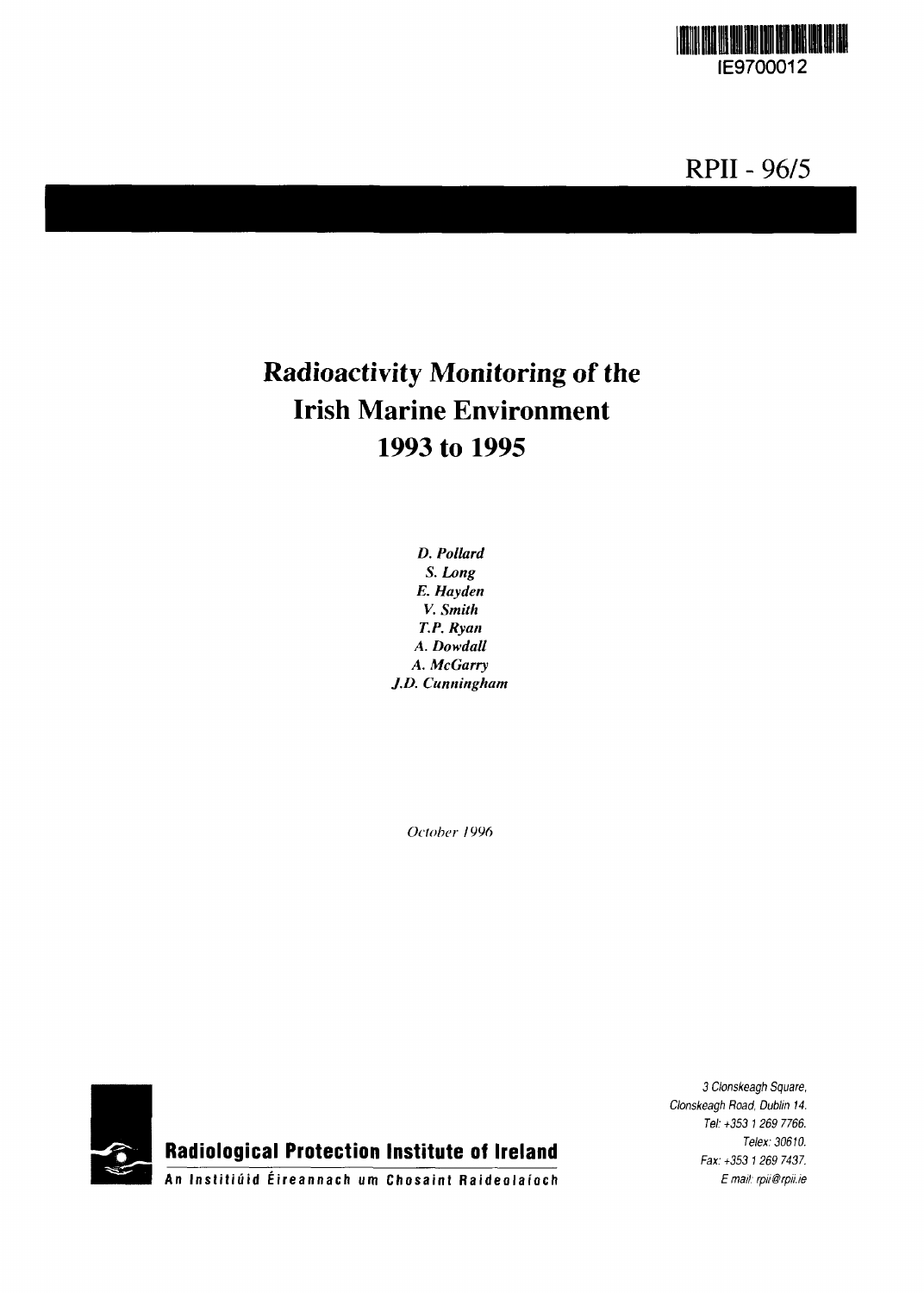# **CONTENTS**

| 1.             |                                                                                                                                                                                                                                |    |
|----------------|--------------------------------------------------------------------------------------------------------------------------------------------------------------------------------------------------------------------------------|----|
| 2.             |                                                                                                                                                                                                                                |    |
| 3 <sub>1</sub> |                                                                                                                                                                                                                                |    |
|                |                                                                                                                                                                                                                                |    |
|                |                                                                                                                                                                                                                                |    |
| 4.             |                                                                                                                                                                                                                                |    |
|                |                                                                                                                                                                                                                                |    |
|                |                                                                                                                                                                                                                                |    |
|                |                                                                                                                                                                                                                                |    |
|                |                                                                                                                                                                                                                                |    |
| 5.             | Assessment of Radiation Exposure contracts of the contract of the system of Radiation Exposure contracts of the system of the system of the system of the system of the system of the system of the system of the system of th |    |
|                |                                                                                                                                                                                                                                |    |
|                |                                                                                                                                                                                                                                |    |
|                |                                                                                                                                                                                                                                |    |
| 6.             |                                                                                                                                                                                                                                |    |
| 7.             |                                                                                                                                                                                                                                | 18 |
| 8.             |                                                                                                                                                                                                                                |    |
| 9.             |                                                                                                                                                                                                                                |    |
|                |                                                                                                                                                                                                                                |    |

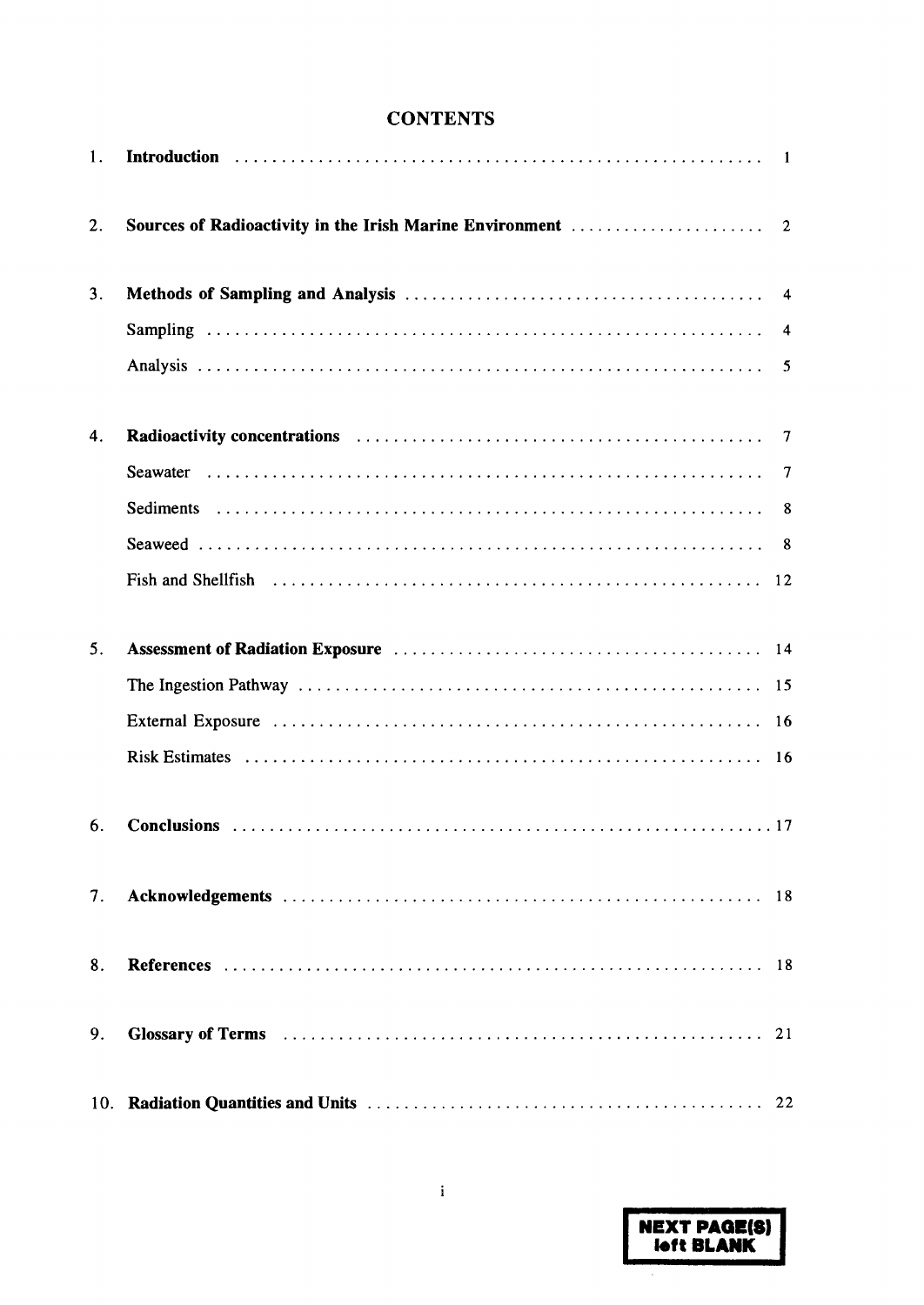# **LIST OF FIGURES**

| Figure 1 | Marine Discharges of Caesium-137 from Sellafield, 1952 - 1995                                                             |
|----------|---------------------------------------------------------------------------------------------------------------------------|
| Figure 2 | <b>Coastal Sampling Locations</b>                                                                                         |
| Figure 3 | Sampling Stations in the Western Irish Sea                                                                                |
| Figure 4 | Caesium-137 in Seawater at Balbriggan, 1988 - 1995                                                                        |
| Figure 5 | Caesium-137 in Fucus vesiculosus, 1993-1995                                                                               |
| Figure 6 | Mean Caesium-137 in <i>Fucus vesiculosus</i> from North East Sampling<br>Locations (Balbriggan and Greenore), 1982 - 1995 |
| Figure 7 | Technetium-99 in Fucus vesiculosus at Balbriggan, 1993 - 1995                                                             |
| Figure 8 | Polonium-210 in Mussels (Bq/kg, wet weight), 1993-1995                                                                    |
| Figure 9 | Sellafield Caesium-137 Discharges and Doses to Typical Seafood<br>Consumers, 1983 - 1994                                  |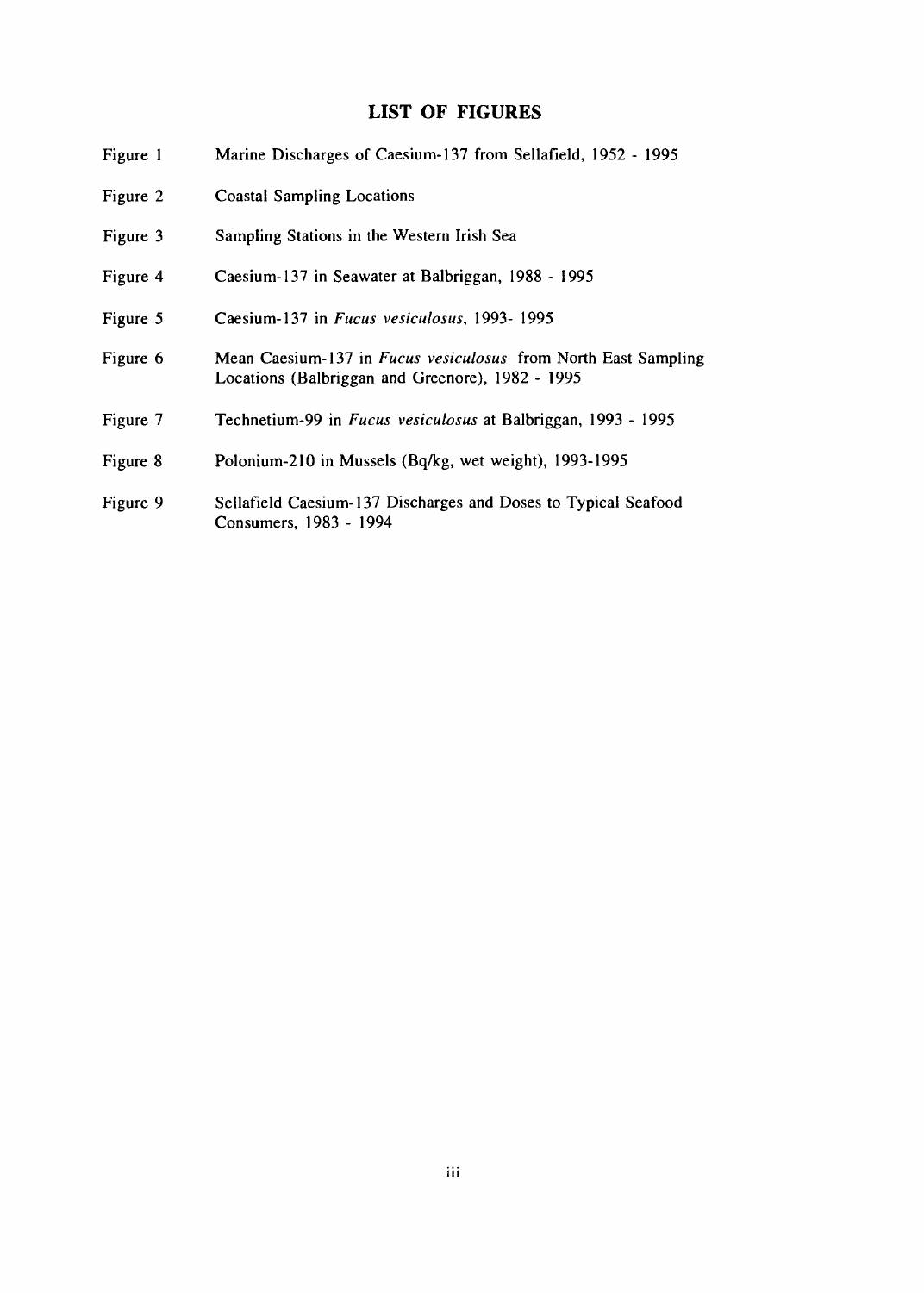# **LIST OF TABLES**

| Table 1  | Discharges of Radionuclides from Sellafield, 1993 - 1995                                                                                          |
|----------|---------------------------------------------------------------------------------------------------------------------------------------------------|
| Table 2  | Sampling Programme, 1993 - 1995                                                                                                                   |
| Table 3  | Lough Beltra Sampling Locations in the Irish Sea                                                                                                  |
| Table 4  | Radioactivity in Seawater, 1993                                                                                                                   |
| Table 5  | Radioactivity in Seawater, 1994                                                                                                                   |
| Table 6  | Radioactivity in Seawater, 1995                                                                                                                   |
| Table 7  | Radioactivity in Irish Coastline Sediments, 1993 - 1995                                                                                           |
| Table 8  | Radioactivity in West Irish Sea Sediments, 1993 - 1995                                                                                            |
| Table 9  | Radioactivity in Fucus vesiculosus, 1993                                                                                                          |
| Table 10 | Radioactivity in Fucus vesiculosus, 1994                                                                                                          |
| Table 11 | Radioactivity in Fucus vesiculosus, 1995                                                                                                          |
| Table 12 | Radioactivity in Whiting, 1993 - 1995                                                                                                             |
| Table 13 | Radioactivity in Cod, 1993 - 1995                                                                                                                 |
| Table 14 | Radioactivity in Plaice, 1993 - 1995                                                                                                              |
| Table 15 | Radioactivity in Ray, 1993 - 1995                                                                                                                 |
| Table 16 | Radioactivity in Herring, 1993 - 1995                                                                                                             |
| Table 17 | Radioactivity in Mackerel, 1993 - 1995                                                                                                            |
| Table 18 | Radioactivity in Prawns, 1993 - 1995                                                                                                              |
| Table 19 | Radioactivity in Mussels, 1993 - 1995                                                                                                             |
| Table 20 | Radioactivity in Oysters, 1993 - 1995                                                                                                             |
| Table 21 | Plutonium and Americium in Fish and Shellfish, 1992                                                                                               |
| Table 22 | Radiocaesium in Fish and Prawns Landed at the North-East Ports, 1979 - 1995                                                                       |
| Table 23 | Polonium-210 in Fish and Shellfish, 1993 - 1995                                                                                                   |
| Table 24 | Committed Effective Doses, from Artificial Radionuclides, Due to the<br>Consumption of Fish and Shellfish Landed at North-East Ports, 1993 - 1995 |
| Table 25 | Fish and Shellfish Landings at North-East Ports, 1993 - 1995                                                                                      |
|          |                                                                                                                                                   |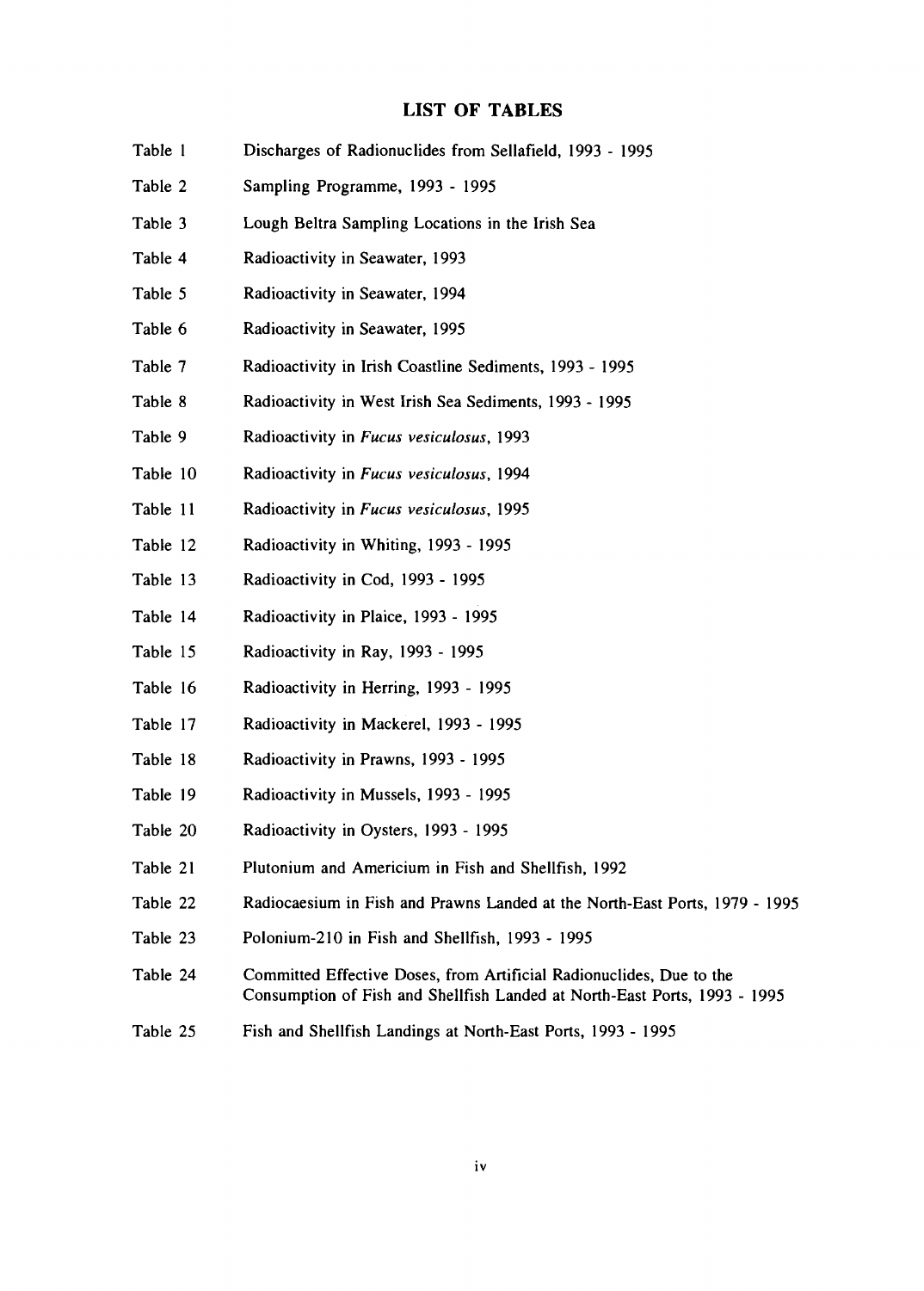# **1. INTRODUCTION**

This report presents the results of the marine radioactivity monitoring programme carried out by the Radiological Protection Institute of Ireland during the period 1993 to 1995. The principal objective of this programme is to assess the exposure to the Irish population arising from radioactive contamination in the Irish marine environment and to estimate the risks to human health arising from such exposure. In addition, the programme aims to assess the distribution of the significant contaminating radionuclides in the marine environment and to identify trends with a view to assessing possible future effects. The Institute is assisted in carrying out this programme by the Department of the Marine and the Marine Institute.

In recent decades, the concentrations of radioactivity in the Irish marine environment have been influenced by a number of sources of artificial radioactivity including atmospheric testing of nuclear weapons during the 1950s and 1960s, the Chernobyl nuclear accident and controlled discharges of radioactive effluent from nuclear installations. The principal source of artificial radioactivity in the Irish Sea, however, is the routine discharge of low-level liquid radioactive waste from the Sellafield nuclear fuel reprocessing plant on the Cumbrian coast of the north-west of England.

In addition to its routine monitoring activities, the Institute is actively involved in marine radioecology research aimed at providing a better understanding of the long term fate of radionuclides in the marine environment. Within the period covered by this report, the Institute collaborated with laboratories in six other European Union Member States on a project to assess the impact of non-nuclear industries on the concentrations of specific radionuclides in the marine environment. The Institute's work focused on polonium-210, which is considered to be the most radiologically significant naturally occurring radionuclide in the marine environment and which contributes a significant portion of the total radiation exposure arising from the consumption of seafood. This work, which was completed in 1995, was partially funded by the European Union.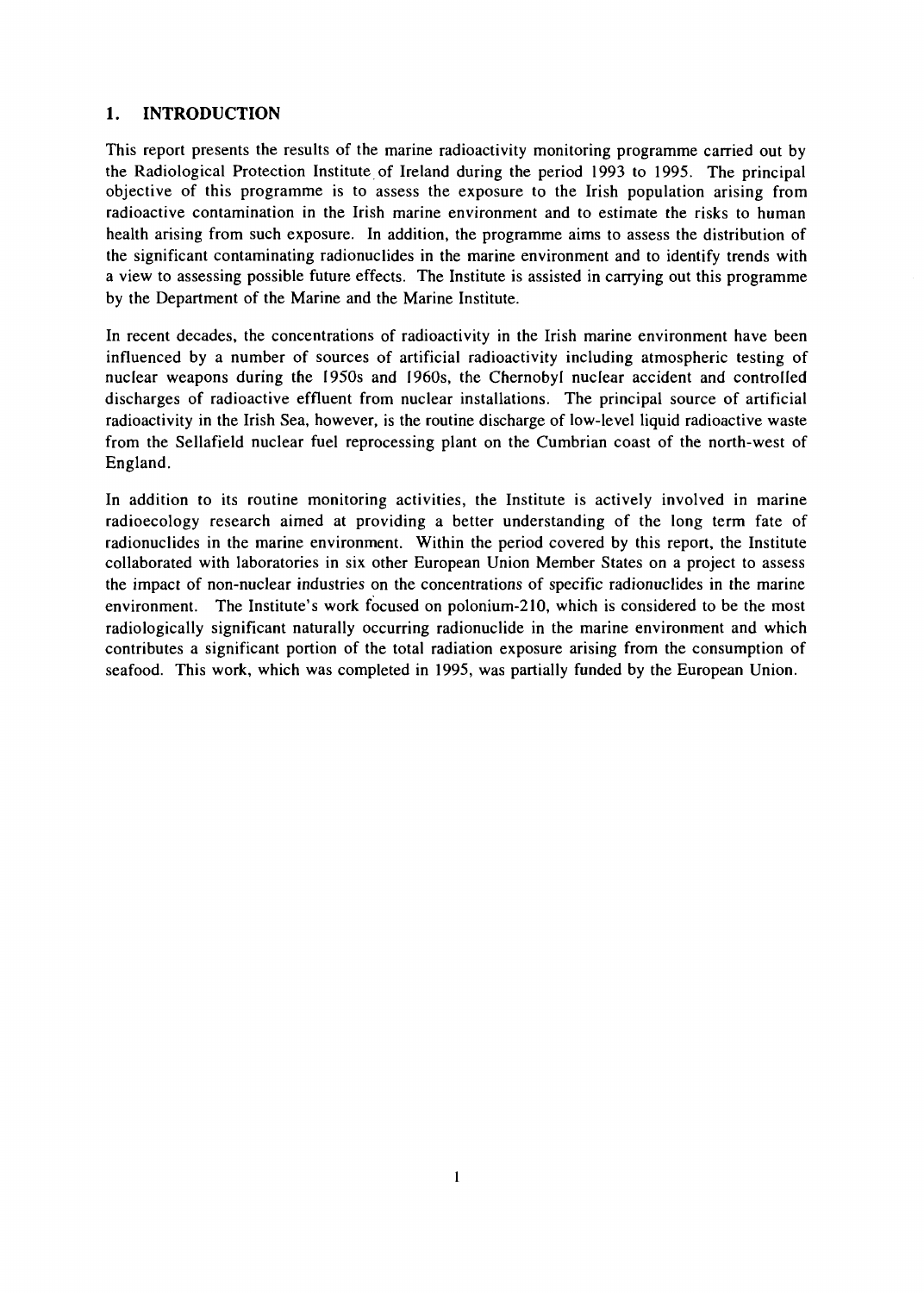# **2. SOURCES OF RADIOACTIVITY IN THE IRISH MARINE ENVIRONMENT**

Discharges from Sellafield are controlled by the UK authorities by means of an authorisation issued jointly by Her Majesty's Inspectorate of Pollution (now incorporated into the Environment Agency) and the Ministry of Agriculture, Fisheries and Food. This authorisation stipulates that the best practical means be used to limit the activity of the waste discharged and that discharges do not exceed prescribed limits. The authorisation was revised in 1993 with the result that new limits were applicable in 1994 and 1995 [HMIP and MAFF, 1993]. The Sellafield marine discharge data for 1993 to 1995 and the discharge limits are presented in Table 1 [BNFL, 1994; BNFL, 1995; BNFL, 1996].

Discharges into the marine environment from the Sellafield site began in the early 1950s, reached a maximum in the mid 1970s and then declined steadily until the mid 1980s. The discharge was particularly high during the 1970s due to problems associated with wet storage of magnox fuel. The need to store fuel for longer periods at this time led to increased corrosion of the fuel rods [Manson, 1994]. Further improvements occurred in 1985 with the commissioning of the Site Ion Exchange Effluent and Salt Evaporator waste treatment plants. Since 1986, discharges of most radionuclides from the site have remained relatively constant. The discharges of the radionuclide caesium-137 between 1952 and 1994 are shown in Figure 1.



*Figure 1 Marine Discharges of Caesium-137 from Sellafield, 1952 -1995*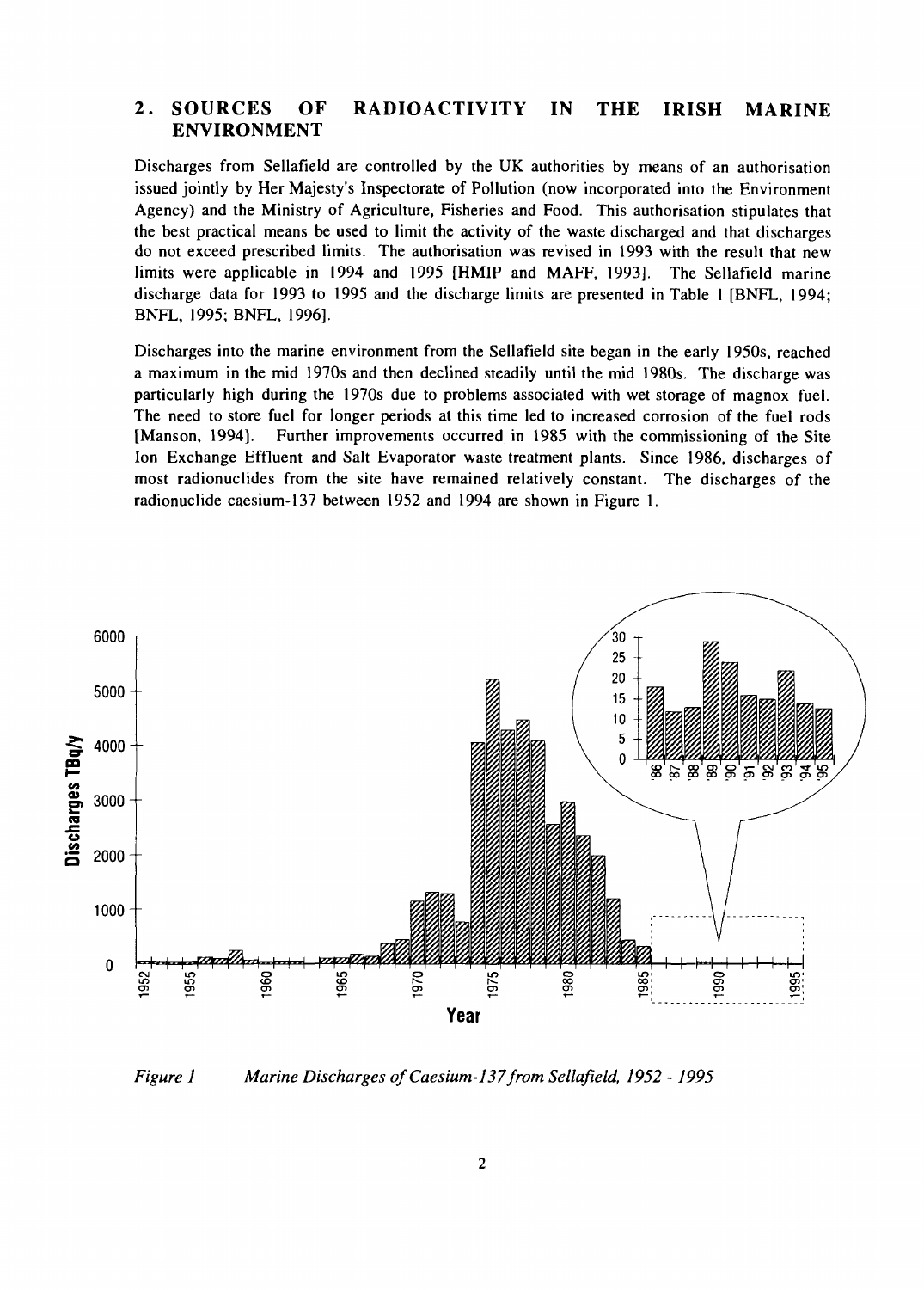During this reporting period, the Thermal Oxide Reprocessing Plant (THORP) and the Enhanced Actinide Removal Plant (EARP) commenced operation at the Sellafield site. Commissioning of THORP, which reprocesses oxide fuel from UK advanced gas cooled reactors and from light water reactors from Britain and abroad, commenced early in 1994. EARP, which is a waste treatment plant designed to reduce marine discharges of americium and plutonium, began operation in March 1994. As a result of these developments, the discharges of certain long lived beta emitting radionuclides, such as technetium-99 and carbon-14, have increased while the discharge of actinides has decreased.

Fallout from the atmosphere as a consequence of the testing of nuclear weapons in the 1950s and early 1960s is another source of radioactive contamination in the marine environment. These tests were largely suspended in 1963 and only intermittent tests have been carried out since then. Long lived fallout radionuclides such as tritium, carbon-14, strontium-90, caesium-137 and plutonium-239 continue to contribute to the inventory of artificial radioactivity in the Irish marine environment.

The discharge to the sewage system from some Irish hospitals of radionuclides used for medical purposes gives rise to traces of radioactive contamination in coastal waters in the vicinity of the outlet pipes. These tend to be radionuclides of short half-lives, such as iodine-131 and technetium-99m, with half-lives of 8 days and 6 hours, respectively. In a survey of radioactive waste disposal, O'Donovan *et al.* [1988] estimated that approximately 0.17 TBq of iodine-131 and 6.12 TBq of technetium-99m were discharged during 1987. The amounts discharged in subsequent years are expected to have been similar, as medical practices have not altered significantly in the interim.

In addition to artificial radioactivity, many naturally occurring radionuclides are also present in the marine environment [Walker and Rose, 1990]. These radionuclides include lead-210, polonium-210, radium-226, isotopes of uranium, carbon-14 and potassium-40. Of these polonium-210, because of the degree to which it is concentrated by certain species of fish and shellfish and of its relatively high radiotoxicity, is known to make the most significant contribution to radiation exposure through the consumption of marine foodstuffs [UNSCEAR, 1988, Pentreath and Allington, 1988; IAEA, 1995].

The concentration of polonium-210 in the environment may be locally enhanced by the discharge of radium-rich phosphogypsum which is a byproduct of certain industrial processes. In the Republic of Ireland phosphogypsum was discharged into the sea from phosphate fertiliser plants up until the early 1980s and in Northern Ireland until 1989 [O'Grady, 1992]. During the period covered by this report, the Institute completed a research project which aimed to identify local enhancement of this radionuclide around industrial sites where, formerly, phosphogypsum had been discharged into the sea. Additionally, the project aimed to estimate the dose from this radionuclide to Irish seafood consumers.

Potassium-40, although present in relatively large concentrations in the marine environment, is controlled by homeostatic processes in the human body and so its concentration in the body is normally independent of the amount consumed. Therefore, whilst the concentrations of potassium-40 in fish and shellfish are considerably higher than those of many other natural radionuclides, its presence in seafood does not result in an increased radiological hazard.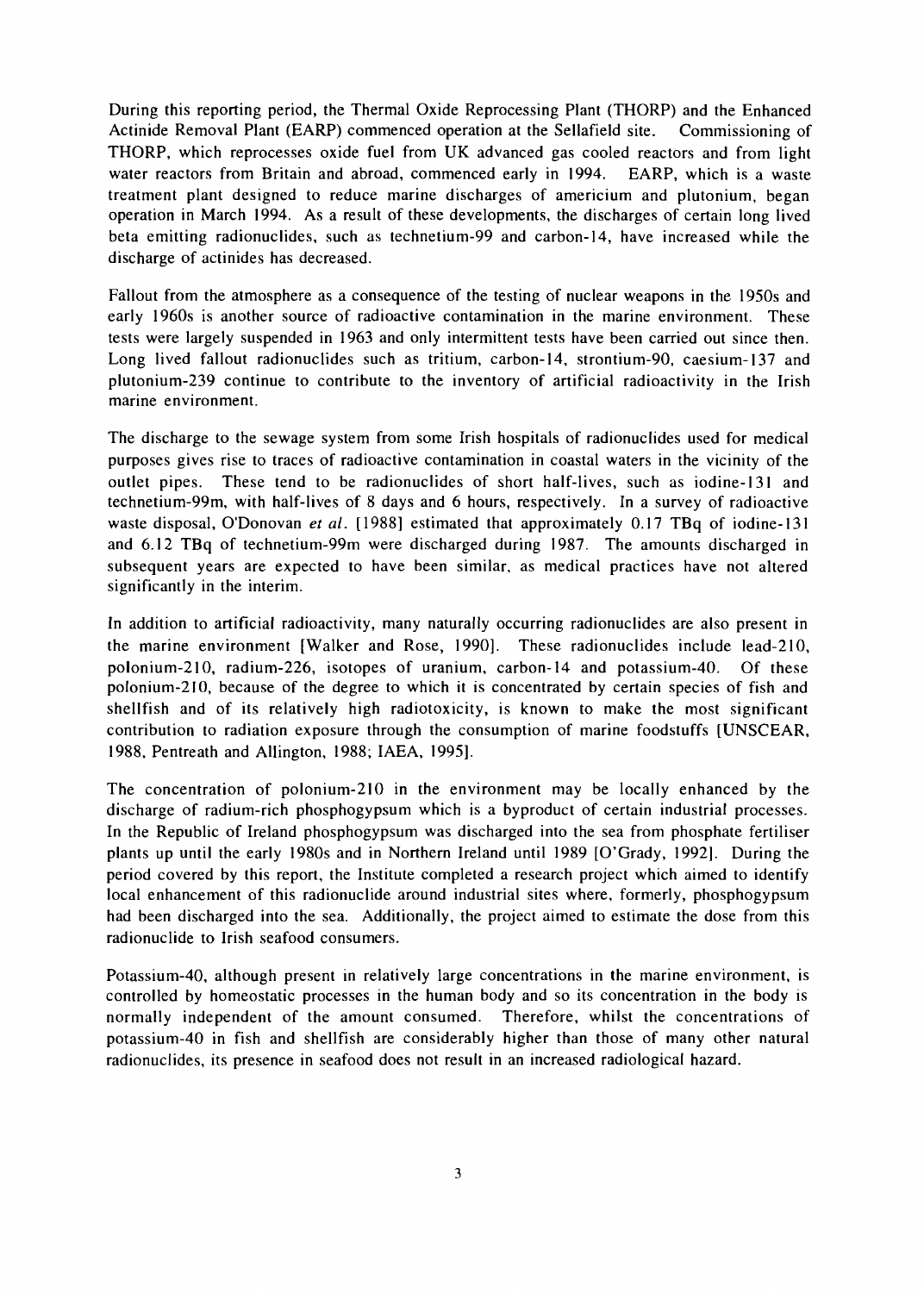#### 3 . METHODS OF SAMPLING AND ANALYSIS

#### *Sampling*

Seawater, sediments, and seaweed were sampled from a number of coastal sites while fish and shellfish were sampled from commercial landings at major fishing ports. The range of sample types collected and the sampling frequency for each site are presented in Table 2. The locations of all coastal sites and fishing ports at which samples are collected are shown in Figure 2. The frequency of sampling at each coastal site for each sample type reflects the resolution judged to be necessary to assess the population dose and to identify important trends. Seawater and sediment samples were taken annually at a number of off-shore sites in the western Irish Sea using the Marine Institute's research vessel the Lough Beltra. Off-shore locations are shown in Figure 3 and their coordinates are listed in Table 3.

The fish species routinely monitored were whiting *(Merlangius merlangus),* cod *(Gadus morhua),* plaice *(Pleuronectus platessa),* herring *{Clupea harengus),* mackerel *(Scomber scombrus),* and ray *(Raja sp).* These constitute the major proportion of the fish landings and are the more common



*Figure 2 Coastal Sampling Locations*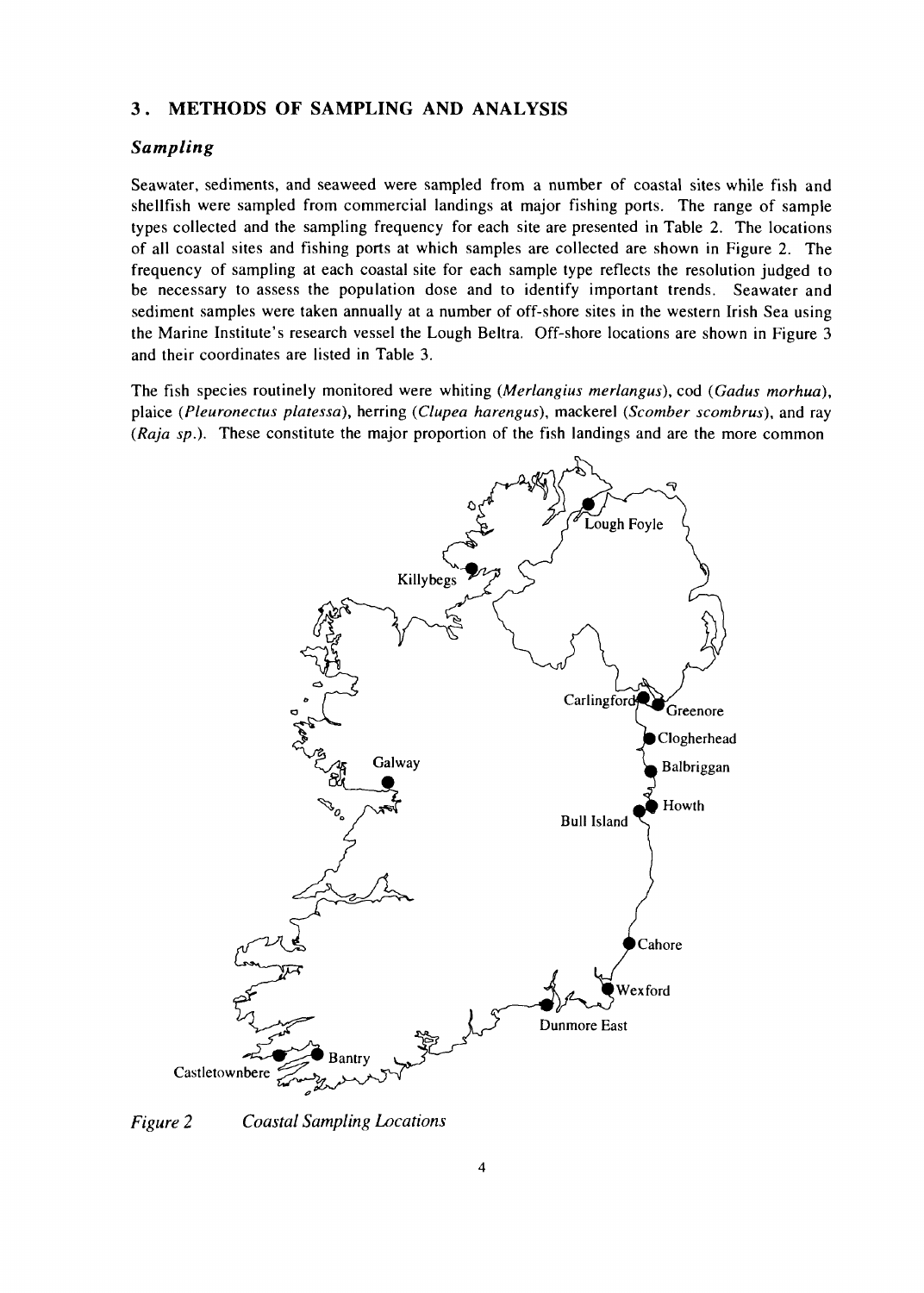

*Figure 3 Sampling Stations in the Western Irish Sea*

species consumed by members of the Irish public. The shellfish species routinely monitored were prawns (nephrops), mussels (Mytilus edulis) and oysters (Ostrea edulis).

Coastal sampling along the south and west coasts was carried out by the Department of the Marine regional fisheries officers. All other sampling was carried out by Institute staff.

Within the framework of the radioecology research project previously referred to, the variation in polonium-210 concentrations around the Irish coastline was studied using the common mussel, *Mytilus edulis,* as a bio-indicator. Mussels were sampled at a number of locations around the Irish coastline. The project focused on the phosphate fertiliser plants at Cork and Belfast Lough where formerly phosphogypsum waste was discharged into the sea. Sampling of mussels in Northern Ireland was carried out with the assistance of the Environment Service of the Department of the Environment for Northern Ireland.

# *Analysis*

Fish and shellfish samples were first cleaned and the edible portion separated. All radionuclide determinations on fish and shellfish were made on the edible portion only. Seaweed samples were first washed to remove all sediment and other extraneous material. Fish, shellfish, seaweed and sediment samples were then dried to constant weight and homogenised prior to all radionuclide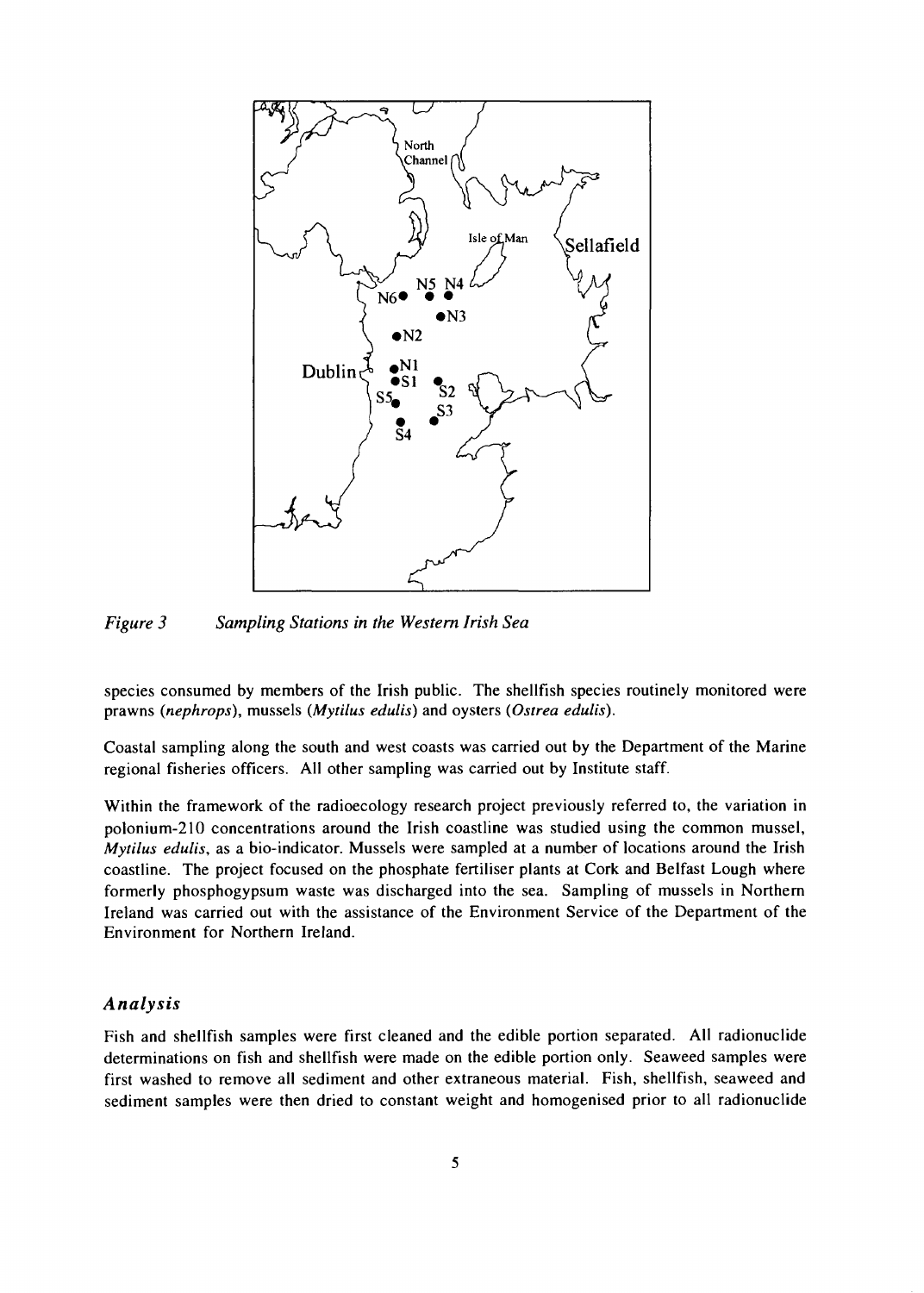determinations. Seawater samples were first filtered using a 0.45 micron membrane filter and radiocaesium and technetium-99 activity concentrations in the filtrate determined.

The activity concentrations of gamma emitting radionuclides in fish, shellfish, seaweed and sediments were determined by high resolution gamma spectroscopy using high purity germanium detectors. Two-sigma uncertainties on gamma spectroscopy measurements under typical counting conditions were  $\pm$  15% or better.

Radiocaesium concentrations in seawater were determined in accordance with the method described by Baker [1975]. Filtered seawater was passed through an ion-exchange resin which is then measured by high resolution gamma spectroscopy. Two-sigma uncertainties on seawater measurements under typical counting conditions were  $\pm 20\%$  or better.

Plutonium and americium activity concentrations were determined for composite fish and shellfish samples. Composites were prepared on a yearly basis for selected combinations of species and landing port. Plutonium and americium were chemically separated from the composite samples and measured by alpha spectroscopy using silicon surface barrier detectors.

In tables of results non detection of a particular radionuclide is indicated by ND. Approximate detection limits under typical analytical conditions are 1.0 Bq/kg for iodine-131, 0.3 Bq/kg for caesium-134 and caesium-137, 1.0 mBq/kg for plutonium-238 and plutonium-239,240 and 2.0 mBq/kg for americium-241.

Technetium-99 activity concentrations in seaweed and water were determined in accordance with the method described by Harvey *et al.* [1991]. Following chemical separation, the technetium-99 activity concentration was measured using a gas flow proportional counter. Two-sigma uncertainties on technetium-99 measurements under typical counting conditions were  $\pm$  10% or less.

Polonium-210 activity concentrations were determined using a variation of the method described by Flynn [1968]. Polonium-210 was separated from the samples using chemical techniques and measured by alpha spectroscopy using silicon surface barrier detectors.

All fish and shellfish results are quoted as activity concentrations, Bq/kg, based on the wet weight of the sample. Activity concentrations for seaweed are variously reported in the literature on either a wet or a dry weight basis. For this reason, both values are presented for seaweeds in this report. Activity concentrations for sediments are based on the dry weight of the sample. All results quoted are decay corrected to the date of sampling.

The Institute's environmental laboratory implements a comprehensive quality assurance system. All measurements are made by reference to certified radioactive sources traceable to international standards. All analytical techniques conform to current best international practice and are normally validated for each matrix both through participation in intercomparison exercises and by analysis of certified reference materials.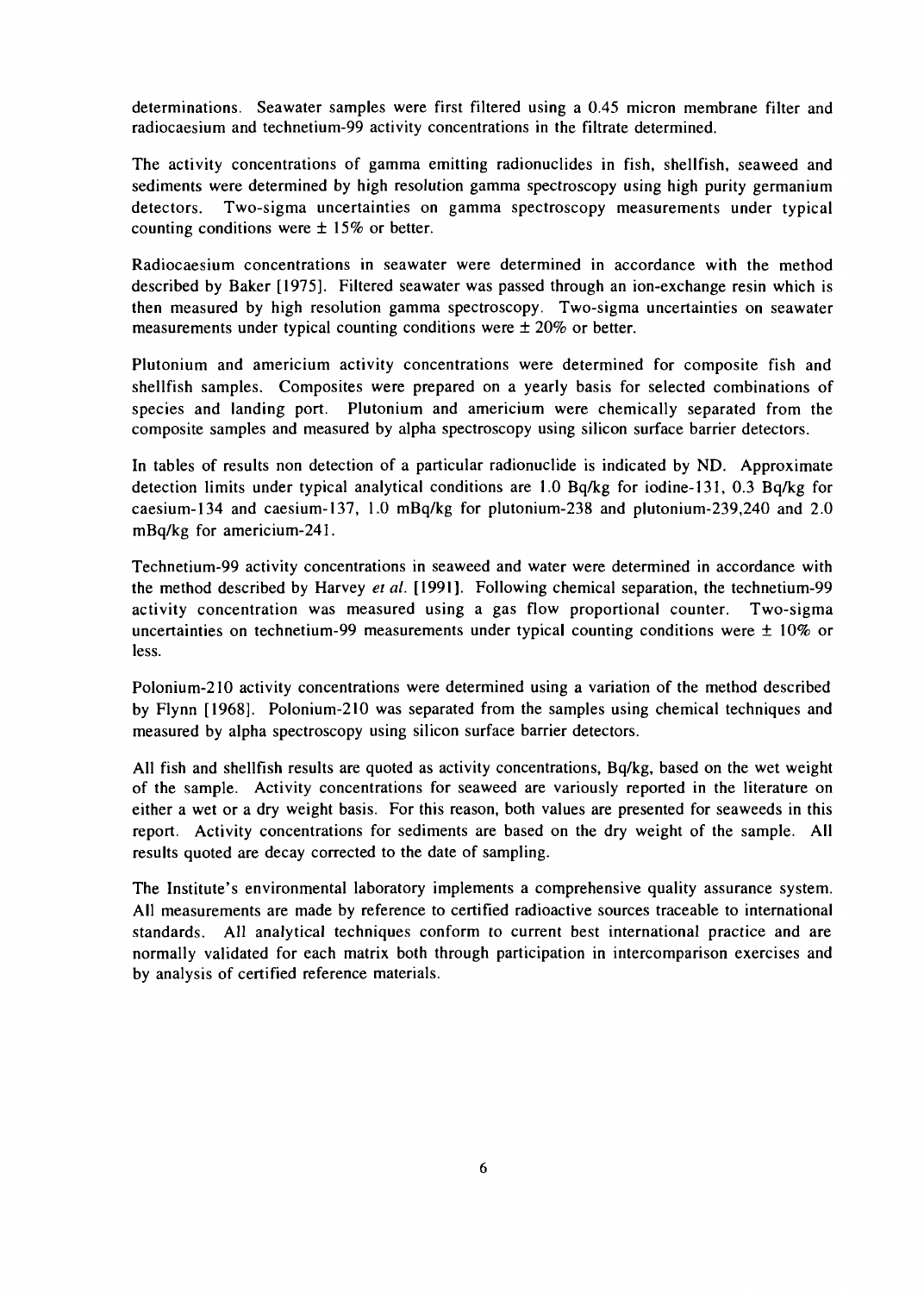#### **4 . RADIOACTIVITY CONCENTRATIONS**

#### *Seawater*

Radioactivity measurements in seawater samples are listed in Tables 4, 5 and 6 for the years 1993 to 1995. The annual mean caesium-137 activity concentrations in filtered coastal seawater at Greenore, the most northerly location sampled along the Irish Sea coastline, were 80 mBq/1 in 1993, 59 mBq/1 in 1994 and 48 mBq/1 in 1995. At Cahore, on the south east coast, the measured activity concentrations were 36 mBq/1, 14 mBq/1 and 16 mBq/1 for each of the three years. Measured activity concentrations in all samples from west coast sampling stations were 6 mBq/1 or less.

The results for 1993 to 1995 demonstrate that the slow but steady decline in radiocaesium concentrations in seawater in the Irish Sea, which has been observed since the mid to late eighties, continued during this period [McGarry *et al.,* 1994; O'Grady *et al.,* 1991; O'Grady and Currivan, 1990; Cunningham *et al.,* 1988]. This steady decline in activity concentrations in the Irish Sea is illustrated in Figure 4 which shows coastal caesium-137 activity concentrations at Balbriggan on the north east coast for the period 1988 to 1995. The results illustrate the decrease in concentrations with increasing distance from Sellafield. On the west coast the activity concentrations were essentially unchanged with respect to previous periods.



*Figure 4 Caesium-137 in Seawater at Balbriggan, 1988 - 1995*

During the reporting period the activity concentrations of caesium-137 in off-shore samples from the western Irish Sea ranged from a high of 73 mBq/1 at station Nl during 1993 to 15 mBq/1 at station S3 during 1995. No caesium-134 was detected in any of the coastal or off-shore samples measured.

As was discussed in section 2 of this report, it was anticipated that, due to the operation of new plant at the Sellafield site, the discharge of certain long lived beta emitting radionuclides would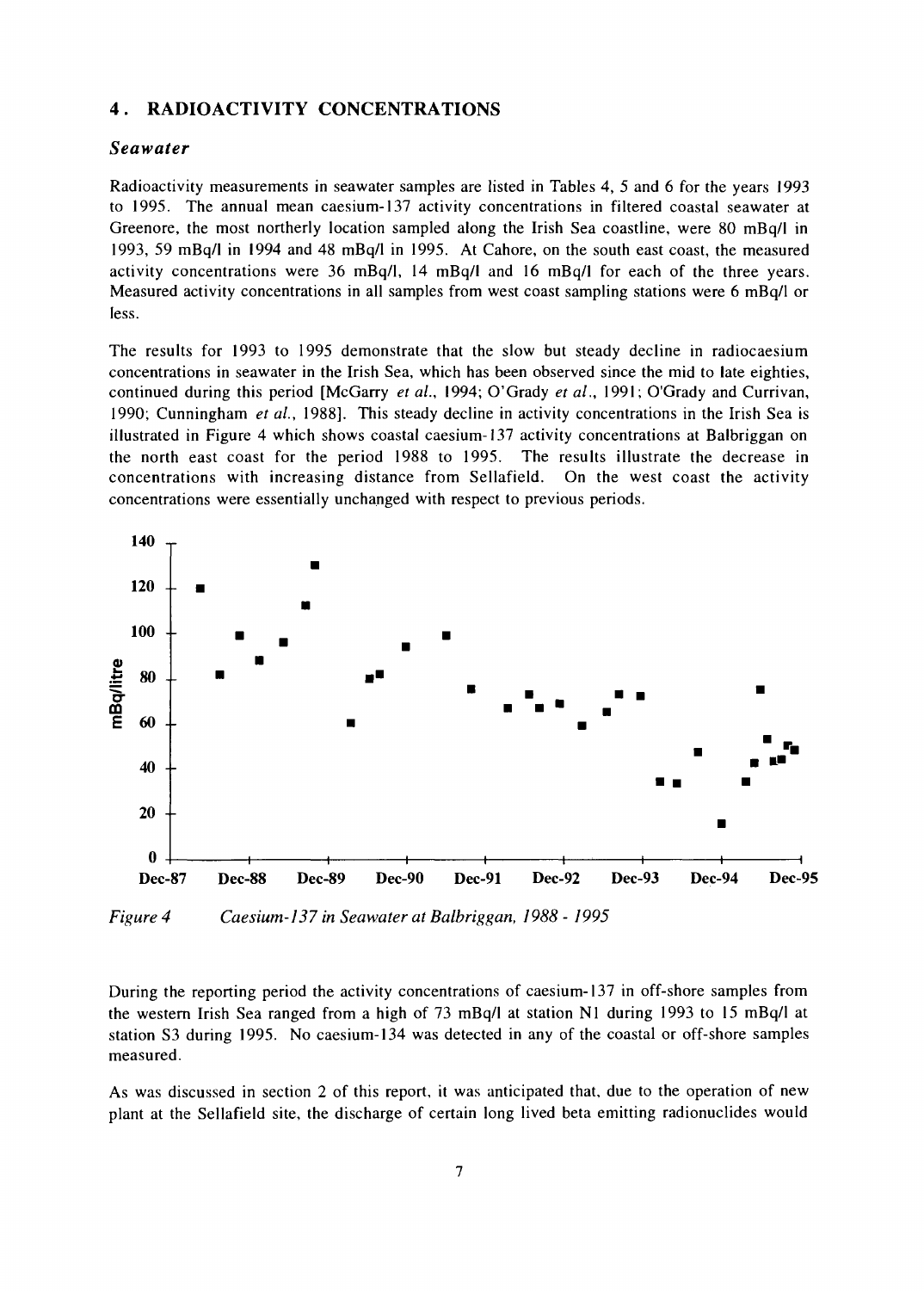increase during this reporting period. In particular, it was anticipated that, when the backlog of liquid wastes stored on site were processed through EARP, a significant increase in the discharge of the radionuclide technetium-99 would result. For this reason technetium-99 activity concentrations in seawater were measured at selected sites from 1995 (Table 6). The mean activity concentration for this radionuclide in seawater at Balbriggan during 1995 was 21 mBq/1. In off-shore samples the range observed for northerly sampling stations was 18 to 35 mBq/1.

#### *Sediments*

Radioactivity measurements on sediment are summarised in Tables 7 and 8 for intertidal and offshore samples respectively. The results for 1993 to 1995 were broadly similar to those obtained at the same locations during the 1991-1992 reporting period. Caesium-134 was not detected in any of the coastal or off-shore samples measured.

The geographic pattern of caesium-137 in sediments was similar to that of caesium-137 in seawater. The highest levels were found in the north east, the lowest on the west coast and a steady decrease observed moving southwards along the east coast. With sediments, however, this pattern is complicated as the partitioning of radionuclides between the solid and solution phases can vary considerably with both water and sediment characteristics. Sediment grain size and composition and seawater characteristics, such as salinity and acidity, can affect this partitioning. A clear difference can be seen, for example, between the adjacent Carlingford and Greenore sampling sites where the mean caesium-137 activity concentrations over the reporting period were 41 and 12 Bq/kg (dry) respectively. The higher value at Carlingford is likely to reflect the finer sediment size within the estuary.

An area of mud and silt accumulation in the Irish Sea, where higher adsorption of radioactivity would be expected due to the fine particle size, extends south west of the Isle of Man towards Dundalk Bay. This would account for the significantly higher caesium-137 activity concentrations detected in the sediments in this area when compared with coastal sediments. The mean activity concentrations at the four stations in this area (N3, N4, N5 and N6) for the period 1993 to 1995 were 83, 69, 112 and 76 Bq/kg respectively, while in contrast the mean values for the two stations just north of Dublin (Nl and N2) were 11 and 20 Bq/kg respectively. Mean activity concentrations for all stations south of Dublin were less than 10 Bq/kg. The highest mean caesium-137 activity concentration south of Dublin was recorded for station S5. This station, which is located to the north of Wicklow Head, was identified in previous reports as having caesium activity concentrations in sediment higher than those found at neighbouring sites. This anomaly can be attributed to the sediment being of a finer grained texture. The activity concentrations at all off-shore stations were broadly similar to those for the previous reporting period.

#### *Seaweed*

Marine algae are known to accumulate radionuclides to activity concentrations considerably in excess of those in the surrounding seawater. Consequently seaweed is often a useful bioindicator for the distributions and trends of radionuclides in the marine environment. The seaweed sampled was *Fucus vesiculosus* which has been shown [McAulay and Pollard, 1987; Mitchell *et*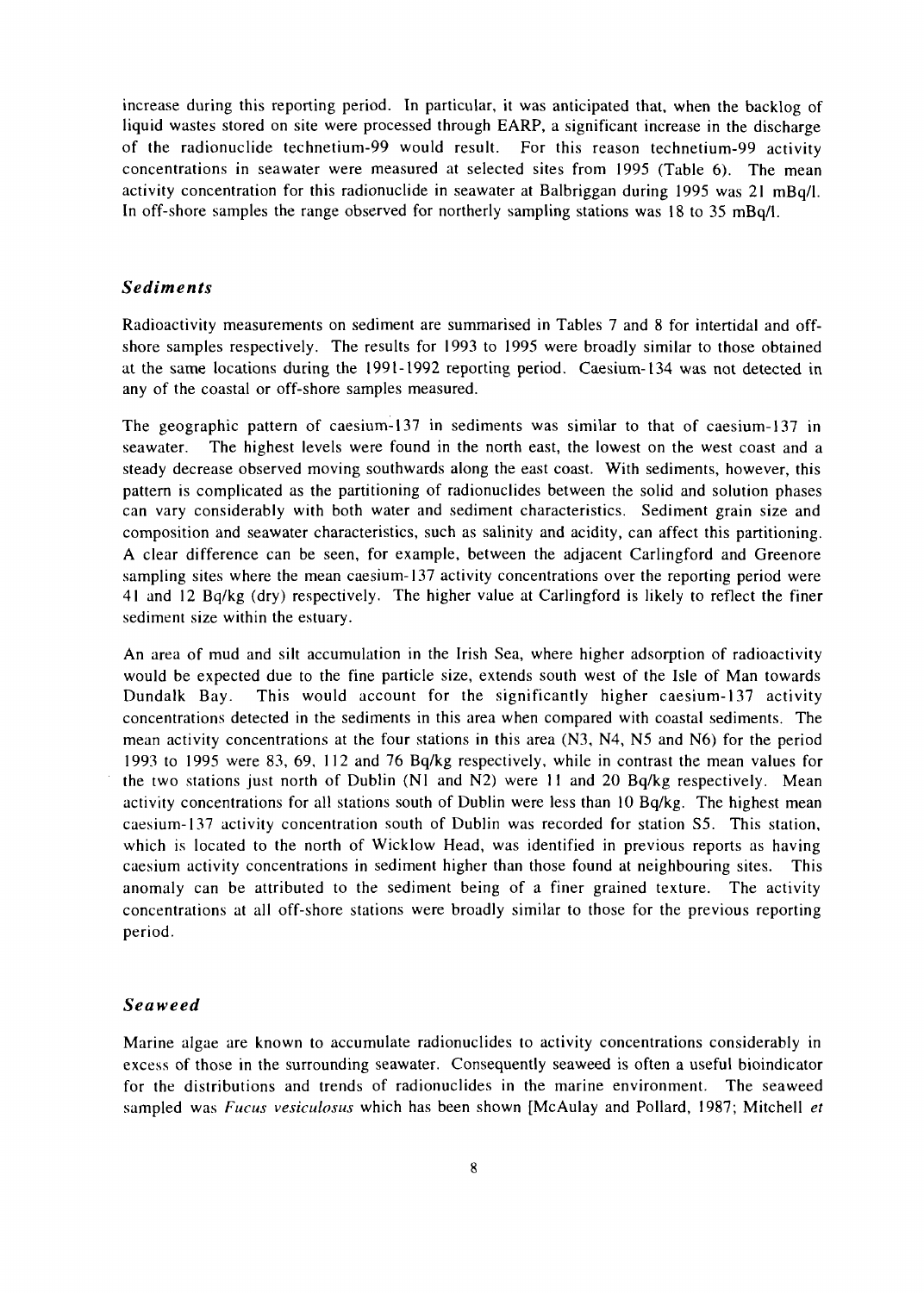*ai,* 1987] to be a good indicator of contaminating radionuclides. Radioactivity measurements in *Fucus vesiculosus* samples are presented in Tables 9 to 11 for the years 1993 to 1995 respectively.

The annual mean caesium-137 activity concentrations at Greenore were 15.4, 8.5 and 7.4 Bq/kg (dry weight) for each of the three years. As for seawater and sediment, caesium-137 activity concentrations were observed to decrease southwards along the east coast. During 1995 an activity concentration of 2.1 Bq/kg (dry weight) was measured at Cahore, the most southerly point sampled on the east coast, while on the west coast concentrations were typically 1 Bq/kg (dry weight). Mitchell *et al.* [1987] reported a value of 1 Bq/kg (dry weight) for the caesium-137 in *Fucus vesiculosus* due to nuclear weapons-test fallout at these latitudes. The measured caesium-137 activity concentrations in *Fucus vesiculosus* along the west coast are, therefore, indistinguishable from weapons-test fallout. The geographical variation in caesium-137 activity concentrations in *Fucus vesiculosus* is illustrated in Figure 5 in which the measured range is shown for each sampling point for the period 1993 to 1995.



*Figure 5 Caesium-137 in Fucus vesiculosus, 1993- 1995*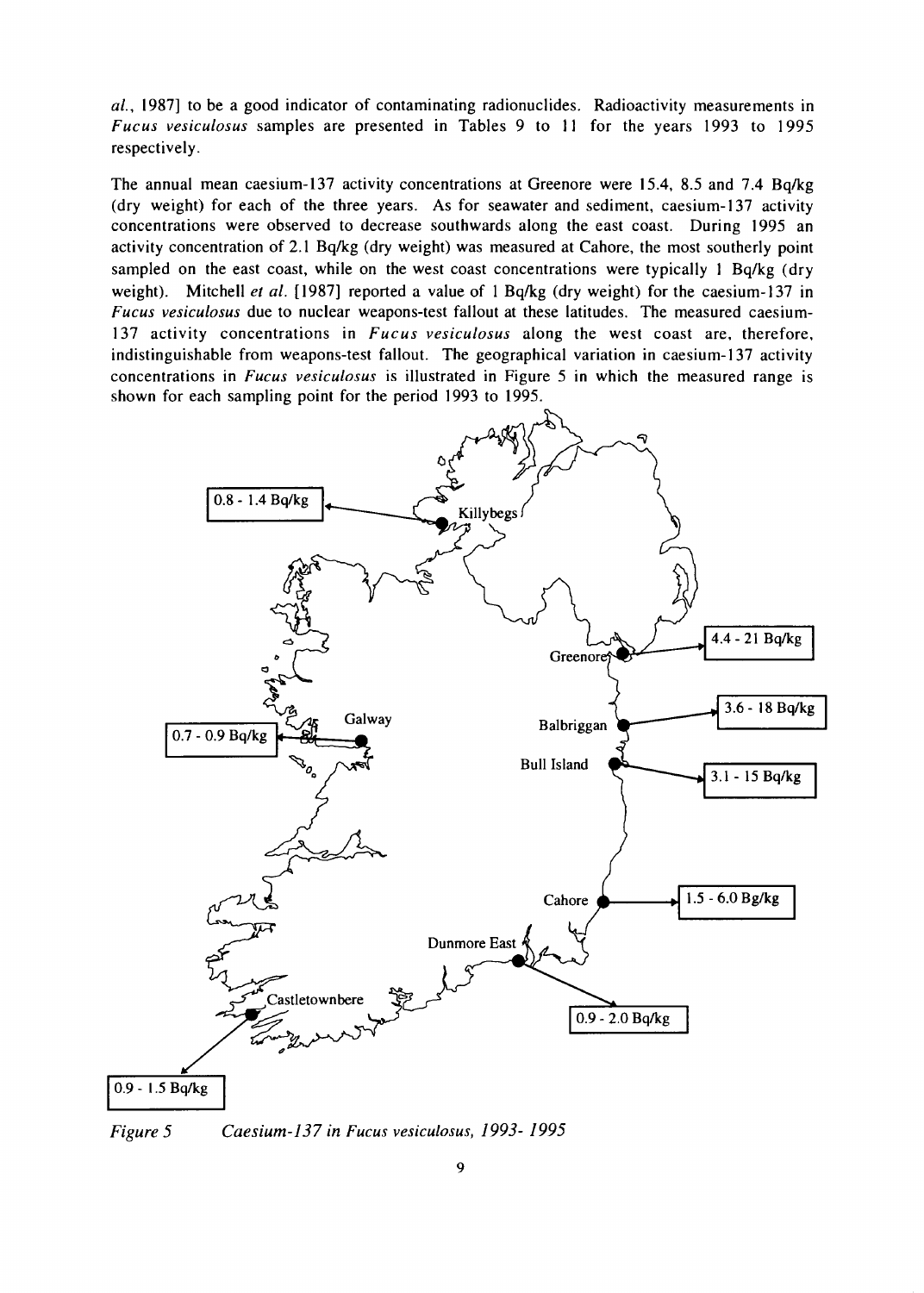The caesium-137 activity concentrations observed during the 1993 to 1995 period demonstrate a continuation of the downward trend which has been observed in the Irish Sea since the mid 1980s. No significant change was observed in west coast concentrations as compared to the previous reporting period. Caesium-134 was not detected in any of the *Fucus vesiculosus* samples measured during this reporting period. The annual mean caesium-137 activity concentrations in *Fucus vesiculosus* from Greenore and Balbriggan are shown in Figure 6 for the period, 1982 to 1995.



*Figure 6 Mean Caesium-137 in Fucus vesiculosus from North East Sampling Locations (Balbriggan and Greenore), 1982 -1995*

Iodine-131 is discharged to sewage systems as a result of its use in medicine. A mean activity concentration for this radionuclide of 15 Bq/kg (wet weight) was measured in samples of *Fucus vesiculosus* from Bull Island during this reporting period with individual measurements ranging from <1 to 61 Bq/kg (wet weight). Variations of this nature would be expected due to the intermittent use of the radionuclide and the dilution of the radioactivity following discharge. These results are broadly similar to those reported for the period 1991 to 1992 [McGarry *et al.,* 1994].

As discussed earlier it was anticipated that the discharge of technetium-99 from Sellafield would increase significantly during 1994 and so from 1993 this radionuclide was measured in selected *Fucus vesiculosus* samples. Samples were selected for technetium-99 determination to establish the geographic variation around the coast line and to obtain time series measurements at a limited number of points commencing prior to the increase in discharges. EARP began active commissioning in March 1994 [BNFL, 1995] and, as can be seen from Table 1, discharges of this radionuclide increased during 1994 by a factor of approximately 10 as compared to the 1993 figure.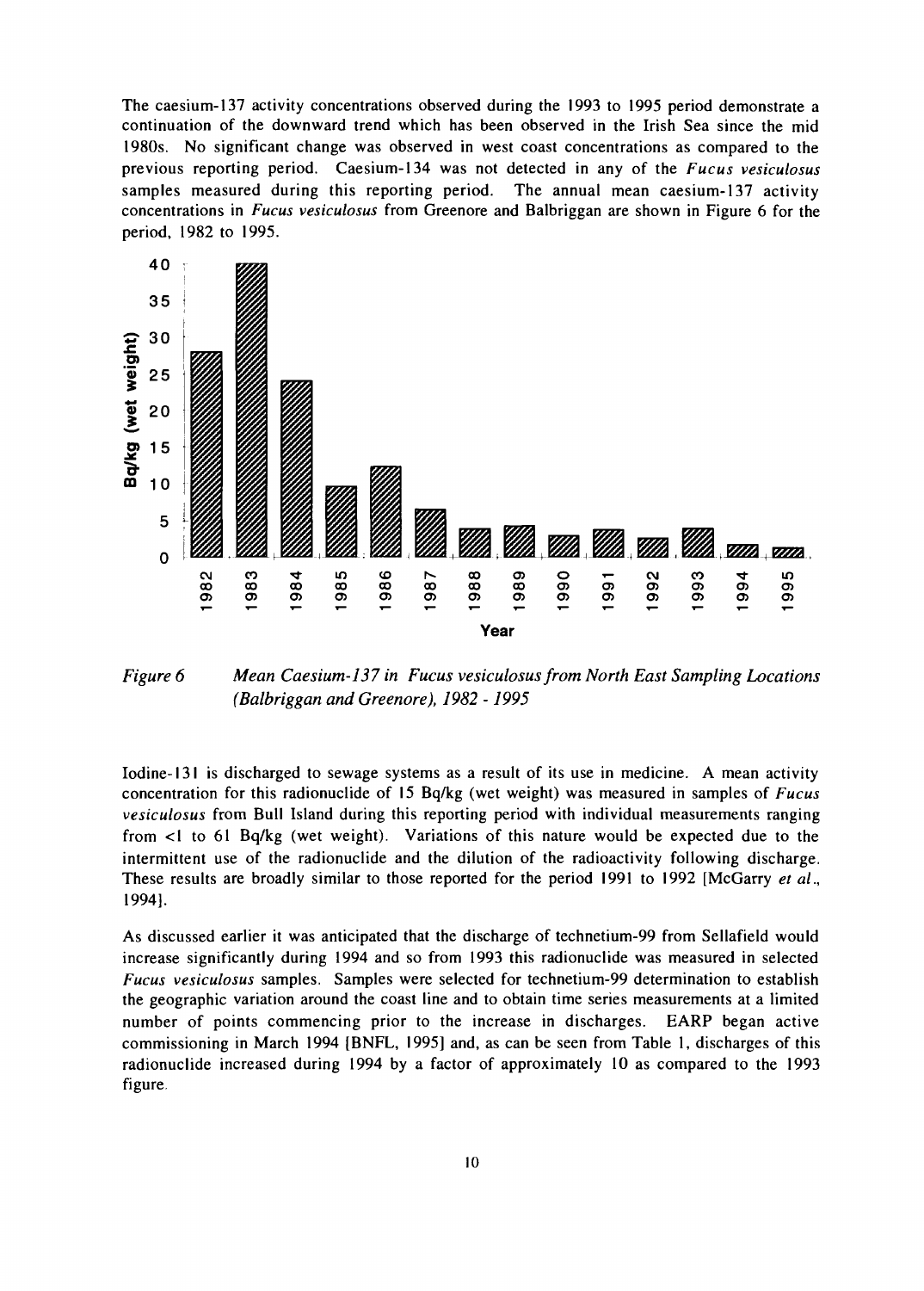Technetium-99 activity concentrations in *Fucus vesiculosus* are given in Tables 9-11 and shown in Figure 7 for the period April 1993 to December 1995. Up to May 1994, the technetium-99 activity concentrations in *Fucus vesiculosus* at Balbriggan ranged from 317 Bq/kg to 553 Bq/kg (dry weight). During the latter part of 1994 this activity concentration increased to a range of 1030 Bq/kg to 1068 Bq/kg (dry weight). A further increase to a range of 1539 Bq/kg to 2530 Bq/kg was observed in 1995. It is likely that these increases corresponded to the commencement of operations involving EARP at Sellafield in March 1994. The results for 1994 show that the geographic distribution for technetium-99 in the Irish Sea is similar to that for caesium-137, i.e. a decrease in activity concentration with increasing distance from the point of discharge at Sellafield.



*Figure 7 Technetium-99 in Fucus vesiculosus at Balbriggan, 1993 -1995*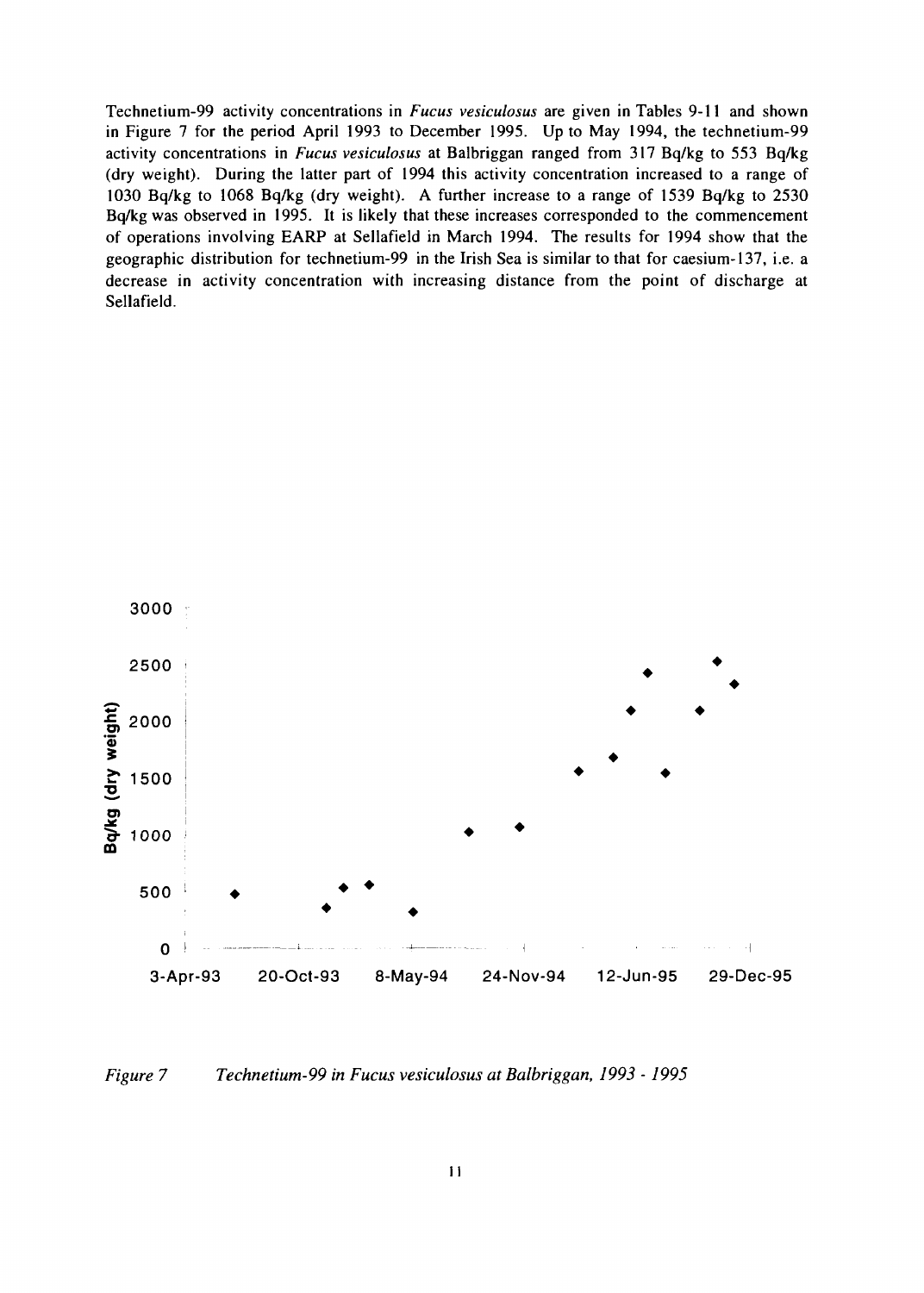# *Fish and Shellfish*

Radioactivity measurements on whiting, cod, plaice, ray, herring, mackerel, prawns, mussels and oysters are presented in Tables 12 to 20. In addition, actinide measurements on samples collected during 1992 are presented in Table 21 as these data were not included in the 1991 to 1992 report [McGarry *et ai,* 1994].

The mean caesium-137 activity concentrations measured in whiting from Howth were 4.7, 3.8 and 1.7 Bq/kg (wet weight) for each of the three years respectively. The highest measured radiocaesium concentration in fish was 14.7 Bq/kg (wet weight) which was for a sample of cod from Howth in 1993 (Table 13). In shellfish the highest caesium-137 activity concentrations were found in prawns landed at Howth where the annual measured mean activity concentrations were 2.7, 1.8 and 1.3 Bq/kg (wet weight) for the three years respectively (Table 18). In general the radiocaesium concentrations measured in shellfish were lower than those measured in fish, reflecting differences in the concentration factors. Caesium-134 was not detected in any of the fish or shellfish samples measured.

The caesium-137 activity concentrations observed during the 1993 to 1995 period demonstrate a continuation of the downward trend which has been observed in the Irish Sea since the mid 1980s and which is reflected in all other compartments monitored. This trend can be seen from Table 22 in which the mean of individual radiocaesium measurements in fish and prawns from north east ports are given for the period 1979 to 1995.

A value of 0.3 Bq/kg (wet weight) for caesium-137 in cod has been reported as being typical of that due to weapons-test fallout [Camplin, 1995]. Caesium-137 activity concentrations in the fish landed along the south and west coasts are, therefore, only marginally greater than weapons-test fallout.

Plutonium-238, plutonium-239,240 and americium-241 were measured in selected composite fish and shellfish samples. For all fish samples the activity concentrations were less than 3 mBq/kg (wet weight) of plutonium-238 and 15 mBq/kg (wet weight) of plutonium-239,240. The ranges of activity concentrations measured in prawns, mussels and oysters were from less than 1 to 23 mBq/kg (wet weight) for plutonium-238, 0.6 to 125 mBq/kg (wet weight) for plutonium-239,240 and from less than 5 to 103 mBq/kg (wet weight) for americium-241. In general, the activity concentrations of transuranic elements in fish and prawns were similar to those reported for the 1991 to 1992 period [McGarry *et id.,* 1994].

Polonium-210 was measured in mussels sampled at 10 locations around Ireland and in a selection of fish samples taken from landings at Howth, Galway, Dunmore East and Killybegs. These measurements are summarised in Table 23 and the geographic variation in polonium-210 activity concentration observed in mussels is illustrated in Figure 8. Polonium-210 activity concentrations in mussels were found to range from 10 Bq/kg (wet weight) at Seapark near Belfast to 59 Bq/kg (wet weight) at Sutton near Dublin. Similar variations have been reported elsewhere [Rollo *et al.,* 1992]. The mean activity concentration of all samples for the sampling period was 25.5 Bq/kg (wet weight). No direct link was established between local concentrations of this radionuclide and the former discharges of phosphogypsum from fertiliser plants near Cork and Belfast.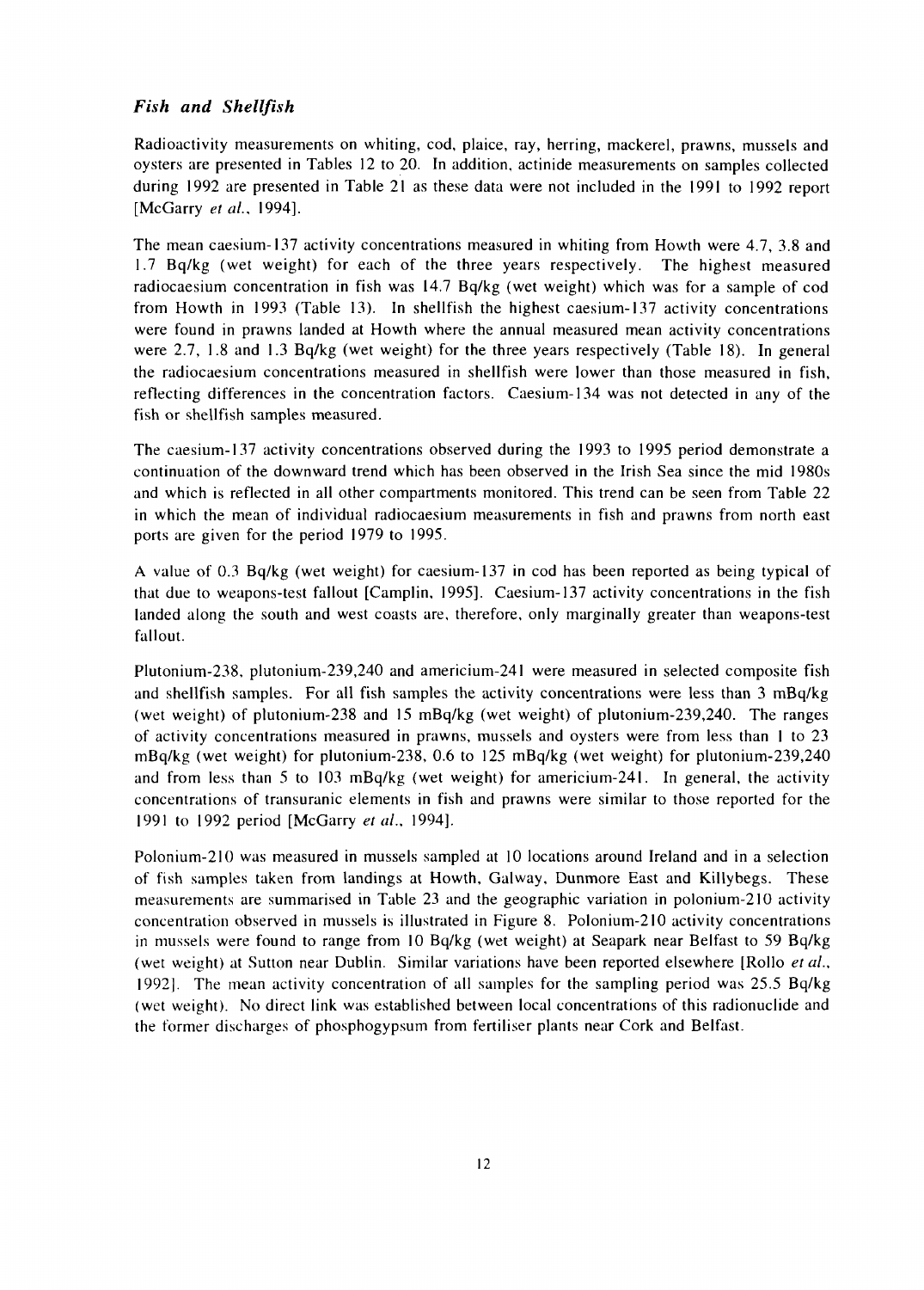

Figure 8 Polonium-210 in Mussels (Bq/kg, wet weight), 1993-1995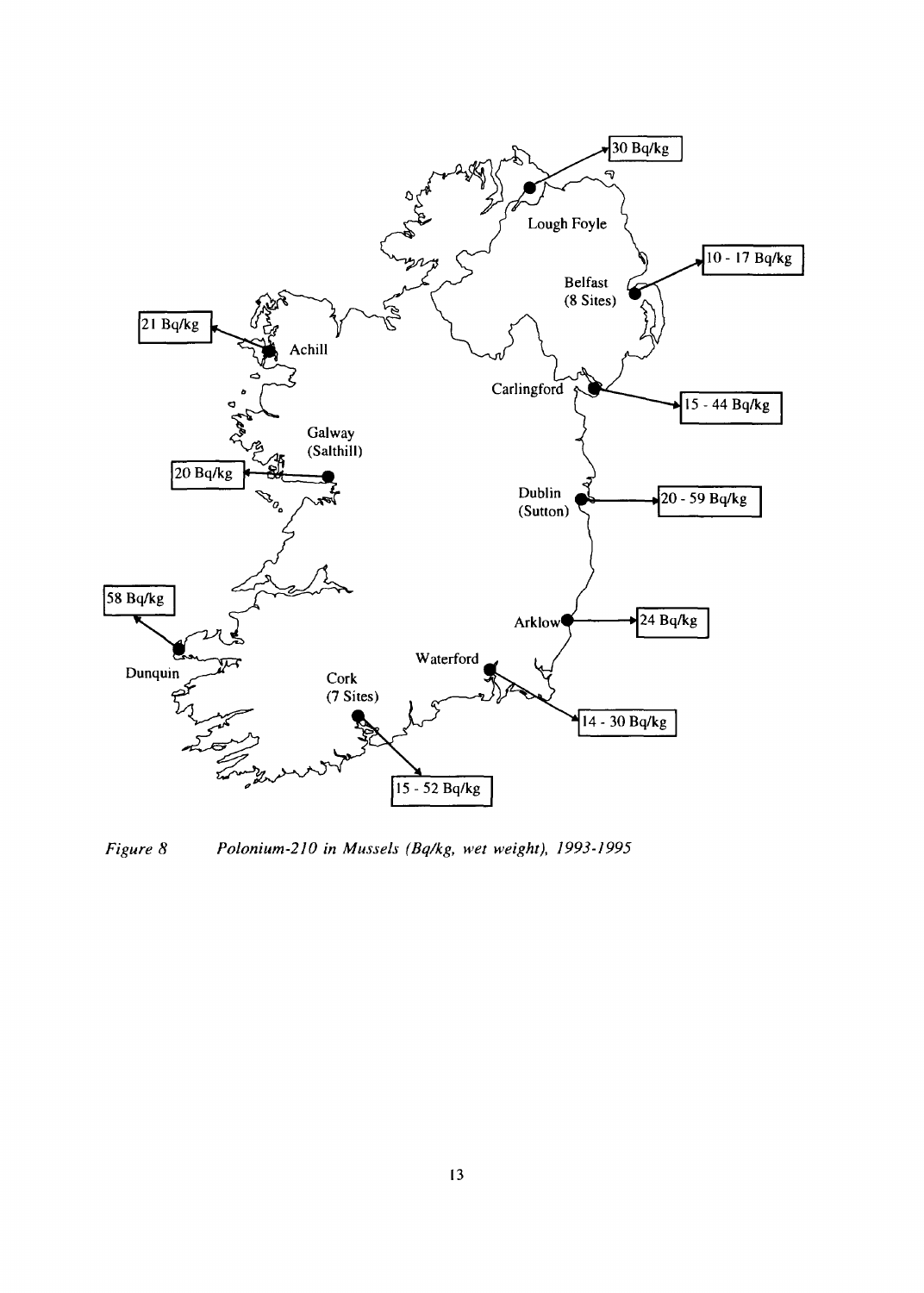#### **5. ASSESSMENT OF RADIATION EXPOSURE**

#### *The Ingestion Pathway*

#### *Committed Effective Dose*

The committed effective dose due to the consumption of seafood was estimated in accordance with ICRP 60 [ICRP, 1991]. Annual doses for individual radionuclides were calculated by applying the appropriate dose per unit intake coefficient to the ingested activity. The intake was estimated by multiplying the assumed annual consumption rate by the mean activity concentration in samples from commercial landings. For artificial radionuclides the ingestion dose coefficients used are taken from Phipps *et al.* [1991] using the NRPB recommended gut transfer factors. The consumption rates used were considered to be representative of the quantities eaten daily by typical and heavy consumers of seafood and are 40 g of fish and 5 g of shellfish for a typical consumer and 200 g of fish and 20 g of shellfish for a heavy consumer.

The committed effective doses received through the consumption of fish and prawns landed at north-east ports are given in Table 24 for typical and heavy consumers. The doses estimated for each of the three years, 1993-1995, were  $0.67 \mu Sv$ ,  $0.51 \mu Sv$  and  $0.41 \mu Sv$  to a typical consumer and 3.3  $\mu$ Sv, 2.5  $\mu$ Sv and 2.0  $\mu$ Sv to a heavy consumer. The corresponding doses for 1991 and 1992 were 1.1  $\mu$ Sv and 0.7  $\mu$ Sv to a typical consumer and 5.2  $\mu$ Sv and 3.6  $\mu$ Sv to a heavy consumer, respectively [McGarry *et al.,* 1994]. These doses are due to the radionuclides caesium-137, plutonium (alpha) and americum-241. The dose of 0.51 µSv to a typical consumer in 1994, for example, consisted of 0.47  $\mu$ Sv due to caesium-137 and 0.04  $\mu$ Sv to the plutonium (alpha) and americium-241 radionuclides.

The committed effective dose due to technetium-99 received through the ingestion of fish and shellfish was estimated for 1995 on the basis of the mean off-shore activity concentration in seawater and published concentration factors for marine fish and crustaceans. Using concentration factors of 10 and 100 [Coughtrey *et al.,* 1983], derived activity concentrations of 0.3 and 3.0 Bq/kg were obtained for fish and shellfish respectively. The estimated dose for 1995 was  $0.007 \,\mu\text{Sv}$  for a typical consumer and  $0.03 \,\mu\text{Sv}$  for a heavy consumer.

These ingestion doses can be compared with the annual dose limit for members of the public of  $1000 \mu Sv$  from practices involving controllable sources of radiation  $[ICRP, 1991]$ . During this reporting period, therefore, typical and heavy consumers would have received about 0.05% and 0.2% of this limit respectively.

The calculated doses can also be compared with the annual average dose of approximately 3000  $\mu$ Sv from all sources of radiation received by members of the Irish public. Of this 3000  $\mu$ Sv about 90% is due to naturally occurring radiation and the remainder is mainly due to medical uses of radiation. It can be seen, therefore, that the doses arising from the consumption of fish and shellfish, even by heavy consumers, are a very small fraction of the dose received from other sources.

The annual caesium-137 discharges from Sellafield and the estimated committed effective dose to typical consumers due to this radionuclide received through the ingestion pathway are shown in Figure 9 for the period 1983 to 1994. The correspondence between the patterns of discharge and dose can be clearly seen.

Calculation of the committed effective dose due to polonium-210 received through the ingestion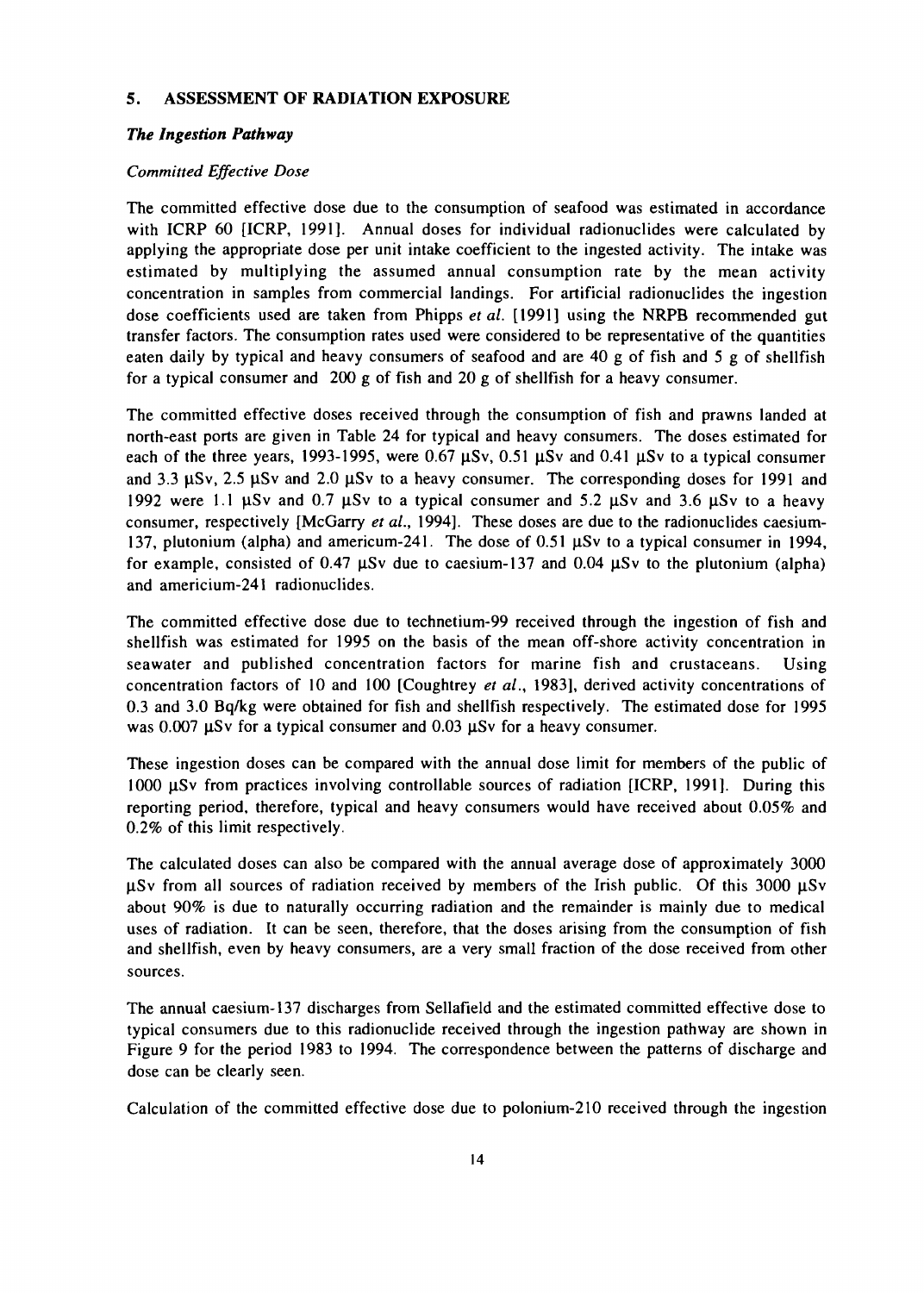of fish and prawns was based on activity concentrations of 6.9 Bq/kg in prawns and 1.42 Bq/kg in fish (Table 23). The latter figure is the mean of the activity concentrations of all of the samples of the five fish species represented in Table 23. An ingestion dose coefficient of  $1.2 \mu Sv/Bq$  was used which is based on a gut transfer factor of 0.5 [ICRP, 1993]. In addition, a delay factor of 0.8 was used to allow for the decay occurring between catch and consumption because of the short half-life (138 days) of polonium-210 [IAEA, 1995]. This delay factor is based on statistical estimates, from global data, of the relative proportions of fish consumed fresh, frozen, smoked and canned and of the average delay between catch and consumption for each method. The doses due to the consumption of fish and prawns were then calculated as follows:

- dose due to consumption of fish =  $1.42$  x consumption rate x  $1.2$  x 0.8  $\mu$ Sv
- dose due to consumption of prawns =  $6.9$  x consumption rate x 1.2 x 0.8  $\mu$ Sv

The resulting annual dose estimates for typical and heavy consumers were 32  $\mu$ Sv and 148  $\mu$ Sv, respectively.



*Figure 9 Sellafield Caesium-137 Discharges and Doses to Typical Seafood Consumers, 1983 - 1994*

#### *Collective Effective Dose*

The committed collective effective dose (collective dose) provides a measure of the total detriment to the population. The collective dose to the Irish population due to caesium-137 resulting from the consumption of fish and shellfish landed at north-east ports was calculated by combining the quantities landed with their mean radiocaesium concentrations. Landing statistics for north-east ports were provided by the Department of the Marine (Table 25). It was assumed that 50% of the gross catch landed was discarded by cleaning and filleting and that 80% of the landings were exported. The collective doses to the Irish population for the years 1993 to 1995 were 0.017,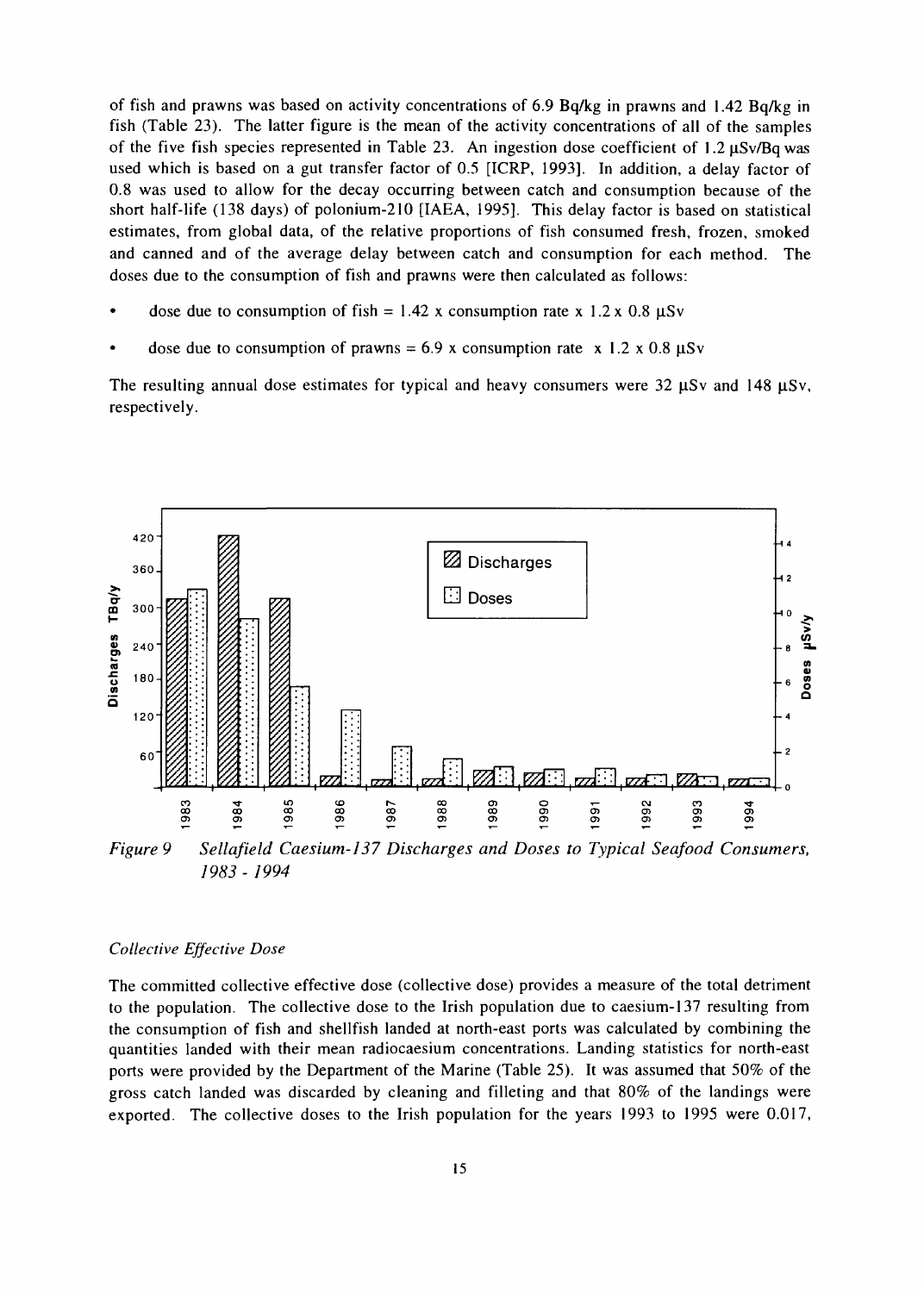0.010 and 0.013 manSv respectively. The corresponding doses for 1991 and 1992 were 0.04 and 0.02 manSv [McGarry et al., 1994]. The small increase in collective dose between 1994 and 1995 reflects an increase in the landing tonnage at the ports considered between these years. The collective dose to the Irish population from all sources of radiation is approximately 10,000 manSv per annum.

#### *External Exposure*

External exposure from beach occupancy was estimated from activity concentrations in intertidal sediments using the sandy beach model described by Hunt [1984]. The effective dose was calculated for an individual spending one hour per day in the intertidal zone based on the caesium-137 activity concentration in sediment. The activity concentration used in this calculation was the mean for the two sandy beach sampling locations in the north east, Balbriggan and Greenore, averaged over the reporting period. The estimated mean annual effective dose during the reporting period was  $0.4 \mu Sv/year$ .

In the absence of detailed habit survey data it is assumed that the actual number of people who spend 365 hours per year in the intertidal zone along the north east coast is small compared with the number of typical fish consumers. Therefore, while the estimates presented here for external dose and ingestion dose commitment are numerically similar, it is assumed that the number of people exposed via the external pathway is considerably smaller and so the ingestion pathway is still considered to be the dominant one affecting the Irish population. Other external exposure pathways such as swimming in the sea or boating are considered to be insignificant.

#### *Risk Estimates*

Evaluation of the risks associated with radiation exposures is based on the assumption that there is a linear relationship between radiation dose and the risk of a fatal cancer. The probability of a fatal cancer occurring in an exposed population is estimated to be  $5 \times 10^{-2}$  per sievert, i.e. a chance of 1 in 20 of developing a fatal cancer after exposure to a radiation dose of 1 Sv [ICRP, 1991]. The radiation induced risk for 1993 is, therefore, about one in thirty million to a typical Irish seafood consumer and about one in six million to a heavy consumer. In 1994 and 1995 the risks are marginally lower corresponding to the lower annual dose estimates. These compare with a risk in any year of death from cancer of 1 in 479 and from road accidents of 1 in 9232 [Central Statistics Office, 1996].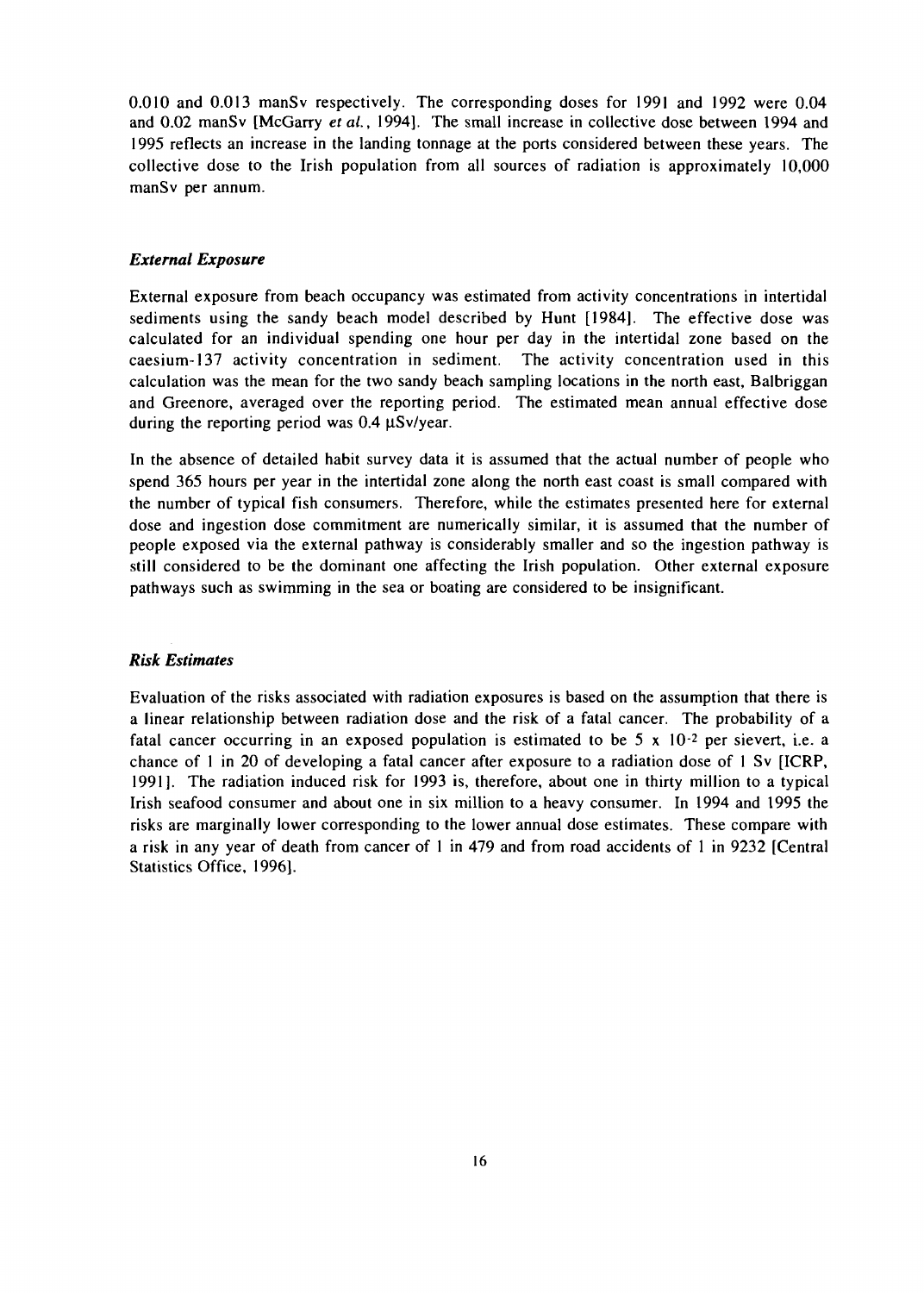# **6. CONCLUSIONS**

The consumption of fish and shellfish is the most important pathway contributing to exposure of the Irish public arising from artificial radioactivity in the marine environment. The major portion of the dose received via this pathway is due to the discharges from Sellafield of the radionuclide caesium-137.

The results in this report show that by 1995 the mean concentration of caesium-137 in fish landed at north-east ports had fallen to 1.6 Bq/kg, from a figure of 68 Bq/kg in 1979-82 and 3.0 Bq/kg in 1993. A similar decline is evident for seawater, sediment and seaweed. In addition, the Irish Sea data show the progressive dilution of artificial radioactivity with increasing distance from Sellafield.

When small contributions from plutonium and americium are added to the dose from caesium-137, the dose to a heavy consumer, from artificial radioactivity in fish and shellfish landed at north-east ports, was  $3.3 \mu Sv$  in 1993,  $2.5 \mu Sv$  in 1994 and  $2.0 \mu Sv$  in 1995. These figures may be compared with a dose of 3.6  $\mu$ Sv in 1992, and doses in the region of 70  $\mu$ Sv in the early 1980s [McAulay and Doyle, 1985; Cunningham and O'Grady, 1986], illustrating the steady decline in the dose from these sources in recent years.

To put the above doses in perspective, they may be compared with the dose of  $148 \mu Sv$  received by the heavy consumer of fish and prawns due to the naturally occurring radionuclide polonium-210. In addition, they may be compared with the annual dose from all sources of radioactivity which is estimated to be 3000  $\mu$ Sv.

While plutonium and americium make a relatively small contribution to the dose currently received by the Irish population, their significance arises from the fact that they will be present in the Irish Sea for a very long time. This is due both to their behaviour in the marine environment and their long physical half-lives.

Revised discharge authorisations for the Sellafield site which came into effect in 1994 provided for the operation of the new plants, known as THORP and EARP. The increase in the discharge of technetium-99 which followed was clearly reflected in the measured activity concentrations in seawater and seaweed in Irish coastal waters. However, as technetium-99 is a radionuclide of low radiotoxicity, its presence makes only a small contribution to the radiation dose to a fish consumer. The full effects of the operation of these new plants on the Irish marine environment will only become apparent over future years.

It is clearly objectionable from an Irish viewpoint that contamination of our marine environment should result from the operations of nuclear installations in other countries. Nonetheless, it is evident from the data in this report that the levels of radioactive contamination of the Irish Sea, which prevailed in the years 1993-'95, do not justify misgivings on health grounds about eating fish from the Irish Sea, or about swimming or engaging in any other activity in or near the sea along the east coast of Ireland.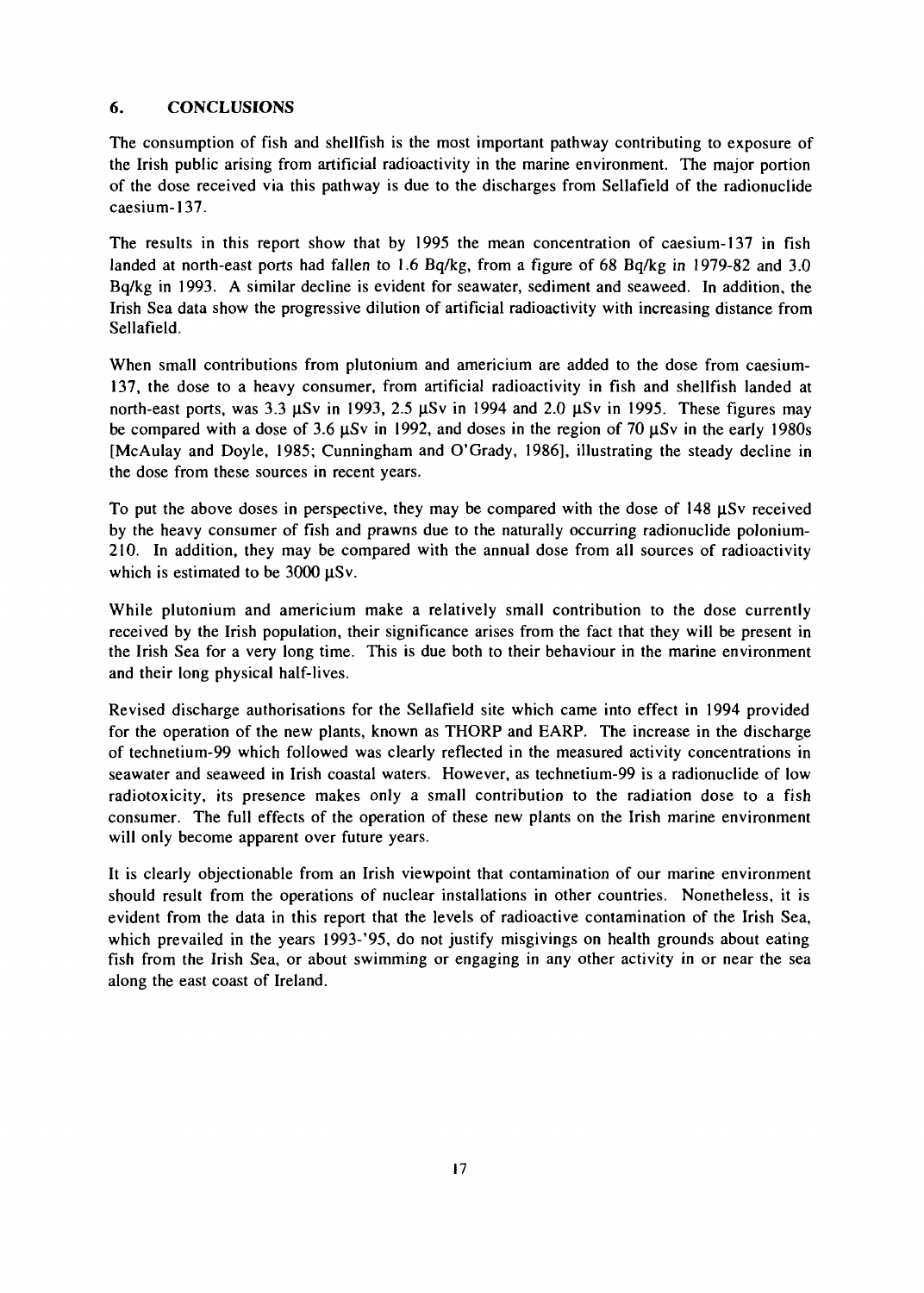# 7. ACKNOWLEDGEMENTS

The authors gratefully acknowledge the assistance of the Department of the Marine and of the Marine Institute. In particular the assistance of the Fisheries Officers and of the captain and crew of the R.V. Lough Beltra is acknowledged.

The work of other Institute laboratory staff not directly involved in the programme but who provided analytical support is also acknowledged.

#### 8. REFERENCES

Baker, C.W., 1975. **The determination of radiocaesium in sea and fresh waters.** Technical Report No. 16. Lowestoft: Ministry of Agriculture, Fisheries and Food.

British Nuclear Fuels Limited, 1994. **Annual report on radioactive discharges and monitoring of the environment 1993, Volume 1. Report on discharges and environmental monitoring.** United Kingdom: British Nuclear Fuels pic.

British Nuclear Fuels Limited, 1995. **Annual report on radioactive discharges and monitoring of the environment 1994, Volume 1. Report on discharges and environmental monitoring.** United Kingdom: British Nuclear Fuels pic.

British Nuclear Fuels Limited, 1996. Personal communication.

Camplin, W.C., 1995. **Radioactivity in surface and coastal waters of the British Isles, 1994.** Aquatic Environment Monitoring Report Number 45. Lowestoft: Ministry of Agriculture, Fisheries and Food.

Central Statistics Office, 1996. **Vital Statistics Fourth Quarter and Yearly Summary 1995.** Dublin: Stationery Office.

Coughtrey, P.J., Thorne, M.C., 1983. **Radionuclide distribution and transport in terrestrial and aquatic ecosystems, Volume** 3. Rotterdam: A.A. Balkema.

Cunningham, J.D., O'Grady, J., 1986. **Radioactivity monitoring of the Irish marine environment during 1982-84.** Dublin: Nuclear Energy Board.

Cunningham, J.D., O'Grady, J., Rush, T., 1988. **Radioactivity monitoring of the Irish marine environment, 1985-1986.** Dublin: Nuclear Energy Board.

Flynn, W.W., 1968. The determination of low levels of polonium-210 in environmental materials. **Analytical Chimica Acta, 43,** p. 221-227.

Harvey, B.R., Ibbett, R.D, Williams, K.J. and Lovett, M.B., 1991. **The determination of technetium-99 in environmental materials.** Aquatic Environment Protection: Analytical Methods Number 8. Lowestoft: Ministry of Agriculture, Fisheries and Food.

Her Majesty's Inspectorate of Pollution, Ministry of Agriculture, Fisheries and Food, 1993. **Certificate of Authorisation disposal of liquid waste to sea from the premises of British Nuclear Fuels pic at Sellafield.** United Kingdom: HMIP/MAFF.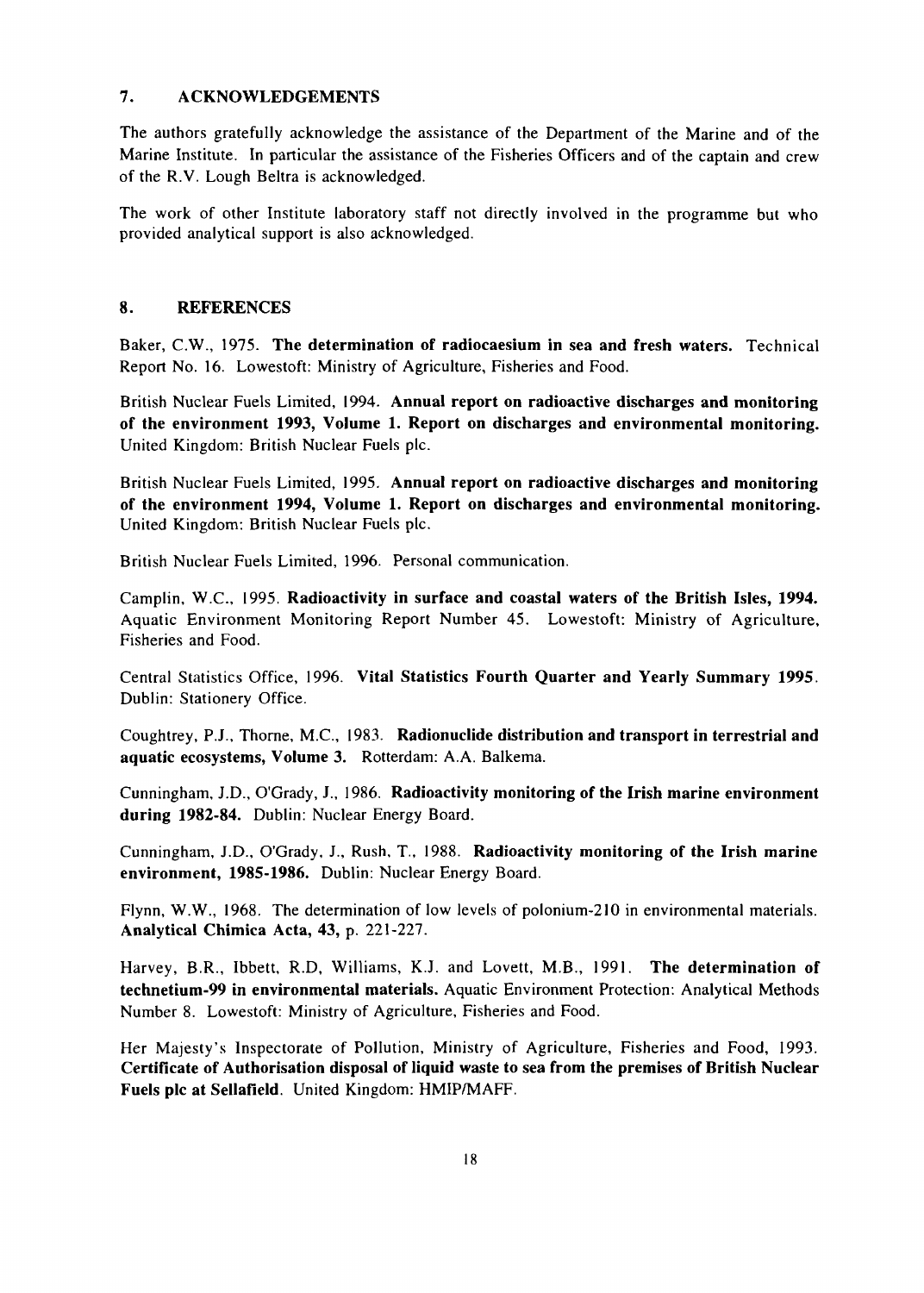Hunt, G.J., 1984. Simple models for prediction of external pathways. **Radiation Protection Dosimetry, 8,** (4), p. 215-224.

International Atomic Energy Agency, 1995. **Sources of radioactivity in the marine environment and their relative contribution to overall dose assessment from marine radioactivity (MARDOS).** IAEA-TECDOC-838. Vienna: IAEA.

International Commission on Radiological Protection, 1991. **1990 recommendations of the International Commission on Radiological Protection.** Annals of the ICRP, 21 (1-3), Publication No. 60. Oxford: Pergamon Press.

International Commission on Radiological Protection, 1993. **Age-dependent dose to members of the public from intakes of radionuclides: Part 2, ingestion dose coefficients.** Annals of the ICRP, 23 (3-4), Publication No. 67. Oxford: Pergamon Press.

Manson, P.J., 1994. Radiological history of a magnox fuel handling facility. In **Proceedings of the 17th IRPA regional congress held in Portsmouth, June 6-10, 1994.** p. 407-410. United Kingdom: Nuclear Technology Publishing.

McAulay, I.R., Doyle, C, 1985. Radiocaesium levels in Irish Sea fish and the resulting dose to the population of the Irish Republic. **Health Physics, 48,** (3), p. 333-337.

McAulay, I.R., Pollard D., 1987. *Fucus vesiculosus* as an indicator for caesium isotopes in Irish coastal waters. In **Proceeding of the international symosium on Radioactivity and Oceanography, France, June 1987,** p. 304-311.

McGarry, A., Lyons, S., McEnri, C, Ryan, T., O'Colmain, M., Cunningham, J.D., 1994. **Radioactivity monitoring of the Irish marine environment, 1991-1992.** Dublin: Radiological Protection Institute of Ireland.

Mitchell, P.I., Sanchez-Cabeza, J.A., Clifford, H., Vidal-Quadras, A., Font, J.L., 1987. The distribution of radiocaesium, radioiodine and plutonium around the Irish coastline using *Fucus vesiculosus* as a bio-indicator. In **Proceedings of the Royal Irish Academy Seminar on Biological Indicators of Pollution, Dublin. 1987.** p. 1-12. Edited by Richardson, D.H.S. Dublin: Royal Irish Academy.

O'Grady, J., Currivan, L., McEnri, C, O'Colmain, M., Colgan, P.A., Cunningham, J.D., 1991. **Radioactivity monitoring of the Irish marine environment, 1988-1990.** Dublin. Nuclear Energy Board.

O'Grady, J., Currivan, L., 1990. **Radioactivity monitoring of the Irish marine environment, 1987.** Dublin: Nuclear Energy Board.

O'Grady, J., 1992. Radioactivity and fertilisers. **Technology Ireland, 24,** (6), p. 41-45.

O'Donovan, N., Hone, C, Turvey, F.J., 1988. **A survey of radioactive waste disposal in Ireland.** Dublin: Nuclear Energy Board.

Phipps, A.W., Kendall, G.M., Stather, J.W., Fell, T.P., 1991. **Committed equivalent organ doses and committed effective doses from intakes of radionuclides.** NRPB-R245. United Kingdom: National Radiological Protection Board.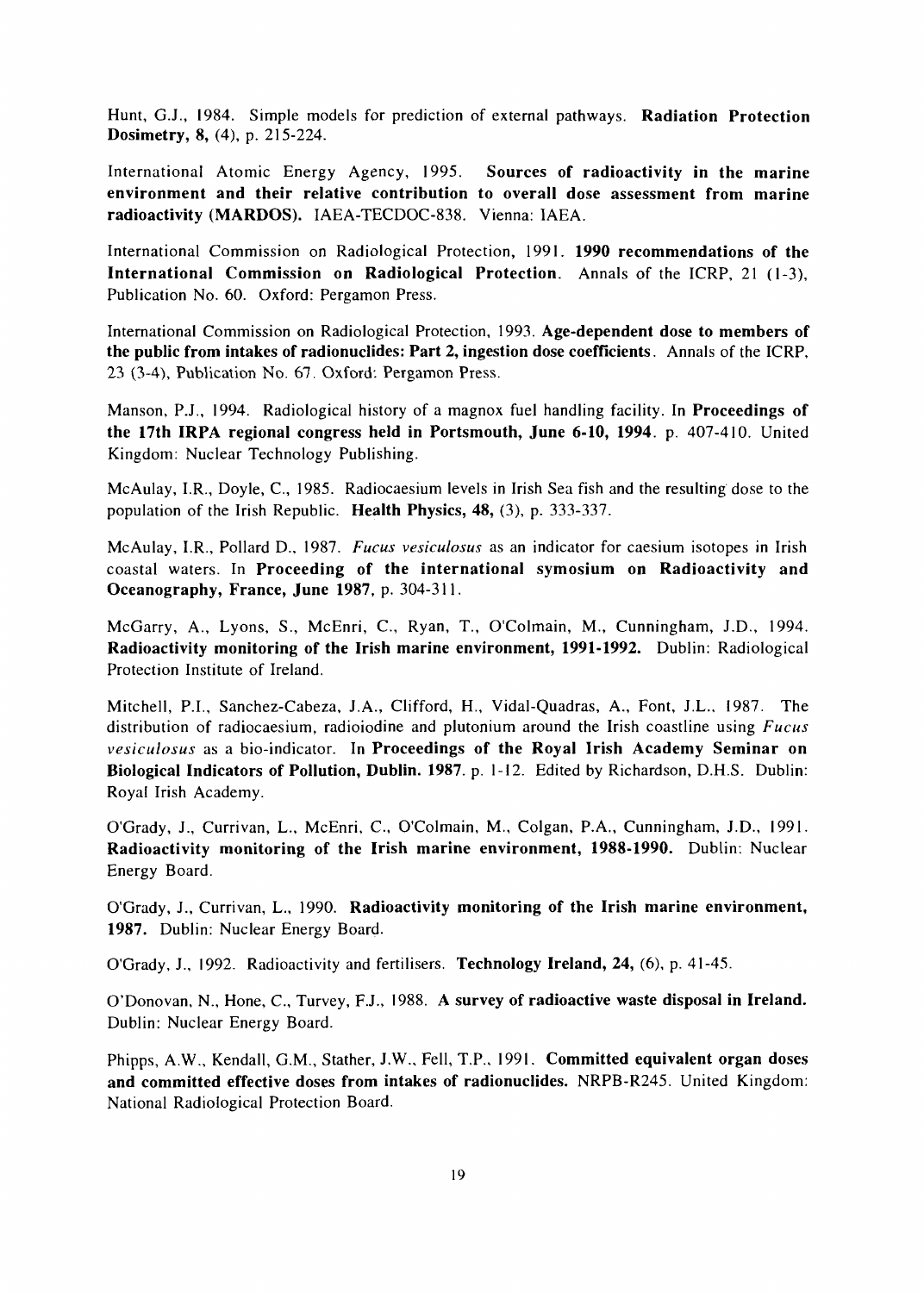Pentreath, R.J. and Allington, D.J., 1988. Dose to man from the consumption of marine seafoods: A comparison of the naturally occurring polonium-210 with artificially produced radionuclides. In **Radiation Protection Practice, IRPA 7, Sydney (Australia),** p. 1582-1585. Australia: Pergamon Press.

Rollo, S.F.N., Camplin, W.C., Allington, D.J., Young, A.K., 1992. Natural radionuclides in the UK marine environment. **Radiation Protection Dosimetry, 45,** (1/4), p. 203-209.

United Nations Scientific Committee on the Effects of Atomic Radiation, 1988. **Sources, effects and risks of ionizing radiation.** New York: United Nations.

Walker, M.I., Rose, K.S.N., 1990. The radioactivity of the sea. **Nuclear Energy, 29, (4), p.** 267- 278.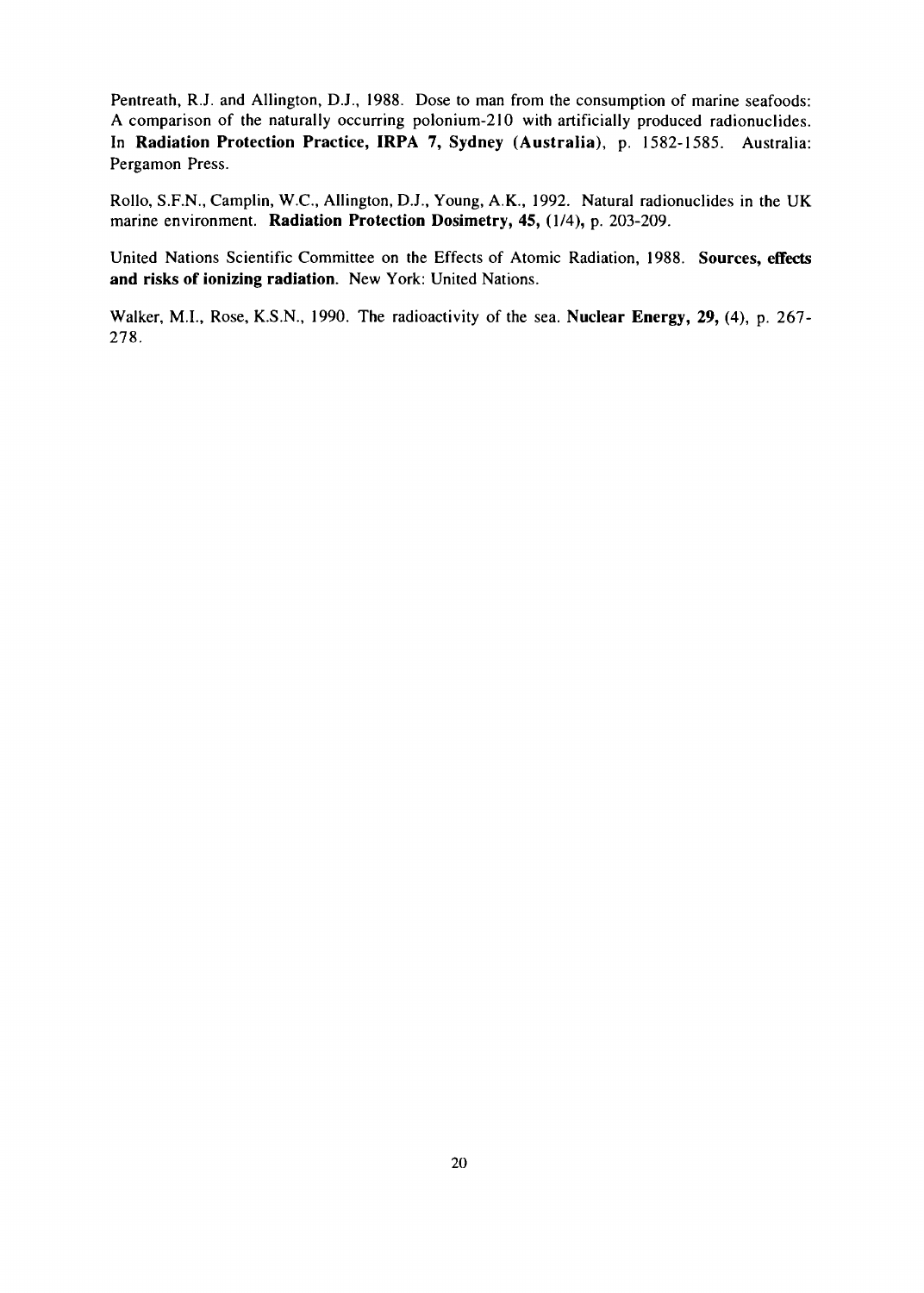# **9. GLOSSARY OF TERMS**

#### *Activity*

Quantity of a radionuclide. It describes the rate at which spontaneous emission occurs. The unit of activity is the becquerel (Bq). One Bq is equivalent to one disintegration per second.

#### *Absorbed Dose*

Quantity of energy imparted by the ionising radiation to unit mass of matter such as tissue. It is measured in grays (Gy). One Gy produces different biological effects on tissue depending on the type of radiation i.e. alpha, beta or gamma.

#### *Equivalent Dose*

The quantity obtained by multiplying the *absorbed dose* by a factor representing the different effectiveness of the various types of radiation in causing harm to tissues. It is measured in sieverts (Sv). One Sv produces the same biological effect irrespective of the type of the radiation.

# *Effective Dose*

Weighted sum of the *equivalent doses* to the various organs and tissues. The weighting factor for each organ or tissue takes account of the fractional contribution of the risk of death or serious genetic defect from irradiation of that organ or tissue to the total risk from uniform irradiation of the whole body. The **unit** of effective dose is the sievert (Sv).

#### *Collective Effective Dose*

Total dose over a population group exposed to a given source. It is represented by the product of the average *equivalent dose* to the individuals in the group by the number of persons comprising the group. It is measured **in** man-sieverts (manSv).

# *Committed Effective Dose*

Total dose gradually delivered to an individual over a given period of time by the decay of a radionuclide following its intake into the body. The integration time is usually taken as 50 years for adults and 70 years for children.

# *Half-life*

The time taken for the activity of a radionuclide to lose half its value by decay.

#### *Radionuclide*

An unstable nuclide that emits ionising radiation. The emissions may be either alpha, beta or gamma radiation.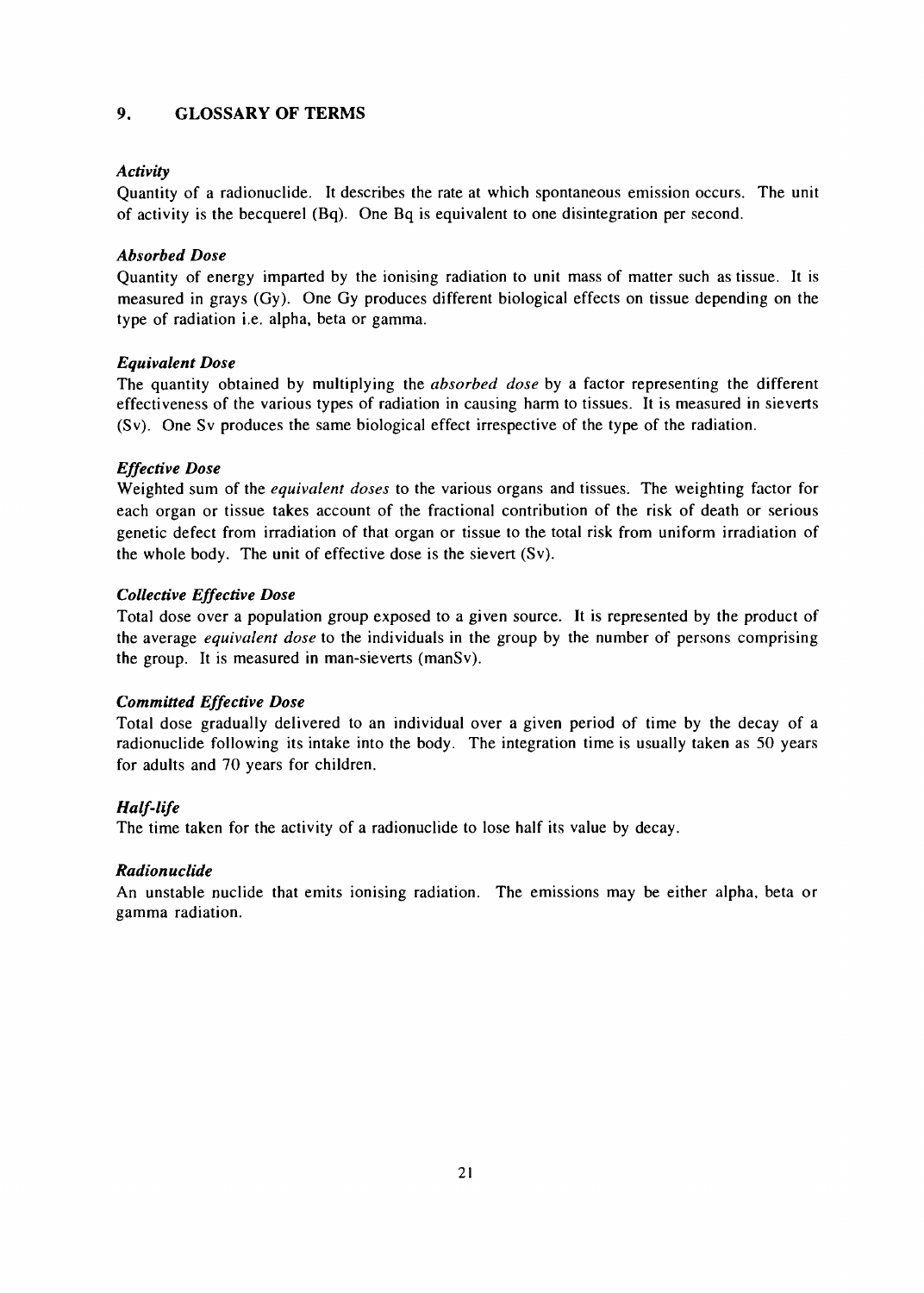#### **10. RADIATION QUANTITIES AND UNITS**

| <b>QUANTITY</b>                                 | <b>NAME and SYMBOL</b> |  |
|-------------------------------------------------|------------------------|--|
| Activity                                        | becquerel (Bq)         |  |
| Absorbed dose                                   | gray(Gy)               |  |
| <b>Effective Dose</b><br><b>Equivalent Dose</b> | sievert (Sv)           |  |
| Collective dose                                 | man sievert (manSv)    |  |

In addition multiples and sub-multiples of the above units are frequently used. The most common ones are given below.

# Activity:

| 1 millibecquerel (1 mBq) | $= 1 \times 10^{3}$ Bq  |
|--------------------------|-------------------------|
| 1 kilobecquerel (1 kBq)  | $= 1 \times 10^3$ Bq    |
| I megabecquerel (1 MBq)  | $= 1 \times 10^6$ Bq    |
| 1 terabecquerel (1 TBq)  | $= 1 \times 10^{12}$ Bq |

# Dose:

1 microsievert (1  $\mu Sv$ ) = 1 x 10<sup>6</sup> Sv 1 millisievert (1 mSv) =  $1 \times 10^{-3}$  Sv

| <b>RADIONUCLIDE</b> | <b>SYMBOL</b> | <b>HALF-LIFE</b>           |
|---------------------|---------------|----------------------------|
| Tritium             | $H-3$         | $12.3$ years               |
| Carbon-14           | $C-14$        | 5.73 x $103$ years         |
| Potassium-40        | $K-40$        | $1.28 \times 10^9$ years   |
| Strontium-90        | $Sr-90$       | 29.1 years                 |
| Technetium-99m      | $Tc-99m$      | 6.01 hours                 |
| Technetium-99       | $Tc-99$       | $2.13 \times 10^{5}$ years |
| Iodine-131          | $I-131$       | 8.04 days                  |
| Caesium-134         | $Cs-134$      | $2.06$ years               |
| Caesium-137         | $Cs-137$      | 30.2 years                 |
| Polonium-210        | $Po-210$      | 138 days                   |
| Plutonium-238       | Pu-238        | 87.7 years                 |
| Plutonium-239       | Pu-239        | $2.40 \times 10^{4}$ years |
| Plutonium-240       | Pu-240        | 6.50 x $10^3$ years        |
| Americium-241       | Am-24 $1$     | 433 years                  |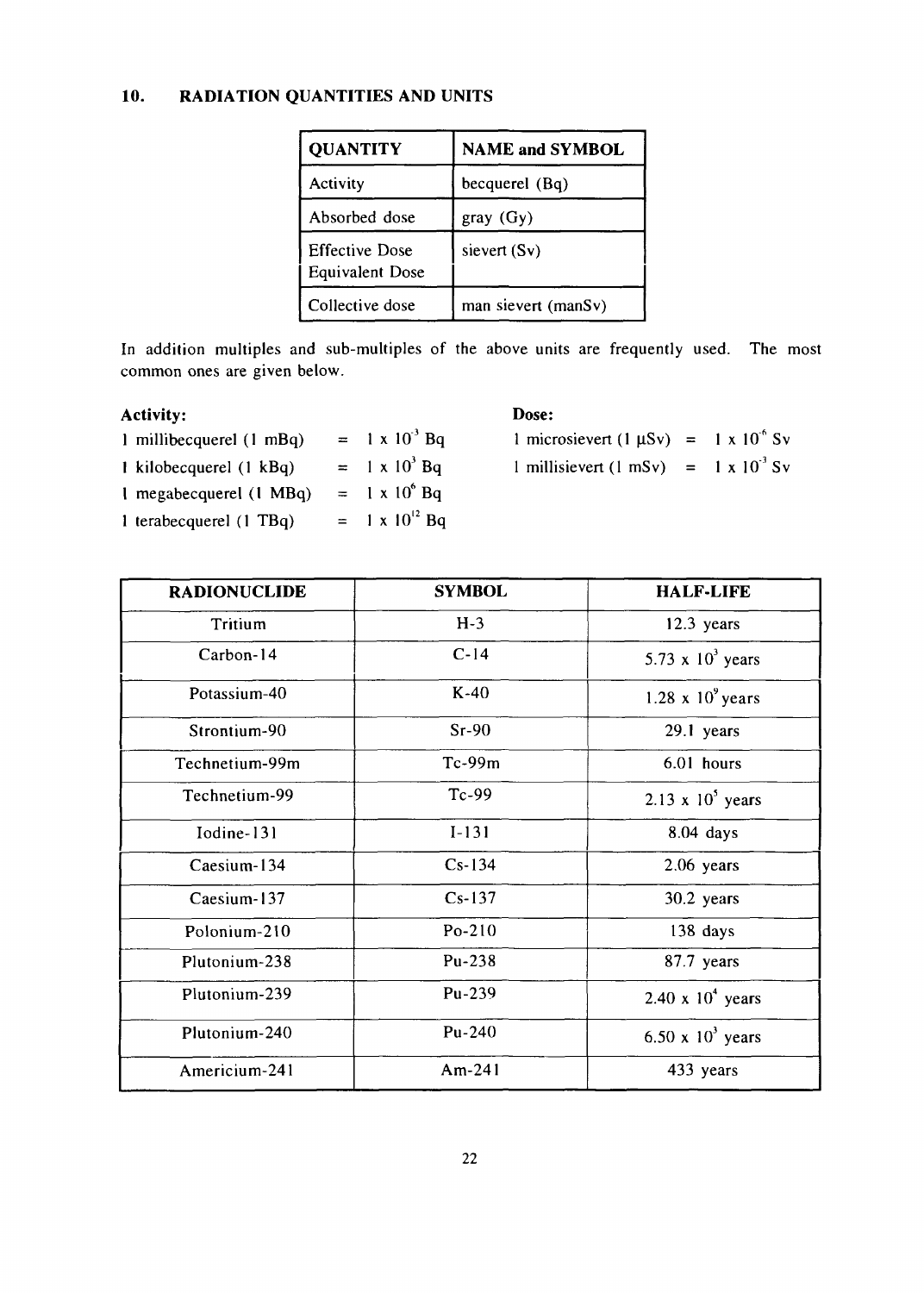| Radionuclide<br>Category | 1993                    |                     | 1994                    |                         | 1995                      |                |
|--------------------------|-------------------------|---------------------|-------------------------|-------------------------|---------------------------|----------------|
|                          | Discharge<br><b>TBq</b> | Limit<br><b>TBq</b> | Discharge<br><b>TBq</b> | Limit<br><b>TBq</b>     | Discharge**<br><b>TBq</b> | Limit<br>TBq   |
| Total Beta*              | 97                      | 500                 | 125                     | 400                     | 190                       | 400            |
| Total Alpha              | 2.6                     | 10                  | 1.0                     | 4.7                     | 0.4                       | 1.0            |
| <b>Tritium</b>           | 2309                    | 3500                | 1680                    | 31000                   | 2700                      | 31000          |
| Carbon-14                | 2.0                     | $\boldsymbol{4}$    | 8.2                     | 20.8                    | 12                        | 20.8           |
| Cobalt-60                | 0.09                    | 8                   | 0.11                    | 13                      | 1.3                       | 13             |
| Strontium-90             | 17.1                    | 35                  | 28.9                    | 30                      | 28                        | 48             |
| Zirconium-95             | 6.3                     |                     | 2.1                     |                         | 0.34                      |                |
| Niobium-95               | 3.4                     | 180                 | 1.1                     | 30 <sub>o</sub><br>0.40 |                           | 9              |
| Technetium-99            | 6.1                     | 10                  | 72.0                    | 200                     | 190                       | 200            |
| Ruthenium-106            | 17.1                    | 170                 | 6.7                     | 75                      | 7.3                       | 63             |
| Iodine-129               | 0.16                    | 0.4                 | 0.16                    | $\overline{2}$          | 0.25                      | $\overline{2}$ |
| Caesium-134              | 1.18                    | 10                  | 0.61                    | 6.6                     | 0.51                      | 6.6            |
| Caesium-137              | 21.9                    | 110                 | 13.8                    | 75                      | 12                        | 75             |
| Cerium-144               | 2.5                     | 22                  | 0.84                    | 10                      | 1.1                       | 8              |
| Americium-241            | 0.87                    | 3                   | 0.38                    | 1.3                     | 0.11                      | 0.3            |
| Plutonium Alpha          | 1.33                    | $\overline{7}$      | 0.66                    | $\overline{\mathbf{4}}$ | 0.31                      | 0.7            |
| Plutonium-241            | 37.5                    | 170                 | 14.4                    | 150                     | 7.7                       | 27             |
| Uranium (kg)             | 653.7                   | NA                  | 1388                    | 2040                    | 1300                      | 2040           |

#### TABLE 1 DISCHARGES OF RADIONUCLIDES FROM SELLAFIELD, 1993 - 1995

\* Total beta does not include very low energy beta emitters such as tritium and plutonium-241.

\*\* The 1995 discharge values are provisional.

 $NA = No$  limit was applied in 1992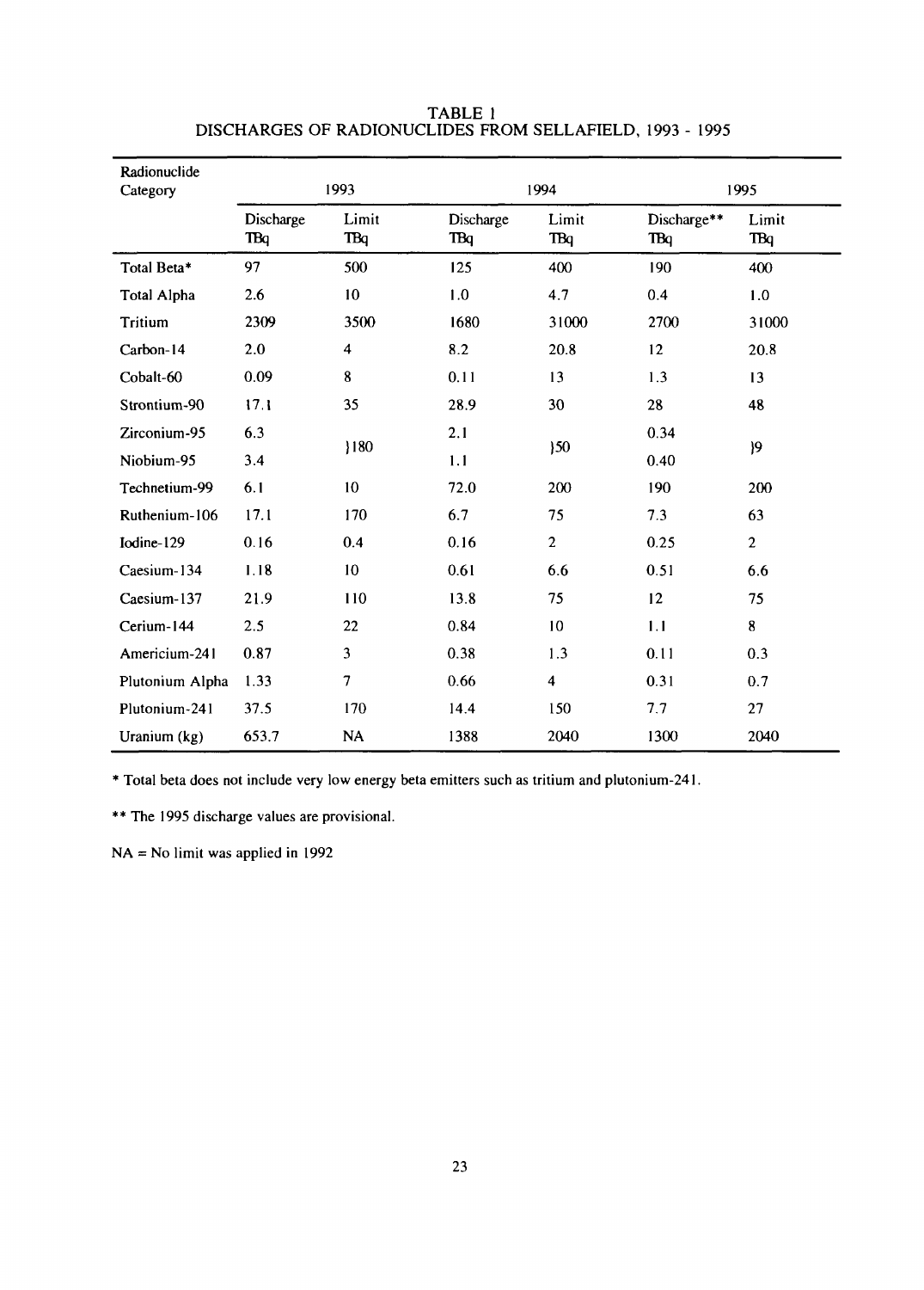| Sampling Location  | Samples Types                                |  |  |  |
|--------------------|----------------------------------------------|--|--|--|
| Carlingford        | Shellfish                                    |  |  |  |
| Greenore           | Seawater, Sediment, Seaweed                  |  |  |  |
| Clogherhead        | Fish, Shellfish                              |  |  |  |
| <b>Balbriggan</b>  | Seawater, Sediment, Seaweed                  |  |  |  |
| Howth              | Fish, Shellfish                              |  |  |  |
| <b>Bull Island</b> | Seawater, Sediment, Seaweed                  |  |  |  |
| Cahore             | Seawater, Sediment, Seaweed                  |  |  |  |
| Wexford            | Shellfish                                    |  |  |  |
| Dunmore East       | Fish, Shellfish, Seawater, Sediment, Seaweed |  |  |  |
| <b>Bantry</b>      | Shellfish                                    |  |  |  |
| Castletownbere     | Fish, Shellfish, Seawater, Sediment, Seaweed |  |  |  |
| Galway             | Fish, Shellfish, Seawater, Sediment, Seaweed |  |  |  |
| Killybegs          | Fish, Shellfish, Seawater, Sediment, Seaweed |  |  |  |
| Lough Foyle        | Shellfish                                    |  |  |  |
| Western Irish Sea  | Seawater, Sediment                           |  |  |  |

#### TABLE 2 SAMPLING PROGRAMME, 1993 - 1995

TABLE 3 LOUGH BELTRA SAMPLING LOCATIONS IN THE IRISH SEA

| Sampling<br>Location | Location                     |                              |
|----------------------|------------------------------|------------------------------|
| N1                   | $53^{\circ} 25' N$           | $6^{\circ}$ 01 $^{\circ}$ W  |
| N <sub>2</sub>       | 53° 36' N                    | $5^{\circ} 56^{\prime}$ W    |
| N <sub>3</sub>       | 53° 44′ N                    | $5^{\circ}$ 25 $^{\circ}$ W  |
| N <sub>4</sub>       | $53^{\circ} 52' N$           | $5^\circ$ 14 $\degree$ W     |
| N5                   | $53^{\circ} 53' N$           | $5^\circ$ 33 $\degree$ W     |
| N6                   | $53^{\circ} 52' N$           | $5^{\circ}$ 53 $^{\circ}$ W  |
| S1                   | 53° 20' N                    | $6^{\circ} 00^{\circ}$ W     |
| S2                   | 53° 20' N                    | $5^\circ$ 22 $\degree$ W     |
| S3                   | $53^\circ$ 04 $\degree$ N    | $5^{\circ}$ 31 $^{\prime}$ W |
| S4                   | $53^{\circ}$ 00 $^{\circ}$ N | 5° 55' W                     |
| S <sub>5</sub>       | $53^{\circ} 10' N$           | $6^{\circ} 00^{\circ}$ W     |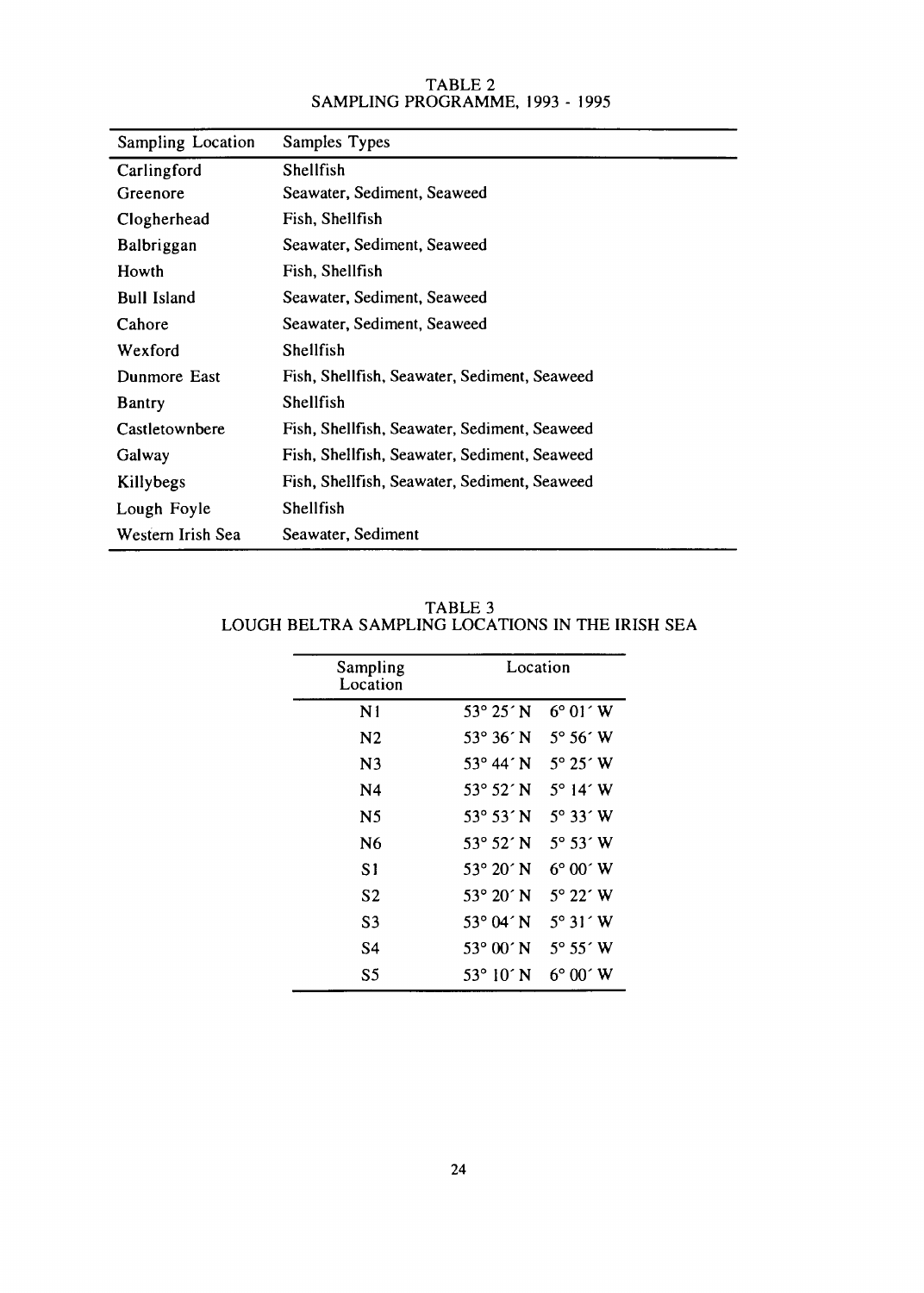| <b>Sampling Location</b> | Month | Cs-137, mBq/l |
|--------------------------|-------|---------------|
| Greenore <sup>1</sup>    | Mar   | 60            |
|                          | Jun   | 81            |
|                          | Aug   | 94            |
|                          | Nov   | 86            |
| Balbriggan               | Feb   | 59            |
|                          | Jun   | 65            |
|                          | Aug   | 73            |
|                          | Nov   | 72            |
| <b>Bull Island</b>       | Feb   | 60            |
|                          | Jun   | 62            |
|                          | Aug   | 63            |
|                          | Nov   | 50            |
| Cahore                   | Sep   | 36            |
| Castletownbere           | Dec   | 5.4           |
| Killybegs                | Jun   | ND            |
|                          | Nov   | 4             |
| Lough Beltra N1          | Nov   | 73            |
| Lough Beltra N2          | Nov   | 65            |
| Lough Beltra N3          | Nov   | 33            |
| Lough Beltra N4          | Nov   | 37            |
| Lough Beltra N5          | Nov   | 30            |
| Lough Beltra N6          | Nov   | 55            |
| Lough Beltra S1          | Nov   | 69            |
| Lough Beltra S2          | Nov   | 25            |
| Lough Beltra S3          | Nov   | 51            |
| Lough Beltra S4          | Nov   | 53            |
| Lough Beltra S5          | Nov   | 65            |

# TABLE 4 RADIOACTIVITY IN SEAWATER, 1993

Notes 1 Greenore was referred to as Carlingford in previous reports. ND = not detected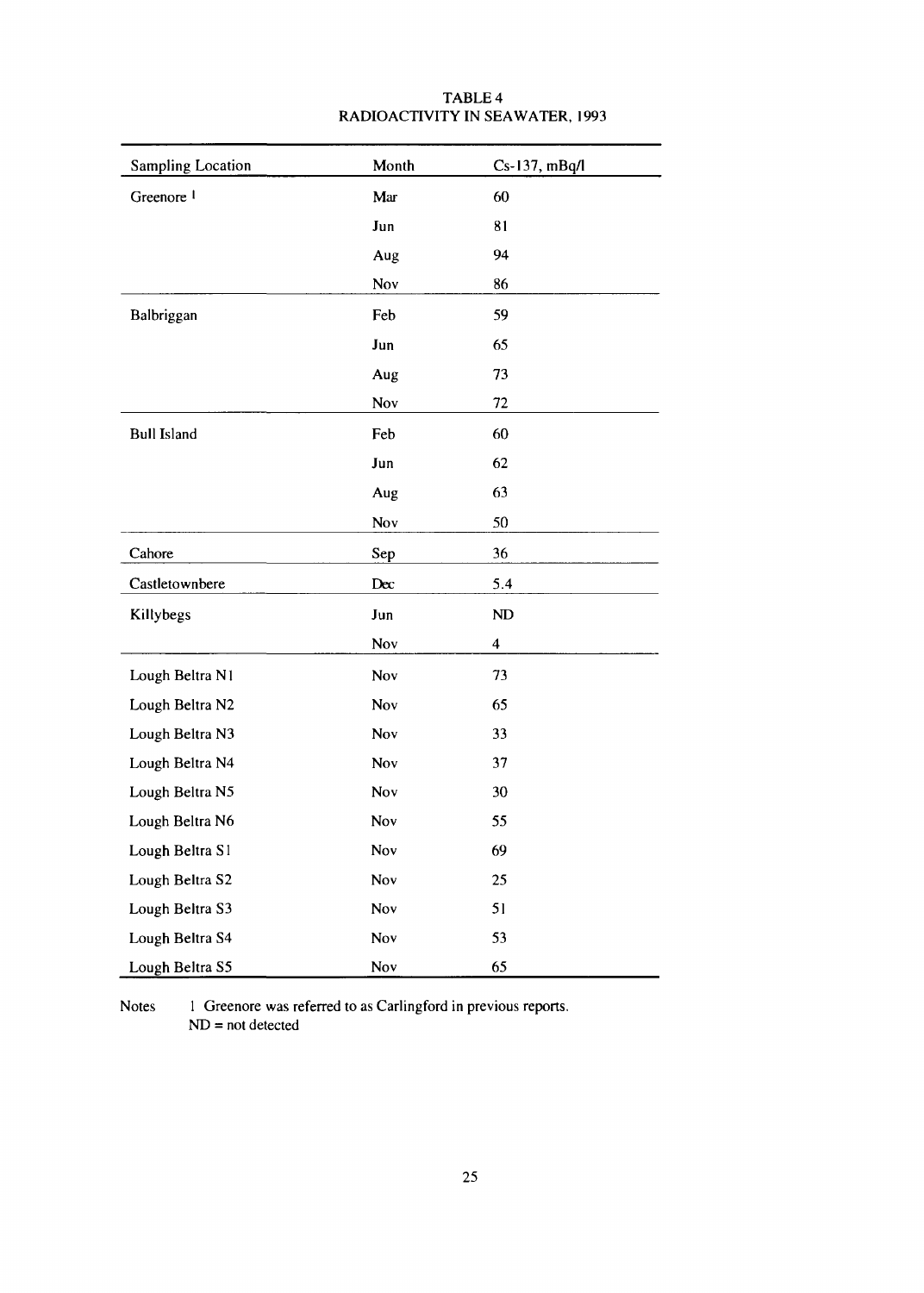| <b>Sampling Location</b> | Month     | Cs-137, mBq/l   |
|--------------------------|-----------|-----------------|
| Greenore <sup>1</sup>    | Mar       | 62              |
|                          | Apr       | 42              |
|                          | Aug       | 84              |
|                          | Dec       | 48              |
| Balbriggan               | Feb       | 35              |
|                          | May       | 34              |
|                          | Aug       | 48              |
| <b>Bull Island</b>       | May       | 35              |
|                          | Nov       | 46              |
| Cahore                   | Jul       | $\overline{14}$ |
| <b>Dunmore East</b>      | Jun       | 5               |
| Galway                   | Aug       | 5               |
|                          | Nov       | 5               |
| Killybegs                | Jul       | 5               |
|                          | $D\alpha$ | 6               |
| Lough Beltra N1          | May       | 42              |
| Lough Beltra N2          | May       | 60              |
| Lough Beltra N3          | May       | 48              |
| Lough Beltra N4          | May       | 20              |
| Lough Beltra N5          | May       | 42              |
| Lough Beltra N6          | May       | 53              |
| Lough Beltra S1          | Jun       | 49              |
| Lough Beltra S2          | Oct       | 22              |
| Lough Beltra S3          | Oct       | 28              |
| Lough Beltra S4          | Jun       | 35              |
| Lough Beltra S5          | Jun       | 34              |

# TABLE 5 RADIOACTIVITY IN SEAWATER, 1994

Notes I Greenore was referred to as Carlingford in previous reports.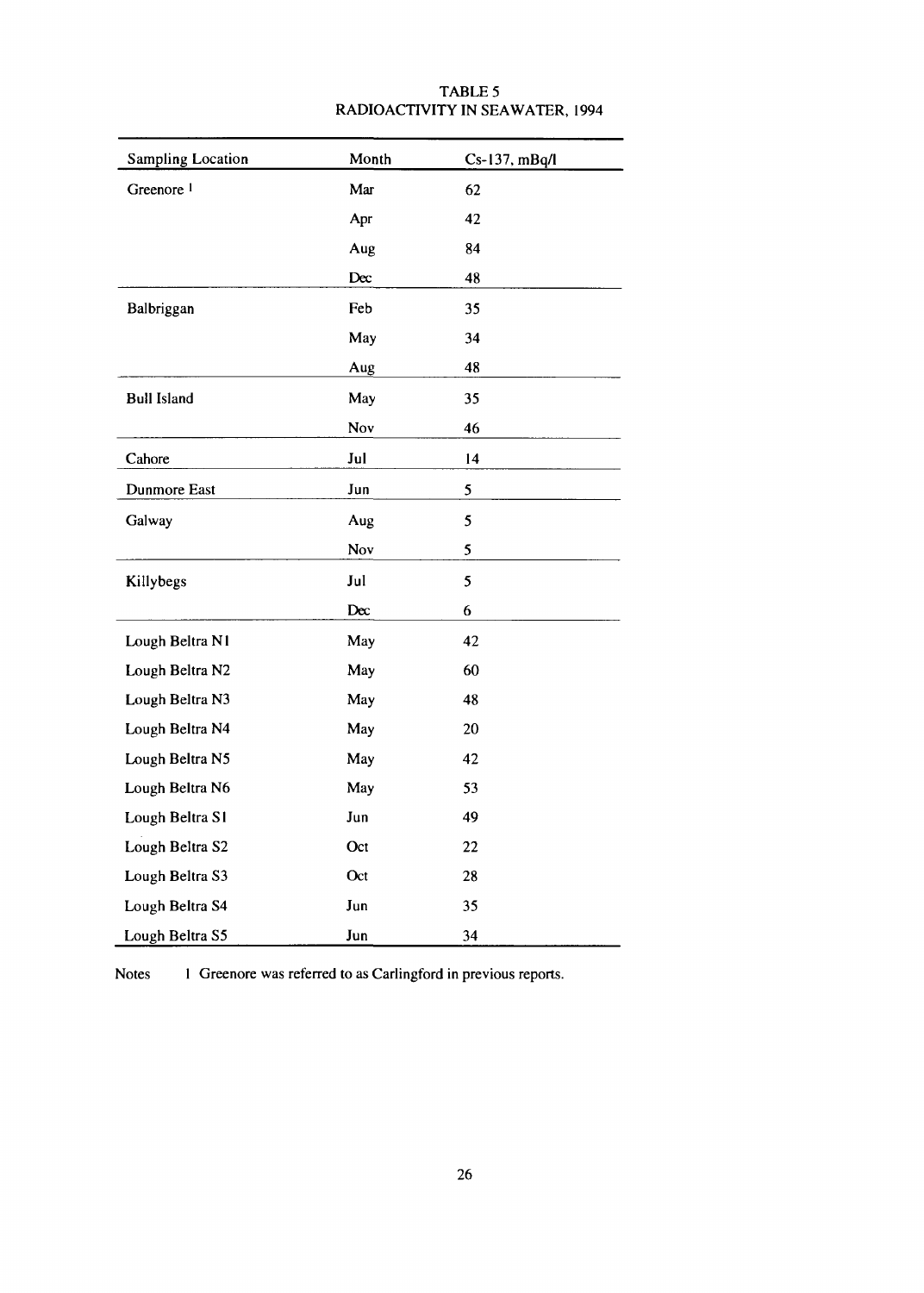| <b>Sampling Point</b> | Month |               | Activity Concentration mBq/l |
|-----------------------|-------|---------------|------------------------------|
|                       |       | $Cs-137$      | Tc-99                        |
| Greenore <sup>1</sup> | Mar   | 28            | NM                           |
|                       | Jun   | 36            | NM                           |
|                       | Aug   | 64            | NM                           |
|                       | Nov   | 62            | NM                           |
| Balbriggan            | Mar   | 34            | $\mathbf{N}\mathbf{M}$       |
|                       | May   | 42            | 24                           |
|                       | Jun   | 75            | 22                           |
|                       | Jul   | 53            | 25                           |
|                       | Aug   | 43            | 21                           |
|                       | Sep   | 44            | 30                           |
|                       | Oct   | 50            | 12                           |
|                       | Nov   | 48            | 17                           |
|                       | Dec   | 60            | 15                           |
| <b>Bull Island</b>    | Mar   | 33            | <b>NM</b>                    |
|                       | Nov   | 39            | NM                           |
| Cahore                | Jun   | 16            | NM                           |
| Dunmore East          | Jul   | 7             | <b>NM</b>                    |
|                       | Oct   | 10            | $\mathbf{N}\mathbf{M}$       |
| Galway                | Apr   | 6             | <b>NM</b>                    |
| Killybegs             | May   | 6             | $\mathbf{NM}$                |
|                       | Aug   | 5             | <b>NM</b>                    |
| Lough Beltra N1       | Apr   | 23            | $\overline{\mathbf{4}}$      |
| Lough Beltra N2       | Apr   | 37            | 18                           |
| Lough Beltra N3       | Apr   | 26            | 33                           |
| Lough Beltra N4       | Apr   | $\mathbf{NM}$ | 35                           |
| Lough Beltra N5       | Apr   | 55            | 34                           |
| Lough Beltra S2       | Apr   | 42            | NM                           |
| Lough Beltra S3       | Apr   | 15            | $\mathbf{N}\mathbf{M}$       |
| Lough Beltra S5       | Apr   | 27            | NM                           |

# TABLE 6 RADIOACTIVITY IN SEAWATER, 1995

Notes 1 Greenore was referred to as Carlingford in previous reports. NM = not measured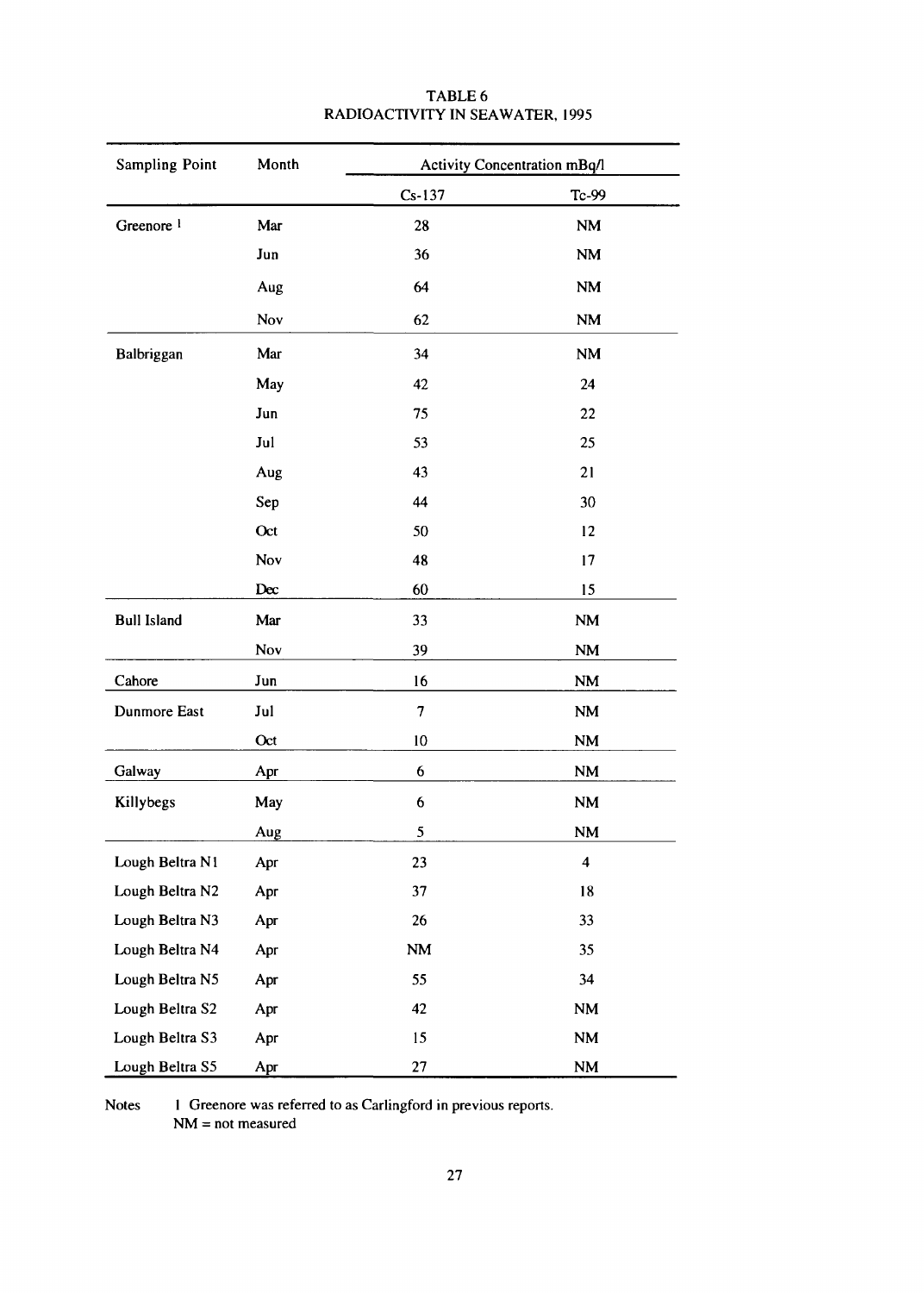| <b>Sampling Location</b> | Year | Number of<br><b>Samples</b> | Mean (Range) Cs-137,<br>Bq/kg, dry weight |
|--------------------------|------|-----------------------------|-------------------------------------------|
| Carlingford              | 1993 | 3                           | 47 (36-54)                                |
| Harbour <sup>1</sup>     | 1994 | 3                           | 34 (29-39)                                |
| Greenore <sup>2</sup>    | 1993 | 3                           | $13(9.9-16.4)$                            |
|                          | 1994 | $\overline{\mathbf{4}}$     | $11(8.3-13.9)$                            |
|                          | 1995 | $\overline{\mathbf{4}}$     | $11(10.4-12.3)$                           |
| Balbriggan               | 1993 | $\overline{\mathbf{4}}$     | $13(8-17)$                                |
|                          | 1994 | 4                           | $25(9-39)$                                |
|                          | 1995 | 8                           | $11(10.2-18.4)$                           |
| <b>Bull Island</b>       | 1993 | 6                           | $6.4(5.0-7.6)$                            |
|                          | 1994 | 4                           | $4.6(3.5-6.9)$                            |
|                          | 1995 | 4                           | $3.6(3.0-4.3)$                            |
| Cahore                   | 1993 | $\mathbf{1}$                | 1.6                                       |
|                          | 1994 | $\mathbf{1}$                | 1.2                                       |
|                          | 1995 | $\bf{l}$                    | 0.9                                       |
| Dunmore East             | 1993 | $\mathbf{I}$                | 1.6                                       |
|                          | 1994 | $\overline{2}$              | 4.6(2.6;6.5)                              |
|                          | 1995 | $\mathbf{I}$                | 3.0                                       |
| Castletownbere           | 1993 | $\mathbf{1}$                | 1.2                                       |
|                          | 1994 | 1                           | 1.0                                       |
|                          | 1995 | 1                           | 0.8                                       |
| Galway                   | 1994 | $\overline{c}$              | 0.4(0.3;0.5)                              |
|                          | 1995 | $\mathbf{I}$                | 0.6                                       |
| Killybegs                | 1993 | $\overline{c}$              | 1.1(0.9;1.2)                              |
|                          | 1994 | $\overline{c}$              | 0.6(0.3;0.8)                              |
|                          | 1995 | $\overline{c}$              | 0.6(0.3;0.8)                              |

#### TABLE 7 RADIOACTIVITY IN IRISH COASTLINE SEDIMENTS, 1993 - 1995

Notes 1 Sampling at Carlingford Harbour discontinued after 1994.

2 Greenore was referred to as Carlingford in previous reports.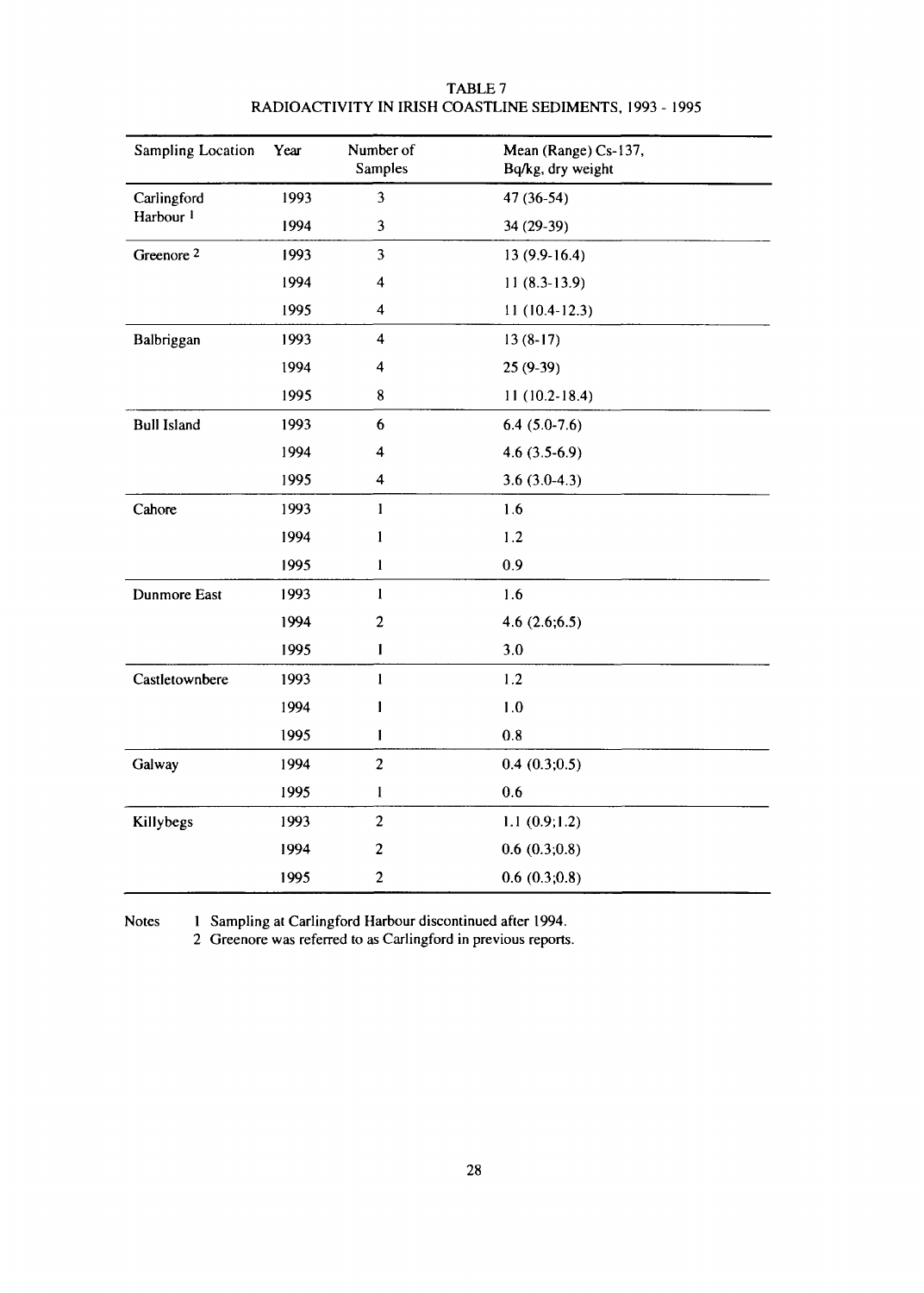| <b>Sampling Location</b> | Year | Month | Cs-137, Bq/kg, dry weight |
|--------------------------|------|-------|---------------------------|
| Lough Beltra N1          | 1993 | Nov   | 12                        |
|                          | 1994 | May   | 9.7                       |
|                          | 1995 | Apr   | 10.2                      |
| Lough Beltra N2          | 1993 | Nov   | 25                        |
|                          | 1994 | May   | 18                        |
|                          | 1995 | Apr   | 18                        |
| Lough Beltra N3          | 1993 | Nov   | 78                        |
|                          | 1994 | May   | 73                        |
|                          | 1995 | Apr   | 98                        |
| Lough Beltra N4          | 1993 | Nov   | 58                        |
|                          | 1994 | May   | 87                        |
|                          | 1995 | Apr   | 63                        |
| Lough Beltra N5          | 1993 | Nov   | 115                       |
|                          | 1994 | May   | 128                       |
|                          | 1995 | Apr   | 93                        |
| Lough Beltra N6          | 1993 | Nov   | 84                        |
|                          | 1994 | May   | 72                        |
|                          | 1995 | Apr   | 72                        |
| Lough Beltra S1          | 1993 | Nov   | 8.5                       |
|                          | 1994 | Jun   | 7.7                       |
|                          | 1995 | Apr   | 2.3                       |
| Lough Beltra S2          | 1993 | Nov   | 1.6                       |
|                          | 1995 | Apr   | 0.6                       |
| Lough Beltra S3          | 1993 | Nov   | 0.9                       |
|                          | 1994 | Jun   | 1.6                       |
|                          | 1995 | Apr   | 0.5                       |
| Lough Beltra S4          | 1994 | Jun   | 8.5                       |
|                          | 1995 | Apr   | 3.7                       |
| Lough Beltra S5          | 1993 | Nov   | 11                        |
|                          | 1994 | Jun   | 2.3                       |
|                          | 1995 | Apr   | 8.1                       |

# TABLE 8 RADIOACTIVITY IN WEST IRISH SEA SEDIMENTS, 1993 - 1995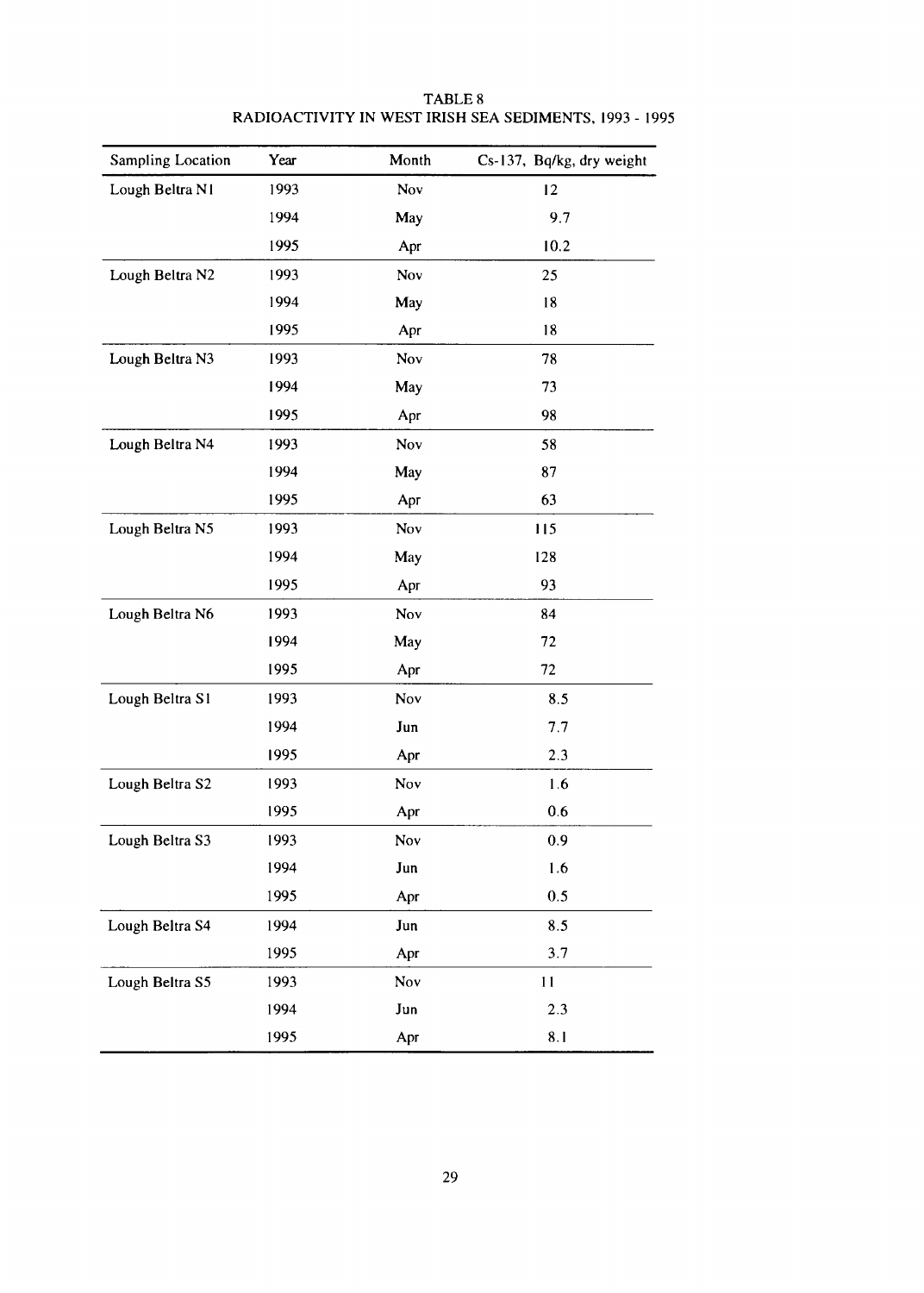| Sampling              | Month | Activity Concentration Bq/kg, wet weight (dry weight) |                        |            |                        |  |  |
|-----------------------|-------|-------------------------------------------------------|------------------------|------------|------------------------|--|--|
| Location              |       | $Cs-137$                                              | $I-131$                | K-40       | Tc-99                  |  |  |
| Carlingford           | Mar   | 4.4 (18.0)                                            | <b>NM</b>              | 413 (1677) | $\mathbf{N}\mathbf{M}$ |  |  |
| Harbour <sup>1</sup>  | Jun   | 5.6(18.6)                                             | $\mathbf{NM}$          | 348 (1161) | $\mathbf{N}\mathbf{M}$ |  |  |
|                       | Aug   | 11.7(30.2)                                            | <b>NM</b>              | 518 (1357) | NM                     |  |  |
|                       | Nov   | 4.0(18.7)                                             | NM                     | 313 (1476) | <b>NM</b>              |  |  |
| Greenore <sup>2</sup> | Mar   | 2.9(10.3)                                             | NM                     | 300 (1075) | $\mathbf{NM}$          |  |  |
|                       | Jun   | 5.8(16.8)                                             | $\mathbf{N}\mathbf{M}$ | 419 (1227) | $\mathbf{NM}$          |  |  |
|                       | Aug   | 4.5(20.6)                                             | <b>NM</b>              | 254 (1170) | $\mathbf{N}\mathbf{M}$ |  |  |
|                       | Nov   | 3.4(13.8)                                             | NM                     | 274 (1120) | NM                     |  |  |
| Balbriggan            | Mar   | 2.2(10.6)                                             | 0.8                    | 261 (1262) | $\mathbf{N}\mathbf{M}$ |  |  |
|                       | Jun   | 4.3 (13.4)                                            | NM                     | 354 (1098) | 152 (472)              |  |  |
|                       | Aug   | 4.1 (18.3)                                            | $\mathbf{NM}$          | 244 (1092) | 78 (349)               |  |  |
|                       | Nov   | 3.7(12.6)                                             | $\mathbf{NM}$          | 352 (1188) | NM                     |  |  |
| <b>Bull Island</b>    | Jan   | 1.8(8.8)                                              | 1.3                    | 255 (1273) | NM                     |  |  |
|                       | Mar   | 2.0(11.0)                                             | 53                     | 217 (1222) | $\mathbf{N}\mathbf{M}$ |  |  |
|                       | Apr   | 2.5(12.5)                                             | 2.4                    | 224 (1141) | NM                     |  |  |
|                       | May   | 2.2(15.0)                                             | 4.3                    | 182 (1236) | $\mathbf{NM}$          |  |  |
|                       | Jul   | 3.2(12.7)                                             | 1.6                    | 302 (1226) | $\mathbf{N}\mathbf{M}$ |  |  |
|                       | Sep   | 3.6(14.7)                                             | 42                     | 332 (1361) | <b>NM</b>              |  |  |
|                       | Oct   | 2.8(12.8)                                             | 23                     | 289 (1333) | <b>NM</b>              |  |  |
|                       | Nov   | 2.7(12.1)                                             | 2.5                    | 332 (1505) | $\mathbf{NM}$          |  |  |
|                       | Dec   | 2.0(10.9)                                             | 1.5                    | 242 (1352) | <b>NM</b>              |  |  |
| Cahore                | Sep   | 1.7(6.0)                                              | $\mathbf{NM}$          | 235 (835)  | $\mathbf{N}\mathbf{M}$ |  |  |
| Dunmore East          | Jun   | 0.4(2.0)                                              | $\mathbf{N}\mathbf{M}$ | NM         | $\mathbf{N}\mathbf{M}$ |  |  |
| Castletownbere        | Dec   | 0.4(1.5)                                              | NM                     | 274 (1054) | $\mathbf{N}\mathbf{M}$ |  |  |
| Killybegs             | Jun   | 0.3(1.0)                                              | NM                     | 233 (774)  | 0.7(2.2)               |  |  |
| Killybegs             | Dec   | ND                                                    | $\mathbf{N}\mathbf{M}$ | 234 (907)  | $\mathbf{NM}$          |  |  |

# TABLE 9 RADIOACTIVITY IN FUCUS VESICULOSUS, 1993

Notes 1 Sampling at Carlingford Harbour discontinued after 1994.

2 Greenore was referred to as Carlingford in previous reports.

NM = not measured

ND = not detected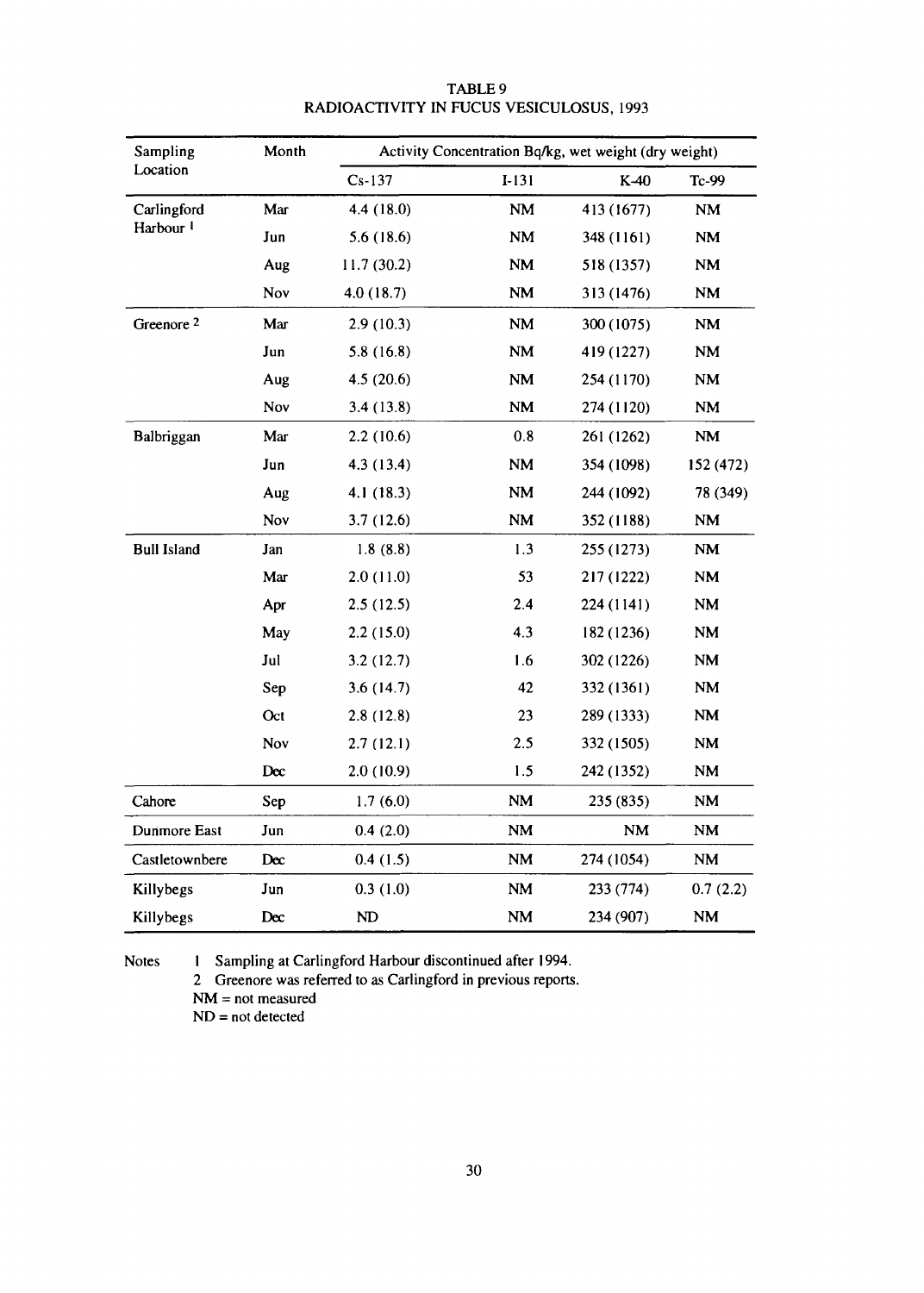| Sampling              | Month | Activity Concentration Bq/kg, wet weight (dry weight) |           |                        |                        |  |  |
|-----------------------|-------|-------------------------------------------------------|-----------|------------------------|------------------------|--|--|
| Location              |       | $Cs-137$                                              | $I-131$   | $K-40$                 | Tc-99                  |  |  |
| Carlingford           | Jan   | NM                                                    | <b>NM</b> | <b>NM</b>              | 59 (379)               |  |  |
| Harbour <sup>1</sup>  | Mar   | 3.9(15.1)                                             | <b>NM</b> | 253 (983)              | 86 (333)               |  |  |
|                       | Apr   | 2.5(13.5)                                             | <b>NM</b> | 158 (845)              | 60 (322)               |  |  |
|                       | Aug   | 4.6 (19.3)                                            | <b>NM</b> | 288 (1200)             | 203 (862)              |  |  |
| Greenore <sup>2</sup> | Mar   | 1.8(9.0)                                              | <b>NM</b> | 173 (842)              | <b>NM</b>              |  |  |
|                       | Apr   | 1.4(7.5)                                              | <b>NM</b> | 82 (784)               | <b>NM</b>              |  |  |
|                       | Aug   | 1.8(12.8)                                             | <b>NM</b> | 78 (566)               | <b>NM</b>              |  |  |
|                       | Nov   | 1.1 $(4.5)$                                           | <b>NM</b> | 147 (590)              | <b>NM</b>              |  |  |
| Balbriggan            | Jan   | <b>NM</b>                                             | <b>NM</b> | NM                     | 102 (528)              |  |  |
|                       | Feb   | 2.2(8.5)                                              | <b>NM</b> | 295 (1191)             | 137 (553)              |  |  |
|                       | May   | 1.3(6.3)                                              | <b>NM</b> | 118 (898)              | 63 (317)               |  |  |
|                       | Aug   | 2.6(8.3)                                              | <b>NM</b> | 291 (919)              | 327 (1030)             |  |  |
|                       | Nov   | 1.2(3.9)                                              | <b>NM</b> | 314 (990)              | 339 (1068)             |  |  |
| <b>Bull Island</b>    | Jan   | 1.5(7.7)                                              | 1.7       | 246 (1229)             | 53 (316)               |  |  |
|                       | Feb   | 1.2(7.1)                                              | 18.9      | 202 (1215)             | <b>NM</b>              |  |  |
|                       | Apr   | 1.4(6.8)                                              | 61.2      | 244 (1167)             | $\mathbf{N}\mathbf{M}$ |  |  |
|                       | May   | 1.1(6.8)                                              | ND        | 177 (1081)             | <b>NM</b>              |  |  |
|                       | Jun   | 1.6(6.8)                                              | 6.4       | 243 (1026)             | $\mathbf{N}\mathbf{M}$ |  |  |
|                       | Jul   | 1.9(7.9)                                              | 7.3       | 257 (1085)             | <b>NM</b>              |  |  |
|                       | Aug   | 1.3(7.9)                                              | ND        | 190 (1132)             | <b>NM</b>              |  |  |
|                       | Sep   | 1.1(6.0)                                              | 4.1       | 145 (795)              | $\mathbf{N}\mathbf{M}$ |  |  |
|                       | Oct   | 1.1(5.7)                                              | ND        | 205 (1001)             | <b>NM</b>              |  |  |
|                       | Nov   | 1.6(9.1)                                              | 4.7       | 258 (1480)             | $\mathbf{N}\mathbf{M}$ |  |  |
|                       | Dec   | 1.4(6.8)                                              | 2.5       | 298 (1511)             | <b>NM</b>              |  |  |
| Cahore                | Jul   | 0.4(1.5)                                              | NM        | 249 (910)              | <b>NM</b>              |  |  |
| Rosslare              | Jan   | NM                                                    | NM        | <b>NM</b>              | 32 (142)               |  |  |
| Craden Point          | Jan   | <b>NM</b>                                             | <b>NM</b> | $\mathbf{N}\mathbf{M}$ | 5.5(31.8)              |  |  |
| Dunmore East          | Dec   | 0.33(1.2)                                             | NM        | 288 (1015)             | 10(45.9)               |  |  |
| Ringaskiddy           | Jan   | <b>NM</b>                                             | NM        | <b>NM</b>              | 4.1 (19.5)             |  |  |
| Castletownbere        | Oct   | 0.2(0.9)                                              | <b>NM</b> | 270 (1318)             | <b>NM</b>              |  |  |
| Dunquin               | Jan   | NM                                                    | <b>NM</b> | <b>NM</b>              | 0.9(7.9)               |  |  |
| Galway                | Jan   | <b>NM</b>                                             | NM        | <b>NM</b>              | 2.6(17.7)              |  |  |
|                       | Aug   | 0.2(0.7)                                              | NM        | 238 (953)              | 1.7(6.9)               |  |  |
|                       | Nov   | 0.2(0.7)                                              | NM        | 200 (883)              | 13.7(60.4)             |  |  |
| Killybegs             | Feb   | $\mathbf{N}\mathbf{M}$                                | <b>NM</b> | <b>NM</b>              | 4.0(22.7)              |  |  |
|                       | Jun   | 0.4(1.4)                                              | NM        | 239 (842)              | 1.7(6.0)               |  |  |
|                       | Dec   | 0.2(0.9)                                              | NM        | 179 (713)              | 1.4(5.4)               |  |  |

# TABLE 10 RADIOACTIVITY IN FUCUS VESICULOSUS, 1994

Notes 1 Sampling at Carlingford Harbour discontinued after 1994.

2 Greenore was referred to as Carlingford in previous reports.

ND = not detected

NM = not measured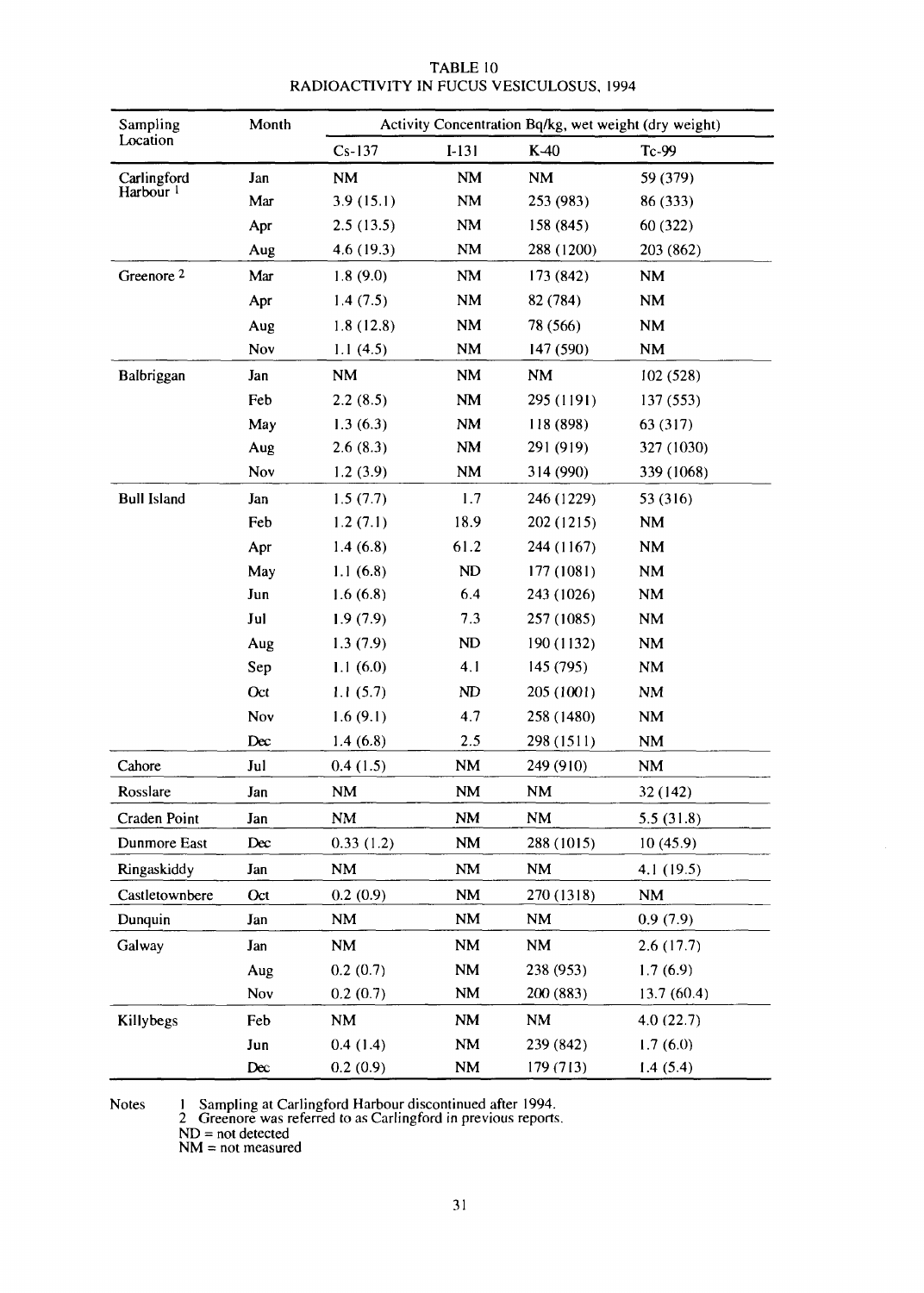| Sampling              | Month<br>Activity Concentration Bq/kg, wet weight (dry weight) |           |                        |            |             |
|-----------------------|----------------------------------------------------------------|-----------|------------------------|------------|-------------|
| Location              |                                                                | $Cs-137$  | $I-131$                | $K-40$     | Tc-99       |
| Greenore <sup>1</sup> | Mar                                                            | 0.7(4.4)  | <b>NM</b>              | 129 (856)  | 187 (1230)  |
|                       | Jun                                                            | 1.1(7.0)  | $\mathbf{N}\mathbf{M}$ | 138 (872)  | 328 (2074)  |
|                       | Aug                                                            | 2.1(12.2) | NM                     | 124(711)   | 416 (2380)  |
|                       | Nov                                                            | 1.8(6.1)  | <b>NM</b>              | 314 (1082) | 1351 (4641) |
| Balbriggan            | Mar                                                            | 1.0(5.0)  | NM                     | 194 (953)  | 317 (1554)  |
|                       | May                                                            | 1.0(5.7)  | $\mathbf{N}\mathbf{M}$ | 173 (1020) | 286 (1675)  |
|                       | Jun                                                            | 1.3(7.5)  | <b>NM</b>              | 216 (1263) | 359 (2089)  |
|                       | Jul                                                            | 1.3(8.1)  | $\mathbf{N}\mathbf{M}$ | 178 (1103) | 390 (2424)  |
|                       | Aug                                                            | 1.2(7.2)  | NM                     | 164 (1013) | 271 (1824)  |
|                       | Oct                                                            | 0.8(3.6)  | <b>NM</b>              | 162 (746)  | 454 (2094)  |
|                       | Nov                                                            | 2.2(7.5)  | <b>NM</b>              | 294 (1012) | 741 (2530)  |
|                       | Dec                                                            | 1.3(5.1)  | NM                     | 237 (912)  | 616 (2323)  |
| <b>Bull Island</b>    | Jan                                                            | 1.0(6.9)  | <b>ND</b>              | 231 (1626) | <b>NM</b>   |
|                       | Feb                                                            | 0.9(4.8)  | 2.2                    | 247 (1385) | <b>NM</b>   |
|                       | Mar                                                            | 0.4(3.1)  | 0.6                    | 157 (1104) | NM          |
|                       | Apr                                                            | 0.5(3.7)  | 2.2                    | 130 (976)  | NM          |
|                       | May                                                            | 0.6(5.9)  | 1.8                    | 123 (1152) | NM          |
|                       | Jun                                                            | 0.9(7.6)  | 0.6                    | 129 (1086) | NM          |
|                       | Jul                                                            | 1.0(8.1)  | 45.4                   | 134 (1128) | <b>NM</b>   |
|                       | Aug                                                            | 1.2(6.3)  | 1.5                    | 164 (1013) | <b>NM</b>   |
|                       | Sep                                                            | 1.1(8.3)  | 6.6                    | 156(1217)  | <b>NM</b>   |
|                       | Oct                                                            | 0.9(4.2)  | <b>NM</b>              | 162 (784)  | <b>NM</b>   |
|                       | Nov                                                            | <b>NM</b> | 2.5                    | NM         | <b>NM</b>   |
|                       | Dec                                                            | 0.8(3.9)  | 2.0                    | 150(745)   | NM          |
| Cahore                | Jun                                                            | 0.4(2.1)  | <b>NM</b>              | 209 (1238) | NM          |
| Dunmore East          | Jul                                                            | 0.1(0.9)  | <b>NM</b>              | 137 (929)  | <b>NM</b>   |
| Castletownbere        | Aug                                                            | 0.2(0.9)  | <b>NM</b>              | 151 (766)  | NM          |
| Galway                | Apr                                                            | 0.1(0.9)  | NM                     | 147 (966)  | NM          |
| Killybegs             | May                                                            | 0.2(1.1)  | NM                     | 125 (854)  | 1.5(10.0)   |
|                       | Aug                                                            | 0.2(0.8)  | NM                     | 154 (710)  | 1.1(4.8)    |

TABLE 11 RADIOACTIVITY IN FUCUS VESICULOSUS, 1995

Notes 1 Greenore was referred to as Carlingford in previous reports.

ND = not detected

NM = not measured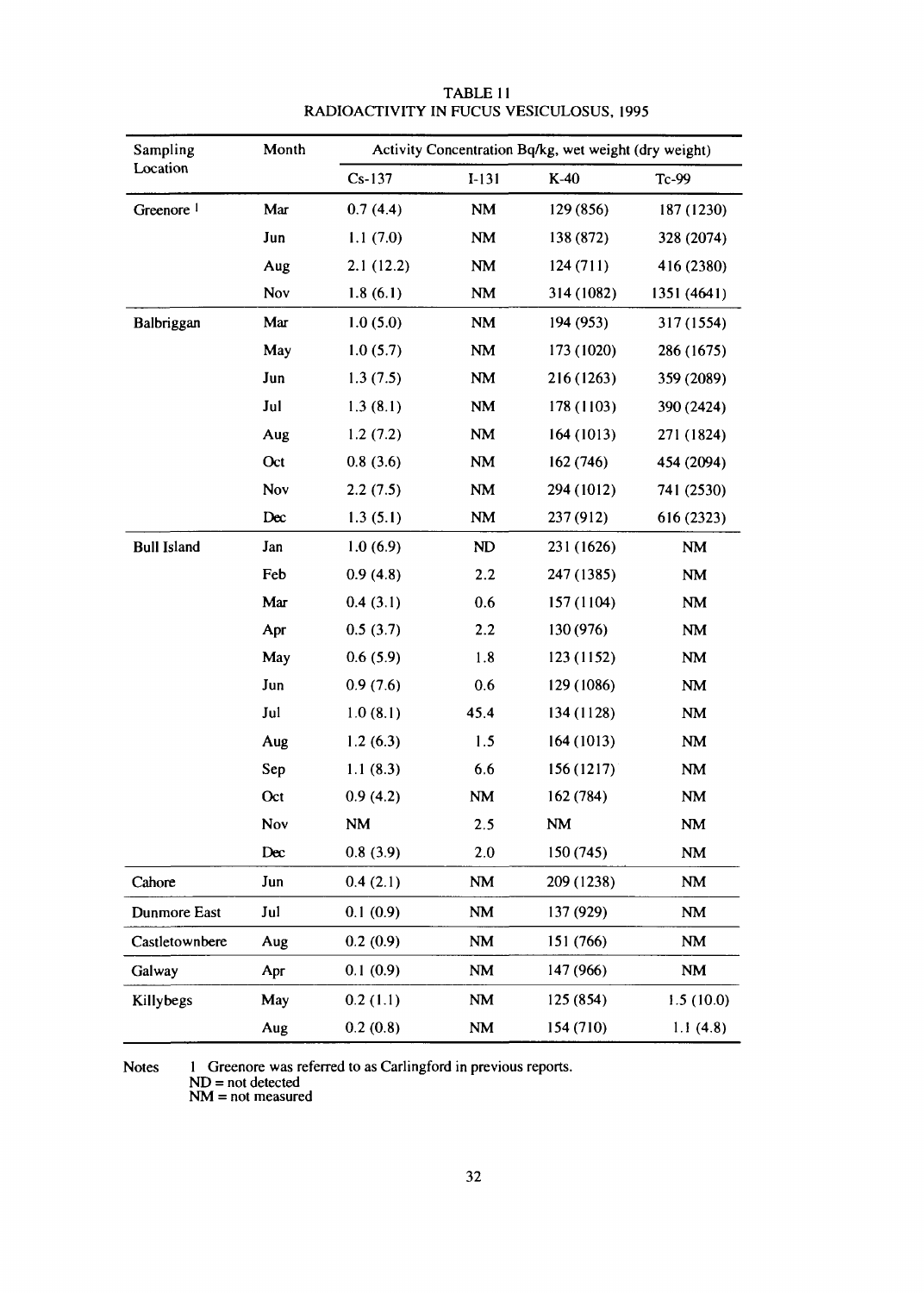| Sampling       | Year | Number                  | Mean (Range) Activity Concentration Bq/kg, wet weight |           |            |                |
|----------------|------|-------------------------|-------------------------------------------------------|-----------|------------|----------------|
| Location       |      | of<br><b>Samples</b>    | $Cs-137$                                              | Pu-238    | Pu-239,240 | $Am-241$       |
| Clogherhead    | 1993 | 4                       | 4.6 $(0.4 - 10.5)$                                    | ND        | ND         | ND             |
|                | 1994 | 4                       | $3.5(0.6-5.5)$                                        | ND        | 0.0008     | N <sub>D</sub> |
|                | 1995 | $\overline{\mathbf{4}}$ | $2.0(1.3-3.9)$                                        | ND        | 0.0009     | ND             |
| Howth          | 1993 | 12                      | $4.7(2.0-10.6)$                                       | ND        | 0.0009     | <b>ND</b>      |
|                | 1994 | 12                      | $3.8(0.6-14.3)$                                       | ND        | 0.001      | ND             |
|                | 1995 | 12                      | $1.7(0.4-5.4)$                                        | <b>NM</b> | <b>NM</b>  | <b>ND</b>      |
| Dunmore East   | 1993 | 1                       | 1.8                                                   | <b>NM</b> | <b>NM</b>  | <b>NM</b>      |
|                | 1994 | $\overline{2}$          | 0.8(0.7;0.8)                                          | <b>NM</b> | <b>NM</b>  | <b>NM</b>      |
|                | 1995 | $\overline{2}$          | 0.9(0.7;1.0)                                          | <b>NM</b> | <b>NM</b>  | NM             |
| Castletownbere | 1993 | 1                       | 1.2                                                   | <b>NM</b> | <b>NM</b>  | <b>NM</b>      |
|                | 1994 | $\overline{c}$          | $0.6$ (ND;1.0)                                        | <b>NM</b> | <b>NM</b>  | <b>NM</b>      |
|                | 1995 | 1                       | 0.5                                                   | <b>NM</b> | NM         | <b>NM</b>      |
| Galway         | 1994 | 1                       | <b>ND</b>                                             | NM        | <b>NM</b>  | <b>NM</b>      |
|                | 1995 | 1                       | 0.3                                                   | NM        | <b>NM</b>  | <b>NM</b>      |
| Killybegs      | 1993 | $\overline{2}$          | 1.0(0.9;1.0)                                          | ND        | ND         | ND             |
|                | 1994 | $\mathbf{1}$            | 1.0                                                   | ND        | ND         | ND             |
|                | 1995 | $\overline{c}$          | 0.7(0.4;1.0)                                          | ND        | ND         | <b>NM</b>      |

TABLE 12 RADIOACTIVITY IN WHITING, 1993 - 1995

Notes  $ND = not$ NM = not detected measured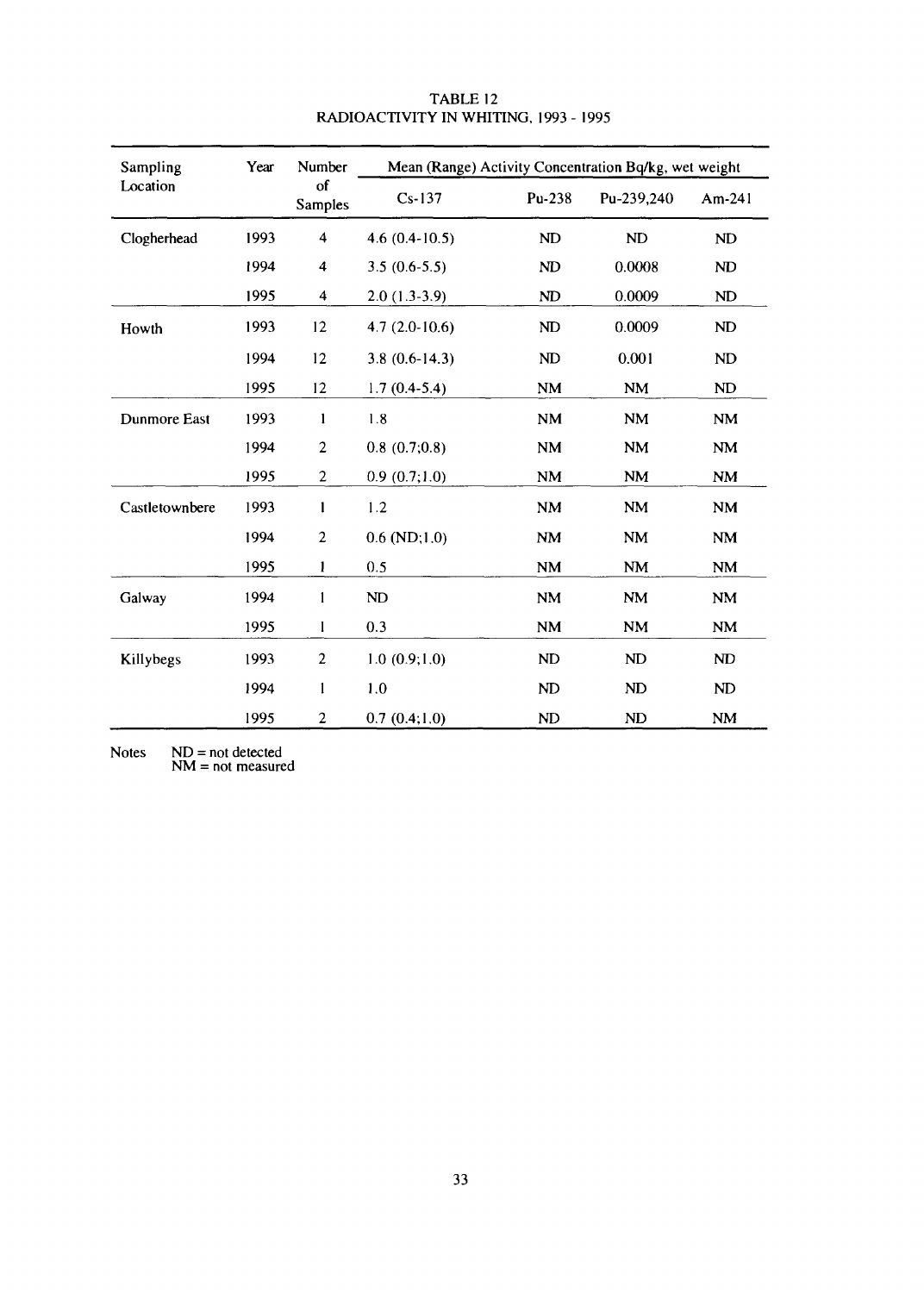| Sampling       | Year | Number                  | Mean (Range) Activity Concentration Bq/kg, wet weight |                |                        |           |
|----------------|------|-------------------------|-------------------------------------------------------|----------------|------------------------|-----------|
| Location       |      | of<br>Samples           | $Cs-137$                                              | Pu-238         | Pu-239,240             | $Am-241$  |
| Clogherhead    | 1993 | $\overline{\mathbf{4}}$ | $3.3(2.1-5.0)$                                        | 0.00023        | 0.00057                | ND        |
|                | 1994 | 4                       | $4.1(1.0-7.8)$                                        | ND             | ND                     | ND        |
|                | 1995 | $\overline{\mathbf{4}}$ | $2.2(0.4-4.0)$                                        | ND             | ND                     | <b>NM</b> |
| Howth          | 1993 | 11                      | $5.8(0.7-14.7)$                                       | ND             | <b>ND</b>              | ND        |
|                | 1994 | 12                      | $3.7(1.3-5.2)$                                        | ND             | ND                     | ND        |
|                | 1995 | 12                      | $2.7(0.4-5.6)$                                        | NM             | <b>NM</b>              | ND        |
| Dunmore East   | 1993 | 1                       | 1.3                                                   | <b>NM</b>      | <b>NM</b>              | <b>NM</b> |
|                | 1994 | $\overline{c}$          | 0.9(0.7;1.1)                                          | <b>NM</b>      | <b>NM</b>              | <b>NM</b> |
|                | 1995 | $\overline{c}$          | 1.5(0.9;2.0)                                          | <b>NM</b>      | NM                     | NM        |
| Castletownbere | 1993 | 1                       | 0.5                                                   | <b>NM</b>      | <b>NM</b>              | NM        |
|                | 1994 | 1                       | 0.5                                                   | <b>NM</b>      | <b>NM</b>              | <b>NM</b> |
|                | 1995 | 1                       | 0.3                                                   | NM             | $\mathbf{N}\mathbf{M}$ | <b>NM</b> |
| Galway         | 1994 | $\overline{c}$          | 0.8(0.7;0.8)                                          | <b>NM</b>      | $\mathbf{NM}$          | NM        |
|                | 1995 | 1                       | 0.5                                                   | <b>NM</b>      | <b>NM</b>              | <b>NM</b> |
| Killybegs      | 1993 | $\overline{c}$          | $0.4$ (ND; $0.4$ )                                    | ND             | ND                     | ND        |
|                | 1994 | $\overline{c}$          | 0.7(0.4;1.0)                                          | ND             | ND                     | 0.026     |
|                | 1995 | $\overline{c}$          | 0.75(0.6;0.9)                                         | N <sub>D</sub> | ND                     | ND        |

#### TABLE 13 RADIOACTIVITY IN COD, 1993 - 1995

Notes  $ND = not detected$ NM = not measured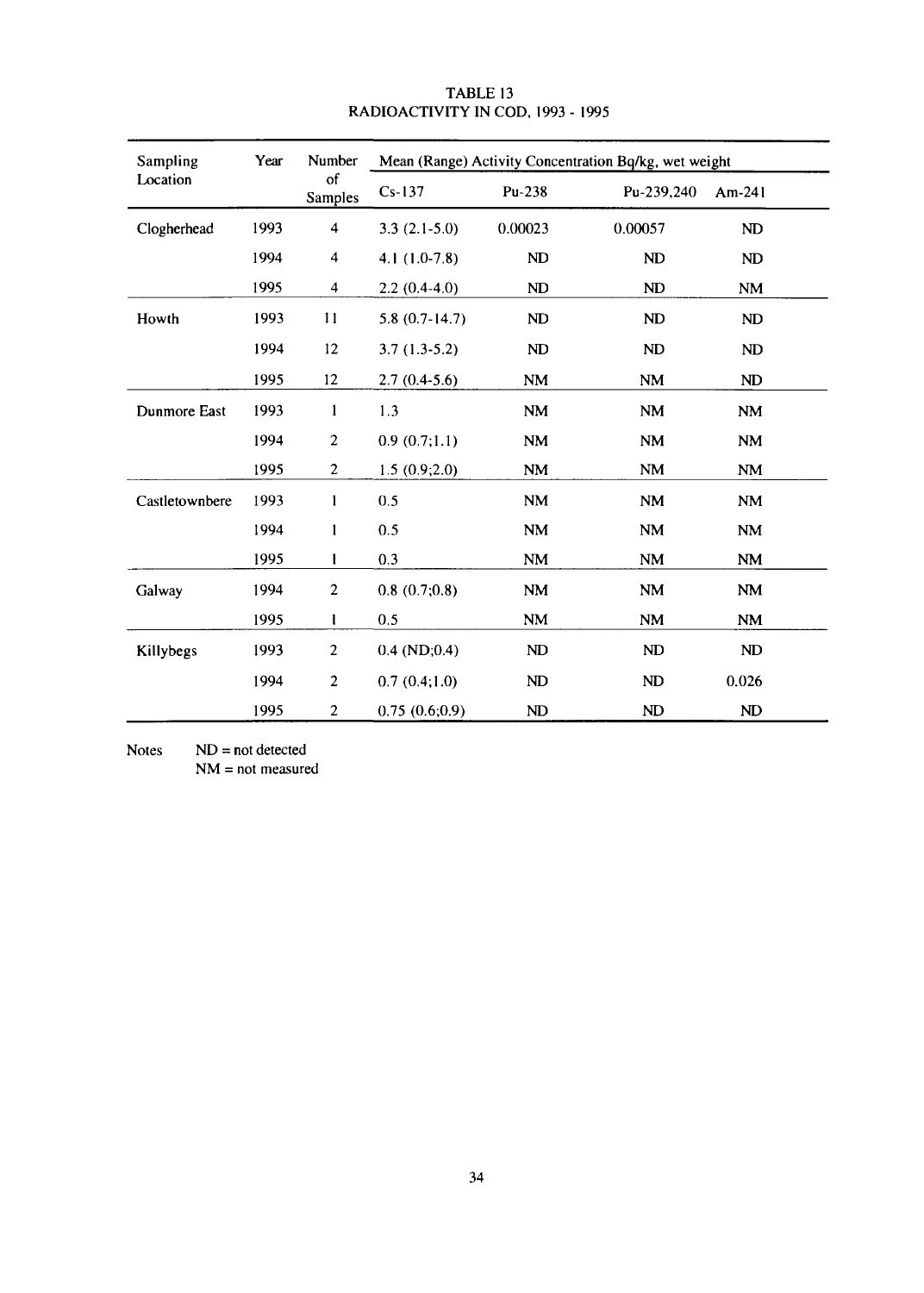| Sampling       | Year | Number               |                      |           | Mean (Range) Activity Concentration Bq/kg, wet weight |           |  |
|----------------|------|----------------------|----------------------|-----------|-------------------------------------------------------|-----------|--|
| Location       |      | οf<br><b>Samples</b> | $Cs-137$             | Pu-238    | Pu-239,240                                            | Am-241    |  |
| Clogherhead    | 1993 | 4                    | $1.8(0.8-2.7)$       | 0.0006    | 0.00078                                               | ND        |  |
|                | 1994 | $\mathbf{3}$         | $1.1(0.2-1.7)$       | <b>ND</b> | ND                                                    | ND        |  |
|                | 1995 | $\mathbf{3}$         | $1.0(0.3-1.5)$       | ND        | ND                                                    | ND        |  |
| Howth          | 1993 | 12                   | $2.4(0.8-3.8)$       | ND        | ND                                                    | ND        |  |
|                | 1994 | 12                   | $1.6(0.7-2.7)$       | ND        | ND                                                    | ND        |  |
|                | 1995 | 12                   | $1.6(1.1-2.8)$       | <b>NM</b> | <b>NM</b>                                             | 0.008     |  |
| Dunmore East   | 1993 | 1                    | 1.1                  | <b>NM</b> | <b>NM</b>                                             | <b>NM</b> |  |
|                | 1994 | 1                    | 1.1                  | <b>NM</b> | <b>NM</b>                                             | <b>NM</b> |  |
|                | 1995 | $\boldsymbol{2}$     | 0.3(0.3;0.3)         | <b>NM</b> | <b>NM</b>                                             | <b>NM</b> |  |
| Castletownbere | 1993 | $\mathbf{1}$         | ND                   | <b>NM</b> | <b>NM</b>                                             | <b>NM</b> |  |
|                | 1994 | $\mathbf{1}$         | ND                   | <b>NM</b> | <b>NM</b>                                             | NM        |  |
|                | 1995 | $\mathbf{1}$         | ND                   | <b>NM</b> | <b>NM</b>                                             | <b>NM</b> |  |
| Galway         | 1994 | $\overline{c}$       | $0.4$ (< $0.3;0.5$ ) | <b>NM</b> | <b>NM</b>                                             | <b>NM</b> |  |
|                | 1995 | $\mathbf{1}$         | 0.3                  | ND        | ND                                                    | 0.008     |  |
| Killybegs      | 1993 | $\overline{c}$       | $0.3$ (ND;.4)        | ND        | <b>ND</b>                                             | ND        |  |
|                | 1994 | $\mathbf{I}$         | ND                   | 0.0029    | 0.013                                                 | 0.028     |  |
|                | 1995 | $\overline{c}$       | 0.5(0.2;0.7)         | <b>NM</b> | <b>NM</b>                                             | <b>NM</b> |  |

# TABLE 14 RADIOACTIVITY IN PLAICE, 1993 - 1995

Notes **ND**  $ND = not detected$ 

NM = not measured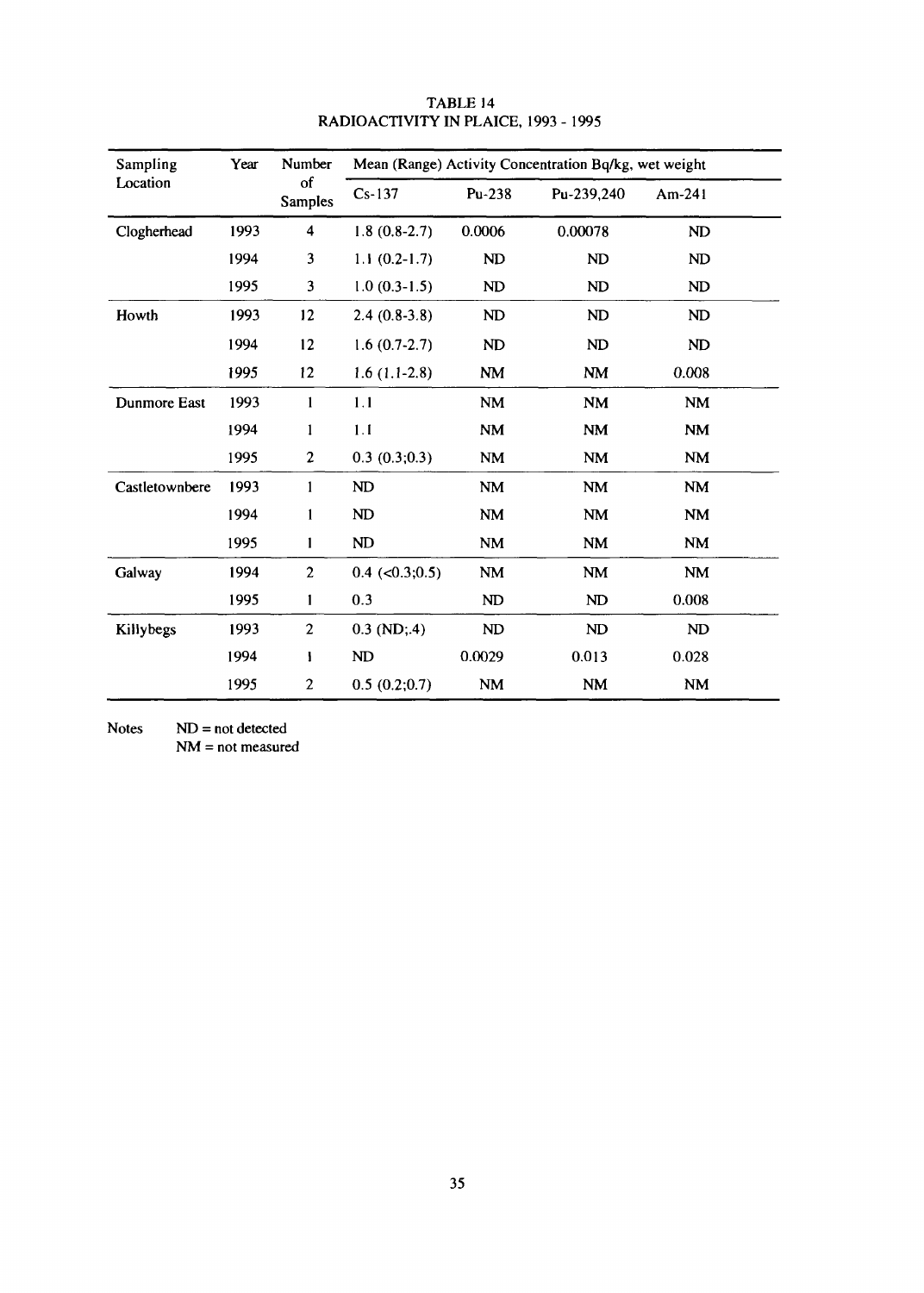| Sampling<br>Location | Year | Number of<br>Samples | Mean (Range) Cs-137 Bq/kg, wet weight |
|----------------------|------|----------------------|---------------------------------------|
| Clogherhead          | 1994 |                      | 3.1                                   |
| Howth                | 1993 | 11                   | $3.2(0.7-5.4)$                        |
|                      | 1994 | 12                   | $2.2(0.8-3.3)$                        |
|                      | 1995 | 12                   | $2.3(0.3-4.7)$                        |
| Dunmore East         | 1993 |                      | 0.6                                   |
|                      | 1994 |                      | ND                                    |
|                      | 1995 | $\mathbf{2}$         | 1.2(0.3;2.1)                          |
| Castletownbere       | 1994 |                      | 0.3                                   |
|                      | 1995 | l                    | 0.3                                   |
| Galway               | 1994 | $\mathbf{2}$         | $0.3$ (ND; $0.3$ )                    |
|                      | 1995 | l                    | 0.4                                   |
| Killybegs            | 1993 | $\overline{2}$       | 0.6(0.1;1.0)                          |
|                      | 1994 |                      | 0.3                                   |
|                      | 1995 |                      | ND                                    |

# TABLE 15 RADIOACTIVITY IN RAY, 1993 - 1995

 $NoteS \tND = not detected$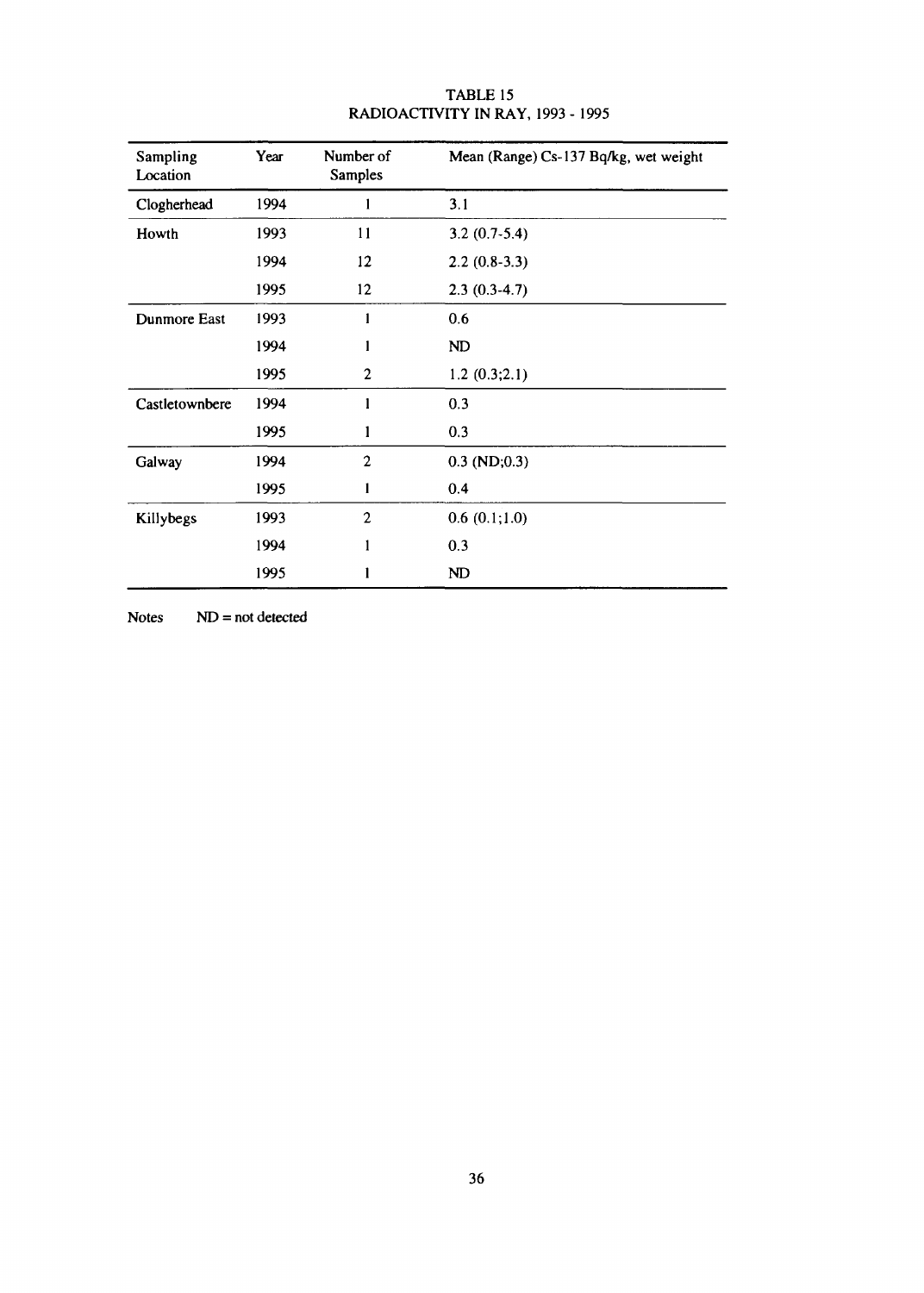| Sampling<br>Location | Year | Number of<br><b>Samples</b> | Mean (Range) Cs-137 Bq/kg, wet weight |
|----------------------|------|-----------------------------|---------------------------------------|
| Clogherhead          | 1993 | 4                           | $0.5(0.4-0.6)$                        |
|                      | 1994 | 2                           | 2.8(1.7;3.8)                          |
|                      | 1995 | 3                           | $0.8(0.5-1.4)$                        |
| Howth                | 1993 | 6                           | $0.9(0.4-1.7)$                        |
|                      | 1994 | 5                           | $0.6$ (ND-0.9)                        |
|                      | 1995 | 5                           | $0.8(0.5-1.5)$                        |
| Dunmore East         | 1994 | 1                           | 0.8                                   |
| Galway               | 1995 | $\overline{2}$              | $0.5$ (ND; $0.5$ )                    |
| Killybegs            | 1993 | 3                           | $0.6$ (ND- $0.8$ )                    |
|                      | 1994 |                             | 0.5                                   |

# TABLE 16 RADIOACTIVITY IN HERRING, 1993 - 1995

# TABLE 17 RADIOACTIVITY IN MACKEREL, 1993 - 1995

| Sampling<br>Location | Year | Number of<br>Samples | Mean (Range) Cs-137 Bq/kg, wet weight |
|----------------------|------|----------------------|---------------------------------------|
| Clogherhead          | 1993 | 4                    | $2.2(0.3-4.1)$                        |
|                      | 1994 | 3                    | $0.5$ (ND-0.6)                        |
|                      | 1995 | 3                    | $0.3$ (ND- $0.3$ )                    |
| Howth                | 1993 | 11                   | $1.8(0.3-4.9)$                        |
|                      | 1994 | $12 \overline{ }$    | $0.7$ (ND-3.2)                        |
|                      | 1995 | 10                   | $0.5(0.3-0.8)$                        |
| Dunmore East         | 1993 |                      | 0.8                                   |
| Castletownbere       | 1993 |                      | ND                                    |
|                      | 1995 |                      | ND                                    |
| Galway               | 1994 |                      | ND                                    |
|                      | 1995 |                      | ND                                    |
| Killybegs            | 1993 | $\overline{2}$       | $0.4$ (ND; $0.4$ )                    |
|                      | 1994 |                      | 0.2                                   |

Notes  $ND = not detected$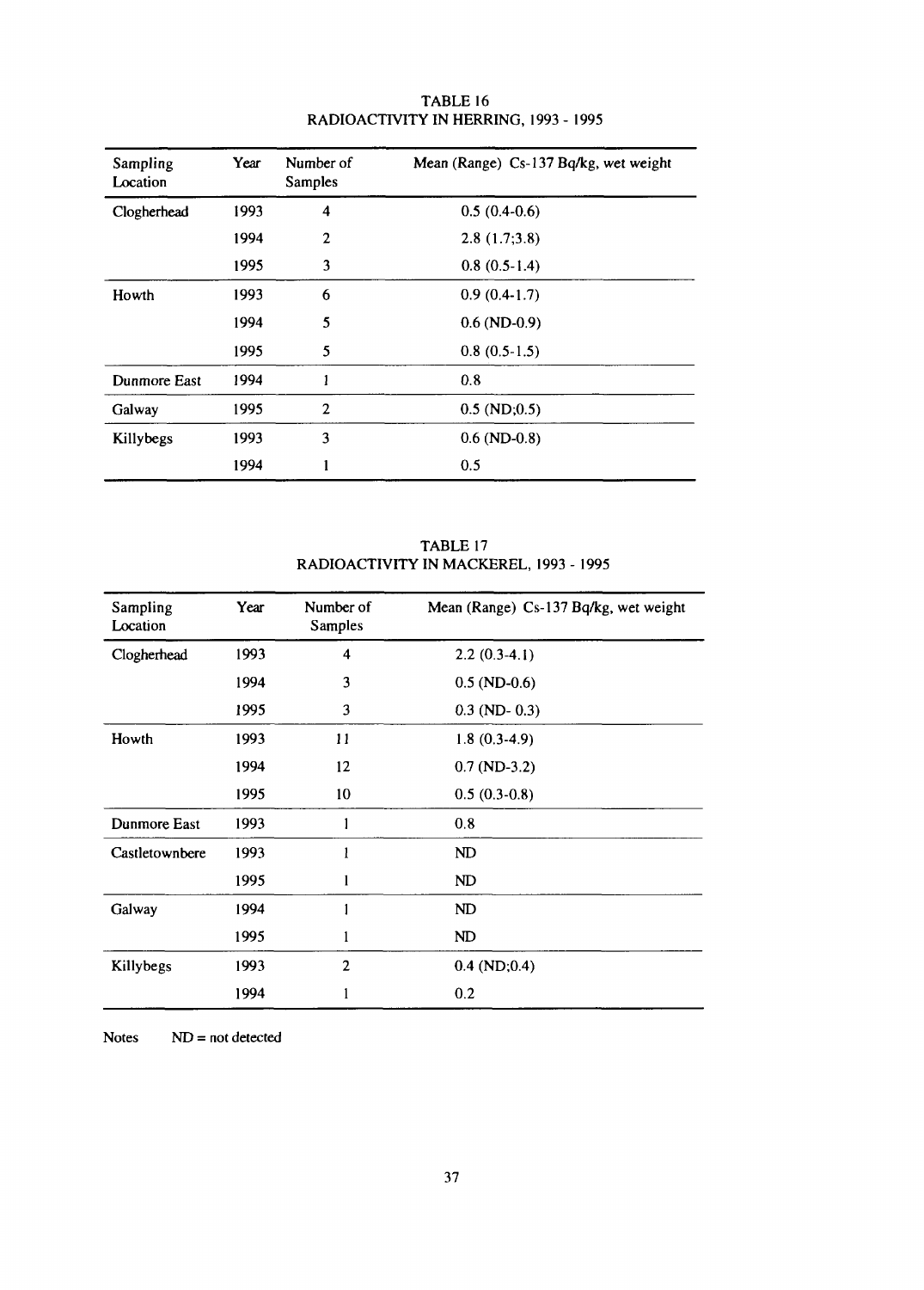| Sampling       | Year | Number         | Mean (Range) Activity Concentration Bq/kg, wet weight |           |            |           |  |
|----------------|------|----------------|-------------------------------------------------------|-----------|------------|-----------|--|
| Location       |      | οf<br>Samples  | $Cs-137$                                              | $Pu-238$  | Pu-239,240 | $Am-241$  |  |
| Clogherhead    | 1993 |                | 0.2                                                   | <b>NM</b> | <b>NM</b>  | <b>NM</b> |  |
|                | 1994 | 3              | $2.1(1.7-2.5)$                                        | 0.0071    | 0.042      | 0.103     |  |
|                | 1995 | 2              | 1.1(0.5;1.7)                                          | 0.0015    | 0.008      | 0.138     |  |
| Howth          | 1993 | 9              | $2.7(0.8-3.8)$                                        | 0.0024    | 0.012      | 0.012     |  |
|                | 1994 | 11             | $1.8(0.3-2.9)$                                        | 0.0021    | 0.013      | 0.02      |  |
|                | 1995 | 7              | $1.3(0.1-2.0)$                                        | 0.0013    | 0.008      | 0.027     |  |
| Dunmore East   | 1994 |                | ND                                                    | <b>NM</b> | <b>NM</b>  | <b>NM</b> |  |
|                | 1995 |                | 0.3                                                   | <b>NM</b> | <b>NM</b>  | <b>NM</b> |  |
| Castletownbere | 1994 |                | 0.8                                                   | <b>NM</b> | <b>NM</b>  | <b>NM</b> |  |
|                | 1995 |                | ND                                                    | <b>NM</b> | <b>NM</b>  | NΜ        |  |
| Galway         | 1994 | $\overline{c}$ | $<0.3$ (ND;ND)                                        | <b>NM</b> | <b>NM</b>  | <b>NM</b> |  |
|                | 1995 |                | <0.2                                                  | 0.0003    | 0.002      | ND        |  |

#### TABLE 18 RADIOACTIVITY IN PRAWNS, 1993 - 1995

TABLE 19 RADIOACTIVITY IN MUSSELS, 1993 - 1995

| Sampling      | Year | Number                  | Mean (Range) Activity Concentration Bq/kg, wet weight |           |                        |                        |
|---------------|------|-------------------------|-------------------------------------------------------|-----------|------------------------|------------------------|
| Location      |      | οf<br><b>Samples</b>    | $Cs-137$                                              | Pu-238    | Pu-239,240             | $Am-241$               |
| Carlingford   | 1993 | $\overline{\mathbf{4}}$ | $1.6(0.7-2.6)$                                        | 0.015     | 0.067                  | 0.012                  |
|               | 1994 | 4                       | $0.7(0.5-1.0)$                                        | 0.023     | 0.125                  | ND                     |
|               | 1995 | 4                       | $0.9(0.3-1.5)$                                        | 0.024     | 0.139                  | 0.069                  |
| Sutton        | 1994 |                         | 0.3                                                   | <b>NM</b> | <b>NM</b>              | <b>NM</b>              |
| <b>Bantry</b> | 1993 | 1                       | ND                                                    | <b>NM</b> | <b>NM</b>              | NM                     |
|               | 1994 | 1                       | 0.1                                                   | <b>NM</b> | <b>NM</b>              | $\mathbf{N}\mathbf{M}$ |
|               | 1995 | 1                       | ND                                                    | <b>NM</b> | <b>NM</b>              | NM                     |
| Galway        | 1994 | $\boldsymbol{2}$        | $0.2$ (ND; $0.2$ )                                    | NM        | <b>NM</b>              | <b>NM</b>              |
|               | 1995 | $\mathbf{1}$            | ND                                                    | NM        | $\mathbf{N}\mathbf{M}$ | <b>NM</b>              |
| Killybegs     | 1993 | $\boldsymbol{2}$        | $0.2$ (ND; $0.1$ )                                    | ND        | 0.0006                 | ND                     |
|               | 1994 | $\overline{c}$          | $0.1 \text{ (ND)}; 0.05)$                             | ND        | 0.006                  | 0.082                  |
|               | 1995 | $\mathbf{2}$            | 0.5(0.08; ND)                                         | NM        | NM                     | <b>NM</b>              |
| Lough Foyle   | 1993 | $\mathbf{1}$            | ND                                                    | NM        | $\mathbf{N}\mathbf{M}$ | <b>NM</b>              |
|               | 1994 | $\overline{c}$          | 0.3(0.1;0.4)                                          | NM        | <b>NM</b>              | <b>NM</b>              |
|               | 1995 | 1                       | 0.3                                                   | <b>NM</b> | <b>NM</b>              | <b>NM</b>              |

 $Notes \tND = not detected$ 

NM = not measured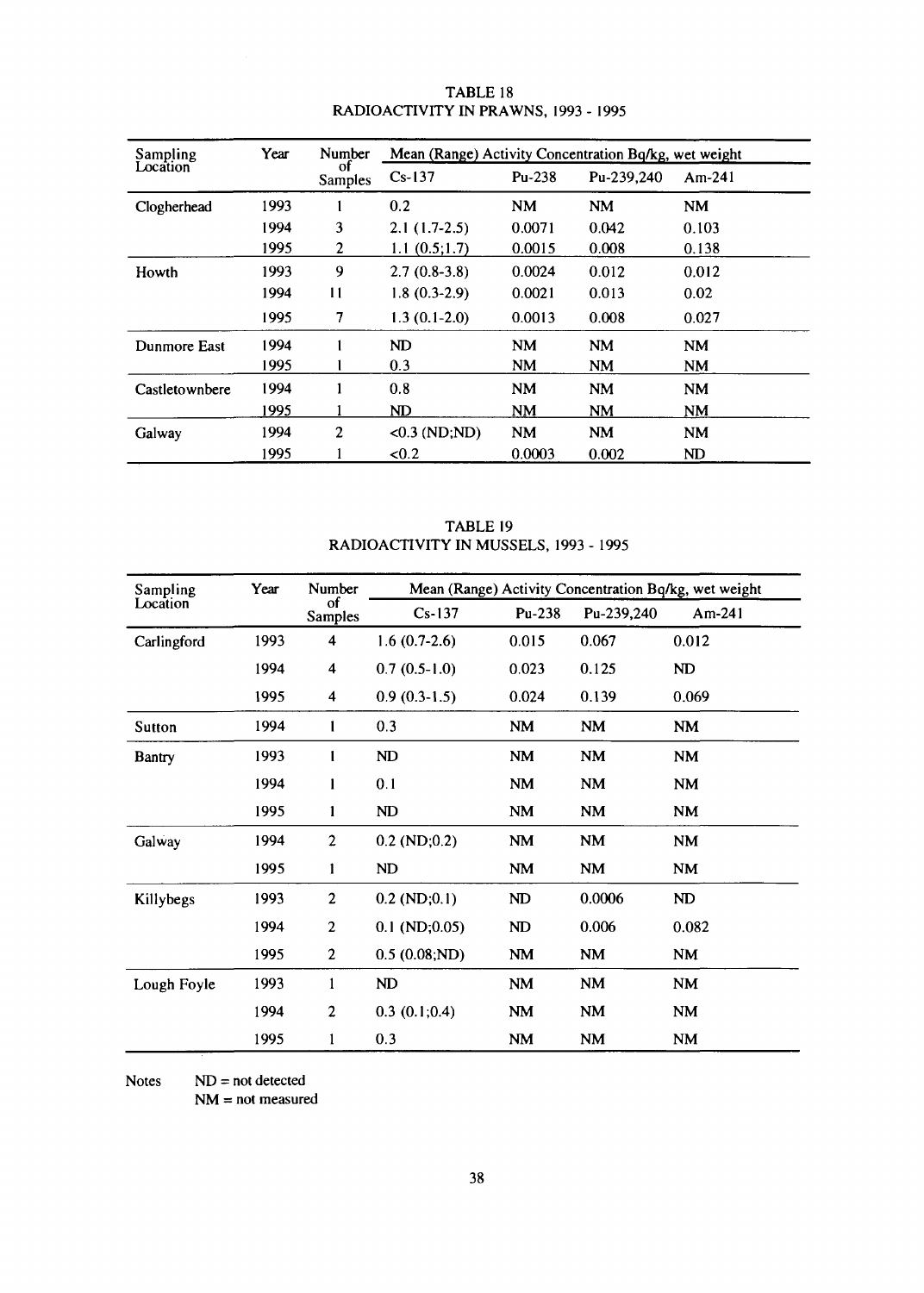| Sampling<br>Location | Year | Number of<br><b>Samples</b> | Mean (Range) Activity Concentration Bq/kg, wet weight |          |            |           |
|----------------------|------|-----------------------------|-------------------------------------------------------|----------|------------|-----------|
|                      |      |                             | $Cs-137$                                              | $Pu-238$ | Pu-239,240 | $Am-241$  |
| Carlingford          | 1993 | $\overline{4}$              | $0.5(0.4-0.7)$                                        | 0.0064   | 0.051      | <b>NM</b> |
|                      | 1994 | $\overline{4}$              | $0.3(0.3-0.5)$                                        | 0.0088   | 0.053      | 0.027     |
|                      | 1995 | 3                           | $0.3(0.2-0.3)$                                        | 0.012    | 0.062      | 0.014     |
| Galway               | 1994 |                             | ND                                                    | NM       | <b>NM</b>  | NM        |
|                      | 1995 |                             | 0.1                                                   | NM       | <b>NM</b>  | <b>NM</b> |

TABLE 20 RADIOACTIVITY IN OYSTERS, 1993 - 1995

TABLE 21 PLUTONIUM AND AMERICIUM IN FISH AND SHELLFISH, 1992

| Species        | Number of               | <b>Landing Port</b> | Activity Concentration Bq/kg, wet weight |            |           |  |
|----------------|-------------------------|---------------------|------------------------------------------|------------|-----------|--|
|                | Samples                 |                     | Pu-238                                   | Pu-239,240 | Am-241    |  |
| Plaice         | $\overline{\mathbf{4}}$ | Clogherhead         | ND                                       | ND         | ND        |  |
|                | 12                      | Howth               | ND                                       | ND         | NM        |  |
|                | $\mathbf{1}$            | Killybegs           | ND                                       | ND         | ND        |  |
| Whiting        | $\overline{\mathbf{4}}$ | Clogherhead         | ND                                       | ND         | 0.0011    |  |
|                | 11                      | Howth               | ND                                       | ND         | <b>ND</b> |  |
|                | 1                       | Killybegs           | ND                                       | ND         | <b>ND</b> |  |
| Cod            | $\overline{\mathbf{4}}$ | Clogherhead         | ND                                       | ND         | ND        |  |
|                | 12                      | Howth               | ND                                       | ND         | ND        |  |
|                | 1                       | Killybegs           | ND                                       | ND         | ND        |  |
| Prawns         | l                       | Clogherhead         | 0.0033                                   | 0.0153     | 0.026     |  |
|                | 6                       | Howth               | 0.0037                                   | 0.014      | 0.017     |  |
|                | 1                       | Dunmore East        | ND                                       | ND         | 0.0038    |  |
| <b>Mussels</b> | 4                       | Carlingford         | 0.038                                    | 0.173      | 0.087     |  |
| Oysters        | 4                       | Carlingford         | 0.017                                    | 0.076      | 0.026     |  |

**Notes** NM = not measured  $ND = not detected$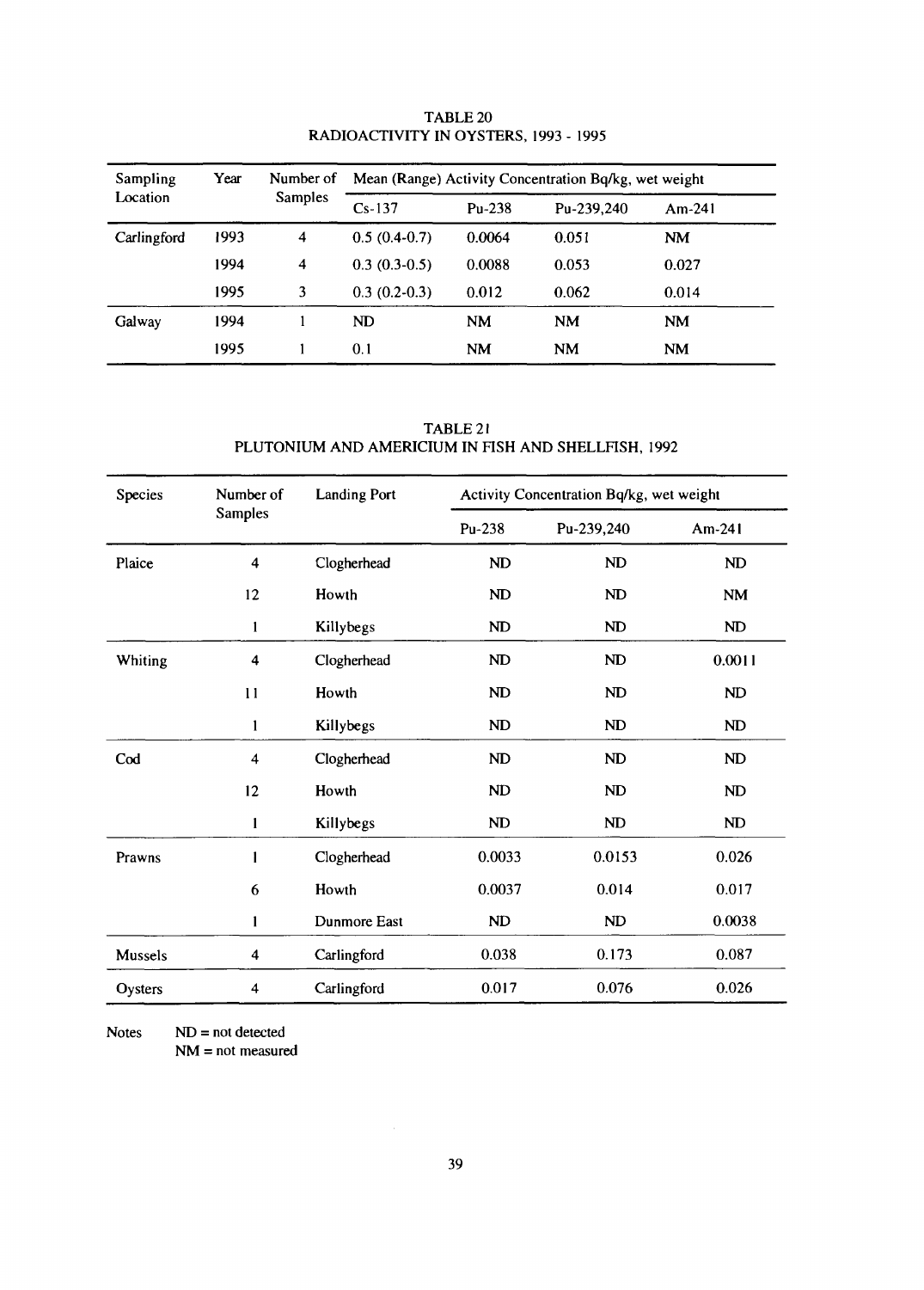| <b>Sampling Period</b> | Number of      | Mean Concentration Bq/kg, wet weight |          |  |  |
|------------------------|----------------|--------------------------------------|----------|--|--|
|                        | <b>Samples</b> | $Cs-137$                             | $Cs-134$ |  |  |
| 1979-821               | 60             | 68.0                                 | 3.0      |  |  |
| 1982-83                | 32             | 62.0                                 | 2.2      |  |  |
| 1982                   | 28             | 55.4                                 | 2.2      |  |  |
| 1983                   | 57             | 49.6                                 | 2.4      |  |  |
| 1984                   | 58             | 42.4                                 | 2.0      |  |  |
| 1985                   | 72             | 25.6                                 | 0.7      |  |  |
| 1986                   | 42             | 19.5                                 | 0.7      |  |  |
| 1987                   | 57             | 9.8                                  | 0.6      |  |  |
| 1988                   | 126            | 6.4                                  | 0.8      |  |  |
| 1989                   | 107            | 5.1                                  | 0.2      |  |  |
| 1990                   | 117            | 4.2                                  | 0.3      |  |  |
| 1991                   | 83             | 4.5                                  | 0.3      |  |  |
| 1992                   | 90             | 3.0                                  | 0.2      |  |  |
| 1993                   | 93             | 3.0                                  | ND       |  |  |
| 1994                   | 96             | 2.3                                  | ND       |  |  |
| 1995                   | 89             | 1.6                                  | ND       |  |  |

TABLE 22 RADIOCAESIUM IN FISH AND PRAWNS LANDED AT THE NORTH-EAST PORTS, 1979 - 1995

Notes 1 Taken from McAulay and Doyle [1985]

ND = not detected

| <b>Species</b>  | Number of Samples | Mean Po-210 Activity Concentration<br>Bq/kg (wet weight) |
|-----------------|-------------------|----------------------------------------------------------|
| Whiting         | 4                 | 0.9                                                      |
| C <sub>od</sub> | 3                 | 1.3                                                      |
| Plaice          | 3                 | 3.0                                                      |
| Ray             | 4                 | 0.8                                                      |
| Mackerel        |                   | 1.6                                                      |
| Prawns          | 3                 | 6.9                                                      |
| <b>Mussels</b>  | 68                | 25.5                                                     |

TABLE 23 POLONIUM-210 IN FISH AND SHELLFISH, 1993 - 1995